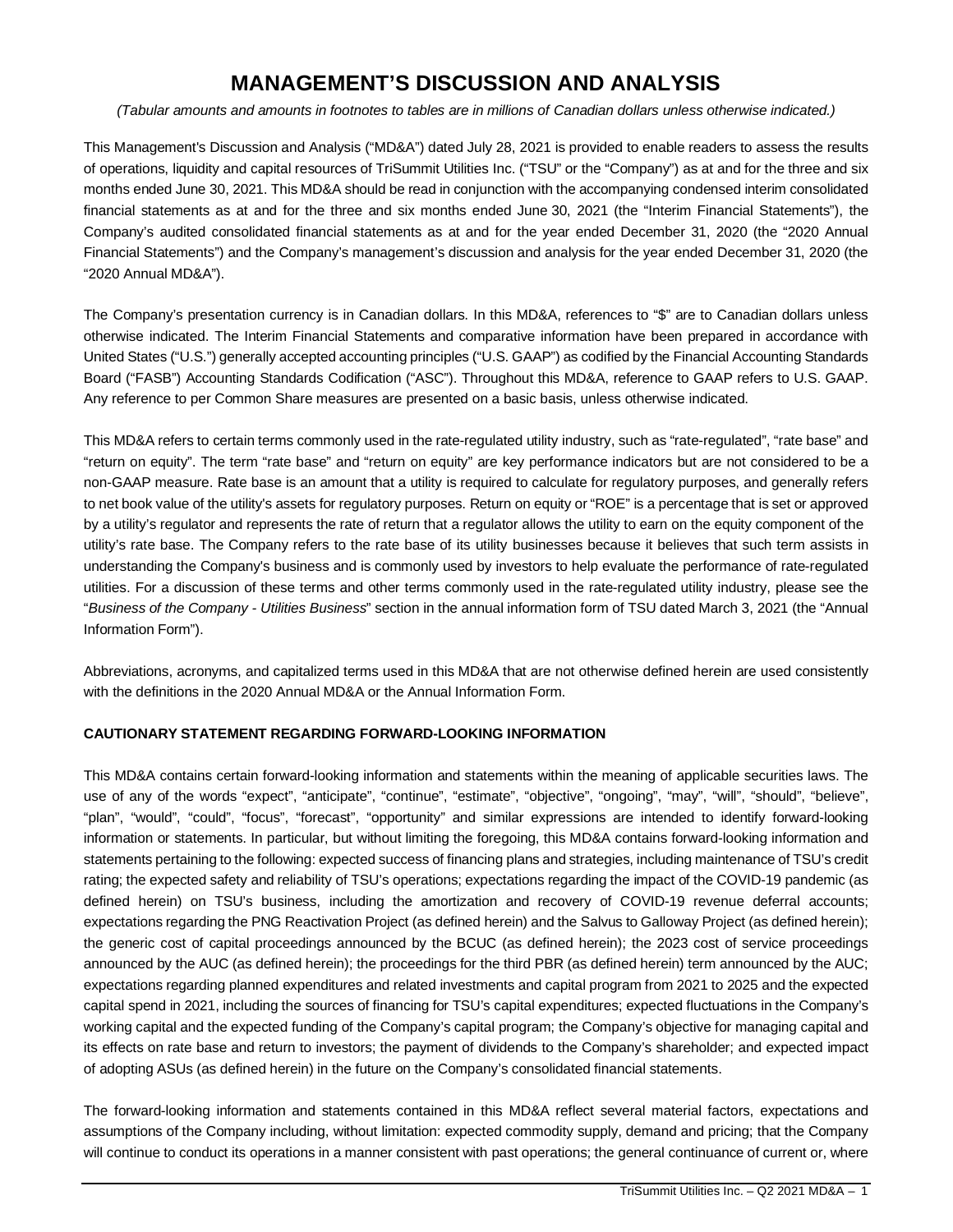applicable, assumed industry conditions; regulatory approvals and policies; funding operating and capital costs; project completion dates; capacity expectations; that there will be no material defaults by the counterparties to agreements with the Company and such agreements will not be terminated prior to their scheduled expiry; and the Company will continue to have access to wind and water resources in amounts consistent with the amounts expected by the Company. The Company believes the material factors, expectations and assumptions reflected in the forward-looking information and statements are reasonable, but no assurance can be given that these factors, expectations and assumptions will prove to be correct.

The forward-looking information and statements included in this MD&A are not guarantees of future performance and should not be unduly relied upon. Such information and statements involve known and unknown risks, uncertainties and other factors that may cause actual results or events to differ materially from those anticipated in such forward-looking information and statements, including, without limitation: changes in the demand for or supply of the Company's services; unanticipated operating results; changes in regulatory matters; limited, unfavourable or a lack of access to capital markets; increased costs; the impact of competitors; attracting and retaining skilled personnel and certain other risks (including, without limitation, those risks identified elsewhere in this MD&A); and the other factors discussed under the heading *"Risk Factors"* in the Annual Information Form and set out in the Company's other continuous disclosure documents.

The Company believes the forward-looking statements in this MD&A are reasonable. However, such statements are not a guarantee that any of the actions, events or results of the forward-looking statements will occur, or if any of them do occur, their timing or what impact they will have on the Company's results of operations or financial condition. Because of these uncertainties, investors should not put undue reliance on any forward-looking statements.

The forward-looking statements included in this MD&A are expressly qualified by this cautionary statement and are made as of the date of this MD&A. The Company does not undertake any obligation to publicly update or revise any forward-looking statements except as required by Canadian securities laws.

Additional information relating to the Company, including the Annual Information Form, is available on SEDAR at *www.sedar.com.*

# **THE COMPANY**

TSU is incorporated under the *Canada Business Corporations Act* and its registered office and principal place of business is in Calgary, Alberta. On March 31, 2020, pursuant to a plan of arrangement (the "Arrangement"), TSU became a wholly owned subsidiary of TriSummit Cycle Inc., a company in which the Public Sector Pension Investment Board indirectly holds a majority economic interest and Alberta Teachers' Retirement Fund Board ("ATRF") indirectly holds a minority economic interest. ATRF's indirect legal ownership interest in TSU was transferred to Alberta Investment Management Corporation ("AIMCo") on February 1, 2021, and ATRF's interest in TSU is now held by AIMCo in its capacity as investment manager for the benefit of ATRF.

The Company owns rate-regulated natural gas distribution and transmission utility businesses through its operating subsidiaries Apex Utilities Inc. ("AUI") in Alberta, Pacific Northern Gas Ltd. ("PNG") and Pacific Northern Gas (N.E.) Ltd. ("PNG(N.E.)") in British Columbia and Heritage Gas Limited ("HGL") in Nova Scotia. The Company also owns the Bear Mountain Wind Park and an approximately 10 percent indirect interest in the Northwest Hydro Facilities.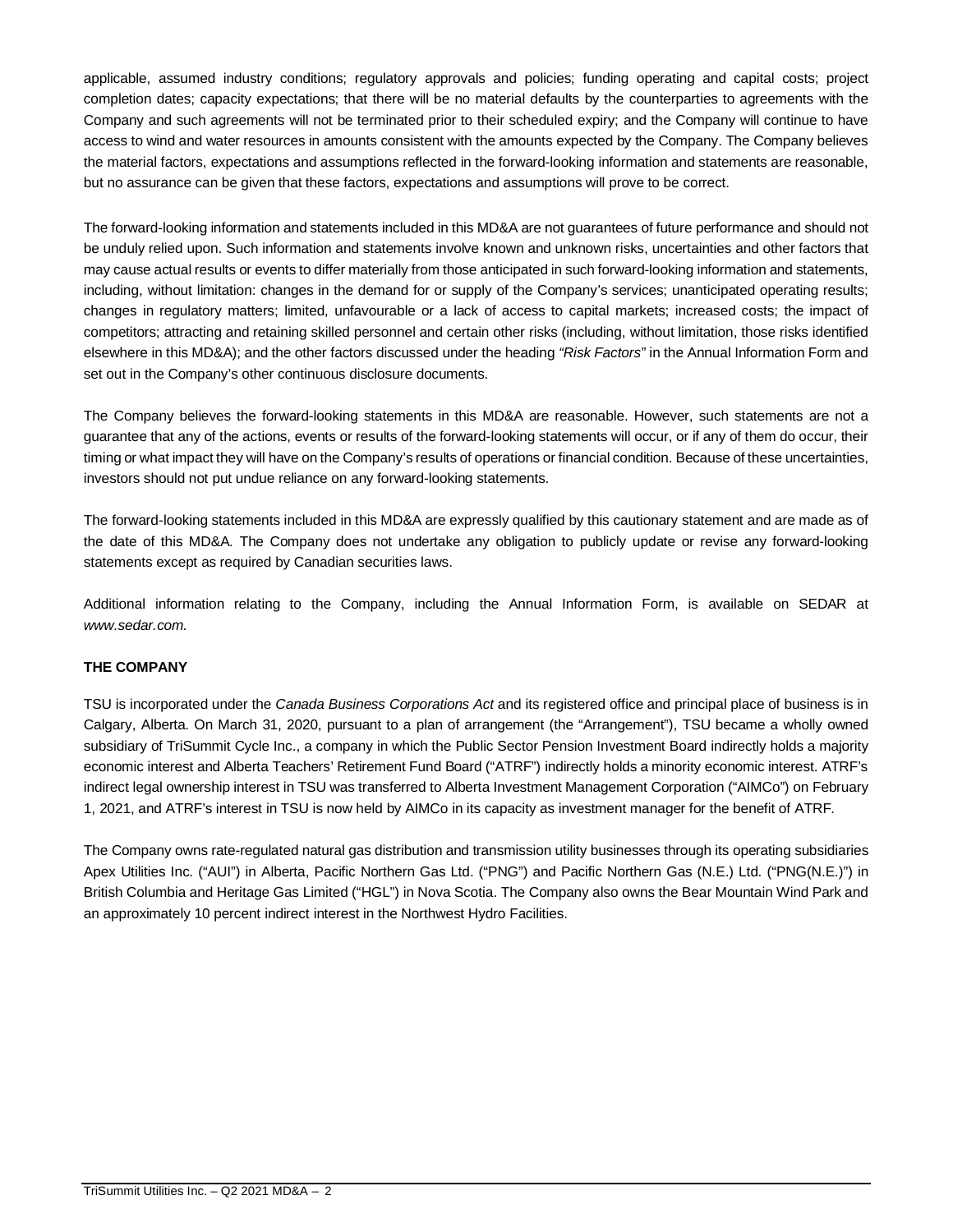#### **SECOND QUARTER FINANCIAL HIGHLIGHTS**

(Normalized EBITDA, normalized funds from operations, normalized net income, net debt, and net debt to total capitalization ratio are non-GAAP financial measures. Please see the *"Non-GAAP Financial Measures"* section of this MD&A.)

- Net income after taxes was \$4.0 million (\$0.13 per Common Share), compared to \$0.3 million (\$0.01 per Common Share) in the second quarter of 2020.
- Normalized net income was \$3.5 million (\$0.12 per Common Share), compared to \$1.8 million (\$0.06 per Common Share) in the second quarter of 2020.
- Operating income was \$11.3 million, compared to \$8.0 million in the second quarter of 2020.
- Normalized EBITDA was \$21.9 million, an increase of 7 percent compared to \$20.4 million in the second quarter of 2020.
- Normalized funds from operations were \$10.9 million (\$0.36 per Common Share), an increase of 5 percent compared to \$10.4 million (\$0.35 per Common Share) in the second quarter of 2020.
- Net debt was \$703.5 million as at June 30, 2021, compared to \$717.0 million as at December 31, 2020.
- Net debt to total capitalization ratio was 53.1 percent as at June 30, 2021, compared to 54.0 percent as at December 31, 2020.
- Achieved rate base of \$1,004 million inclusive of construction work in progress as at June 30, 2021, compared to \$948 million as at June 30, 2020.

#### **HIGHLIGHTS SUBSEQUENT TO QUARTER END**

- On July 8, 2021, the British Columbia Utilities Commission ("BCUC") approved the certificate of public convenience and necessity ("CPCN") application for the Salvus to Galloway Project.
- On July 16, 2021, TSU amended its \$200 million unsecured syndicated revolving credit facility, including extending the maturity date to July 16, 2025.

#### **OVERVIEW OF THE BUSINESS**

TSU has three reporting segments:

- Utilities, which owns and operates utility assets that deliver natural gas to end-users in Alberta, British Columbia and Nova Scotia. TSU also owns a one-third equity interest in the utility that delivers natural gas to end-users in Inuvik, Northwest Territories. In aggregate, the Utilities have approximately \$1,004 million of rate base as at June 30, 2021 inclusive of construction work in progress and serve approximately 132,000 customers across Canada.
- Renewable Energy, which includes the Bear Mountain Wind Park and an approximately 10 percent indirect interest in the Northwest Hydro Facilities.
- Corporate, which primarily includes the cost of providing shared services, financing and access to capital, and general corporate support.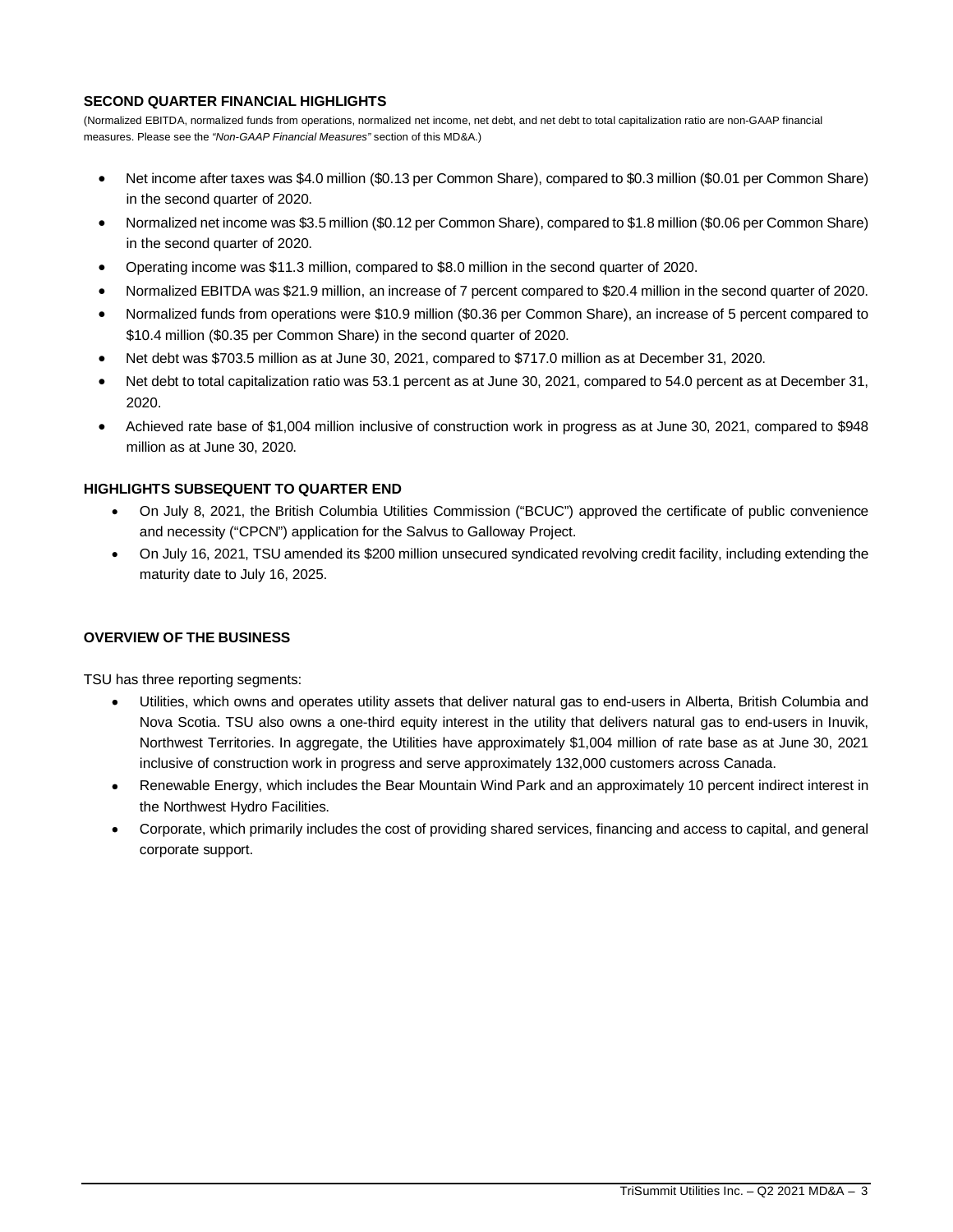#### **BUSINESS AND REGULATORY UPDATES**

#### Impact of the COVID-19 Pandemic

As provinces across Canada progress towards their reopening plans, the Company is continuing to monitor and adhere to guidance provided by the provincial governments and public health officials related to the novel coronavirus of 2019 ("COVID-19"). The Company continues to ensure the health and safety of its employees and customers while providing safe and reliable services. In response to COVID-19, both the Alberta Utilities Commission ("AUC") and BCUC announced payment deferral programs in 2020.

In March 2020, the Government of Alberta announced a program for Albertans who were experiencing financial hardship directly related to the COVID-19 pandemic. The program allowed customers to defer payments of electricity and natural gas bills from March 18, 2020 until June 18, 2020 without any late fees or added interest payments. In addition, no Albertans could be disconnected from these services or see their services reduced during this period due to non-payment. Albertans who were enrolled in the bill deferral program were required to repay the deferred amount by June 18, 2021. On May 28, 2020, the AUC approved AUI's application to establish deferral accounts for the purposes of administering deferred payments under the *Utility Payment Deferral Program Act* (Alberta). As at June 18, 2021, AUI had approximately \$0.4 million outstanding under these deferral accounts, which will be recovered through a rate rider to be collected from all Alberta natural gas customers. AUI's Utility Payment Deferral Program rate rider application was submitted to the AUC on July 16, 2021.

On June 10, 2020, the BCUC approved PNG's application to offer a bill payment deferral program between April 17, 2020 and June 30, 2020 to residential and small commercial customers that have experienced a loss of income or revenue as a result of the COVID-19 pandemic. The BCUC also granted approval for PNG to establish deferral accounts to capture unplanned costs incurred and cost savings as a result of the COVID-19 pandemic and to capture bad debts that may be incurred specifically as a result of the impact of COVID-19. PNG will apply for the amortization of the COVID-19 deferral accounts in future revenue requirement applications. As at June 30, 2021, \$1.5 million of net cost savings have been identified and deferred as regulatory liabilities.

The Company is continuing to monitor customer accounts and while the Company has resumed normal collection activities, it is also continuing to work with customers impacted by COVID-19 on payment arrangements. While the COVID-19 pandemic did not significantly impact the carrying value of accounts receivable and the liquidity position of the Company as at June 30, 2021, given the unprecedented and changing developments surrounding the COVID-19 pandemic, it is not possible to reliably estimate the impact of the COVID-19 pandemic on the financial results and condition of the Company in future periods. As at June 30, 2021, the Company has approximately \$242.0 million of cash balances and available credit facilities. The Company is continuing to monitor the potential impact of the pandemic on ongoing operations and associated financial implications.

# PNG Reactivation Project

On March 5, 2021, PNG submitted a CPCN application to the BCUC to seek approval for costs related to system reactivation and recommissioning work necessary to return the existing Western System back to the contracted utilization (the "PNG Reactivation Project"). The submitted capital cost in the CPCN application is \$88.5 million which is expected to be incurred over a four-year period between 2021 and 2024. In June 2021, the BCUC established a regulatory timetable for the continued review of the application through additional information requests. PNG's responses to the latest information requests were submitted on July 26, 2021. The BCUC will then determine if further process is required or if the application will proceed to the argument stage.

#### PNG Salvus to Galloway Project

On October 2, 2020, PNG submitted a CPCN application to the BCUC seeking approval for a project to repair and refurbish part of its Western System, specifically the 8" transmission line from Terrace, British Columbia to Prince Rupert, British Columbia (the "Salvus to Galloway Project"), which is required to address aging infrastructure and ensure long-term reliable supply. Project work will be conducted within the existing PNG corridor and nearby permitted temporary workspace. The submitted capital cost in the CPCN for the Salvus to Galloway Project is \$84.8 million, the majority of which is expected to be incurred over a threeyear period, between 2021 and 2023. On July 8, 2021, the BCUC granted approval of the CPCN for the Salvus to Galloway Project with directives for reporting on a semi-annual basis over the duration of the project.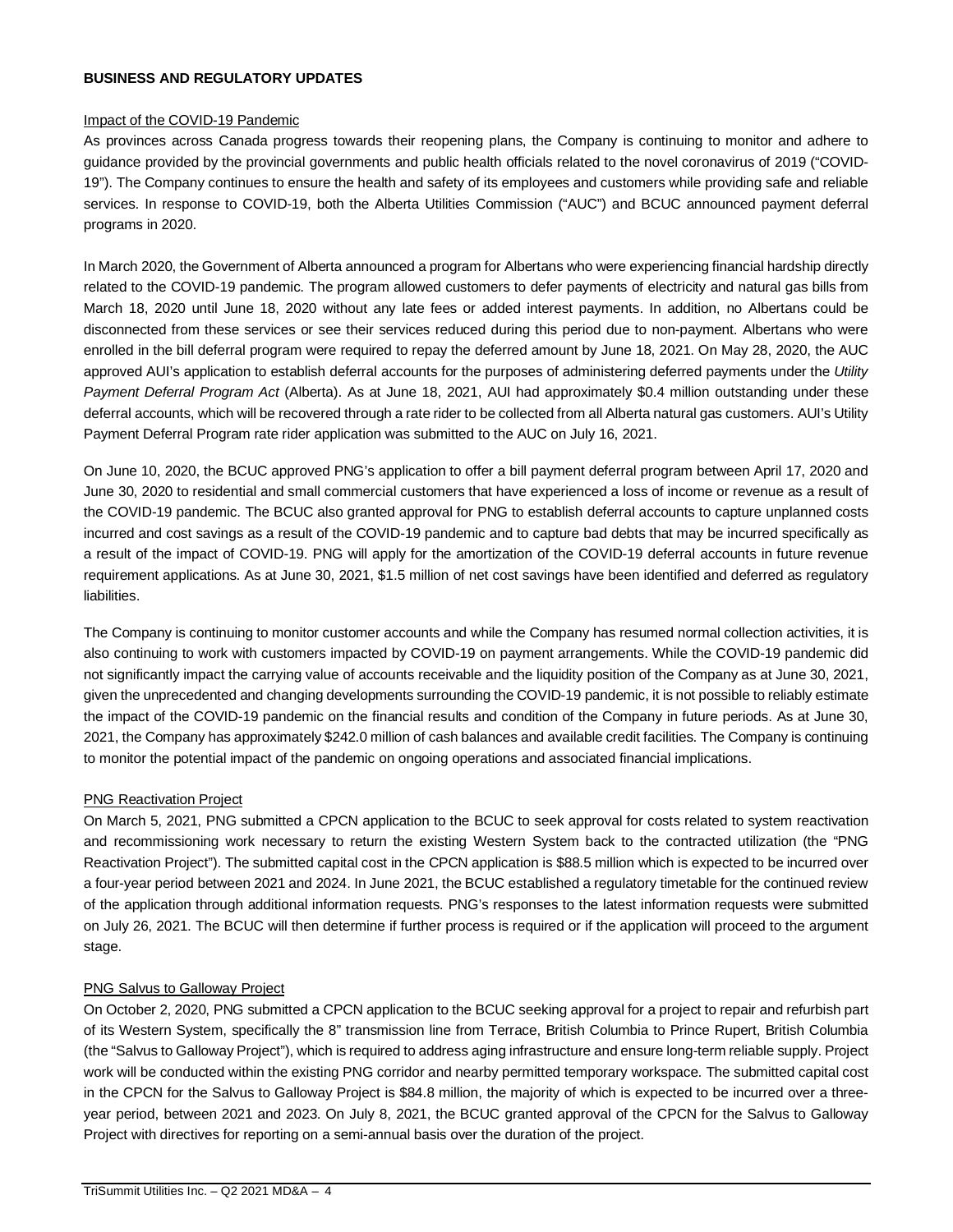# AUI Generic Cost of Capital ("GCOC") Proceeding

On March 4, 2021, the AUC issued a decision approving the extension of the current ROE of 8.5 percent and equity thickness of 39 percent equity on a final basis for 2022. Following the release of the decision, the Utilities Consumer Advocate filed an appeal with the Court of Appeal of Alberta regarding the AUC's decision, and an application to the AUC for a review and variance of the decision.

# PNG GCOC Proceeding

In January 2021, the BCUC issued a notice that it would be initiating a GCOC proceeding in the spring of 2021 to address the appropriate common equity component and return on equity for the utilities it regulates, and that the determinations from this proceeding would apply to rate setting effective January 1, 2022. On May 21, 2021, the BCUC issued an order to establish a two-stage proceeding to set public utilities' cost of capital. On June 11, 2021, the BCUC established a regulatory timetable to seek submissions from utilities and interveners on whether a benchmark utility is appropriate to determine the cost of capital for public utilities in British Columbia. PNG submitted its response on July 21, 2021.

# AUI 2023 Cost of Service Application

On June 18, 2021, the AUC issued a decision regarding the process to establish the 2023 rates for Alberta electric and gas distribution utilities. The AUC has prescribed the minimum level of detail each application is expected to include to support the utilities' 2023 revenue requirement forecasts but did not prescribe a specific methodology for developing the 2023 revenue requirement forecasts. Instead, the AUC will adopt a hybrid methodology for assessing the 2023 forecasts where the extent to which expenditures are examined is guided by the nature, size or complexity of the associated cost to facilitate a streamlined review of the upcoming 2023 cost of service applications. AUI's 2023 cost of service application is due on December 15, 2021.

# AUI Evaluation of Performance Based Regulation in Alberta

On June 30, 2021, the AUC issued a decision regarding the performance of the first and second terms (to date) of performancebased regulation ("PBR") of the electric and gas distribution utilities operating in Alberta. The AUC found, on balance, that PBR has achieved many of the objectives that were set out in the founding PBR principles. Although areas for improvement remain, the AUC determined it to be in the public interest that the distribution utilities return to a third PBR term commencing in 2024, upon completion of the 2023 cost of service year. The parameters and changes to be adopted for the third PBR term will be set in a future generic proceeding tentatively set to commence in the third quarter of 2022.

# Coast Mountain Hydro Limited Partnership and BC Hydro Settlement

The previously disclosed arbitration involving Coast Mountain Hydro Limited Partnership and BC Hydro was settled pursuant to a confidential settlement agreement. The settlement is not considered material to TSU and has been recorded in the results for the second quarter of 2021.

# **CAPITAL PROGRAM GUIDANCE**

Over the 2021 to 2025 time period, TSU expects capital spending of up to \$590 million at its Utilities. The expected capital program includes the PNG Reactivation Project, the Salvus to Galloway Project as well as investments in system betterment projects to maintain the safety and reliability of TSU's utility infrastructure, new business opportunities and technology improvements. In 2021, TSU expects capital spending to be in the range of \$90 to \$100 million.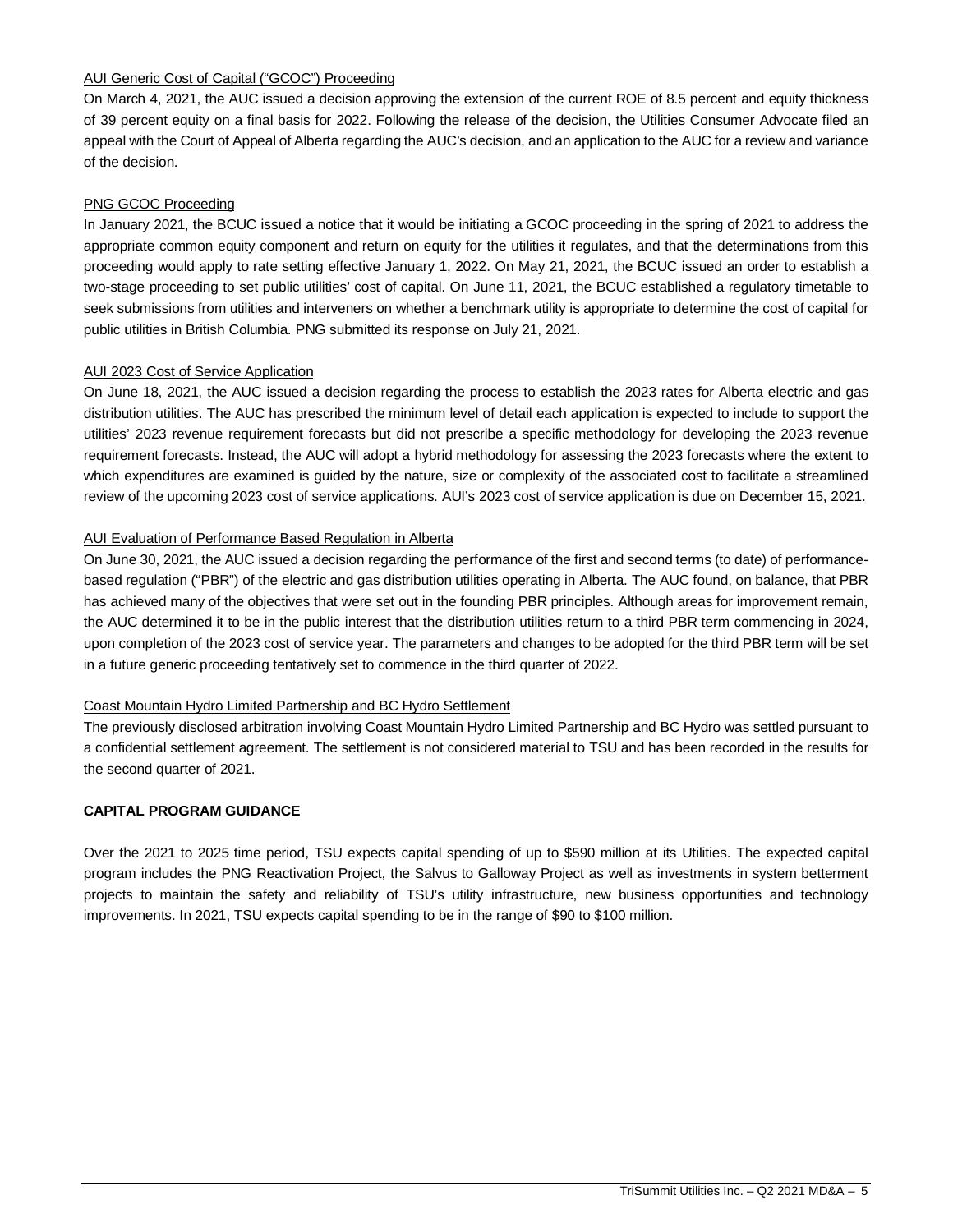# **SELECTED FINANCIAL INFORMATION**

The following tables summarize key financial results:

|                                                 |         | <b>Three Months Ended</b> |         | <b>Six Months Ended</b> |
|-------------------------------------------------|---------|---------------------------|---------|-------------------------|
|                                                 |         | June 30                   |         | June 30                 |
| (\$ millions)                                   | 2021    | 2020                      | 2021    | 2020                    |
| Normalized EBITDA <sup>(1)</sup>                | 21.9    | 20.4                      | 62.8    | 60.7                    |
| Operating income                                | 11.3    | 8.0                       | 42.6    | 18.9                    |
| Net income after taxes                          | 4.0     | 0.3                       | 27.8    | 6.8                     |
| Normalized net income <sup>(1)</sup>            | 3.5     | 1.8                       | 26.5    | 24.8                    |
| Total assets                                    | 1,624.8 | 1,585.4                   | 1,624.8 | 1,585.4                 |
| Total long-term liabilities                     | 942.5   | 899.3                     | 942.5   | 899.3                   |
| Net additions to property, plant and equipment  | 15.9    | 11.3                      | 25.1    | 17.7                    |
| Dividends declared                              | 8.3     | 7.8                       | 16.5    | 15.6                    |
| Cash from operations                            | 26.2    | 7.1                       | 63.7    | 43.6                    |
| Normalized funds from operations <sup>(1)</sup> | 10.9    | 10.4                      | 45.9    | 44.0                    |

|                                                                            |        | <b>Three Months Ended</b> | Six Months Ended |         |  |
|----------------------------------------------------------------------------|--------|---------------------------|------------------|---------|--|
|                                                                            |        | June 30                   |                  | June 30 |  |
| (\$ per Common Share, except Common Shares outstanding)                    | 2021   | 2020                      | 2021             | 2020    |  |
| Net income after taxes - basic                                             | 0.13   | 0.01                      | 0.93             | 0.23    |  |
| Net income after taxes - diluted                                           | 0.13   | 0.01                      | 0.93             | 0.23    |  |
| Normalized net income - basi $c^{(1)}$                                     | 0.12   | 0.06                      | 0.88             | 0.83    |  |
| Dividends declared                                                         | 0.2750 | 0.2600                    | 0.5500           | 0.5200  |  |
| Cash from operations                                                       | 0.87   | 0.24                      | 2.12             | 1.45    |  |
| Normalized funds from operations <sup>(1)</sup>                            | 0.36   | 0.35                      | 1.53             | 1.47    |  |
| Weighted average number of Common Shares outstanding - basic<br>(millions) | 30.0   | 30.0                      | 30.0             | 30.0    |  |

(1) Non-GAAP financial measure; see discussion in the *"'Non-GAAP Financial Measures"* section of this MD&A.

The following table summarizes TSU's consolidated results:

|                                                      | <b>Three Months Ended</b> |         |        | Six Months Ended |  |
|------------------------------------------------------|---------------------------|---------|--------|------------------|--|
|                                                      |                           | June 30 |        | June 30          |  |
| $$$ millions)                                        | 2021                      | 2020    | 2021   | 2020             |  |
| Revenue                                              | 67.9                      | 61.3    | 191.7  | 174.3            |  |
| Cost of sales                                        | (22.5)                    | (17.4)  | (78.2) | (64.7)           |  |
| Operating and administrative expense                 | (27.0)                    | (25.9)  | (53.8) | (72.9)           |  |
| Accretion expense                                    |                           | (0.1)   | (0.1)  | (0.1)            |  |
| Depreciation and amortization expense                | (10.1)                    | (9.6)   | (19.3) | (17.9)           |  |
| Income (loss) from equity investments                | 2.5                       | 0.8     | 1.0    | (0.7)            |  |
| Unrealized gain (loss) on foreign exchange contracts | 0.5                       | (1.1)   | 1.3    | 0.5              |  |
| Other income                                         | 0.1                       | 0.1     | 0.2    | 0.4              |  |
| Foreign exchange loss                                | (0.1)                     | (0.1)   | (0.2)  |                  |  |
| Operating income                                     | 11.3                      | 8.0     | 42.6   | 18.9             |  |
| Interest expense                                     | (7.0)                     | (7.2)   | (13.9) | (14.0)           |  |
| Income tax recovery (expense)                        | (0.3)                     | (0.5)   | (0.9)  | 1.9              |  |
| Net income after taxes                               | 4.0                       | 0.3     | 27.8   | 6.8              |  |

## **Three Months Ended June 30**

Normalized EBITDA for the three months ended June 30, 2021 was \$21.9 million, an increase of \$1.5 million relative to the same period in 2020 primarily due to higher normalized EBITDA from the investments in the Northwest Hydro Facilities, higher approved rates and rate base growth at the utilities, and higher revenues at the Bear Mountain Wind Park, partially offset by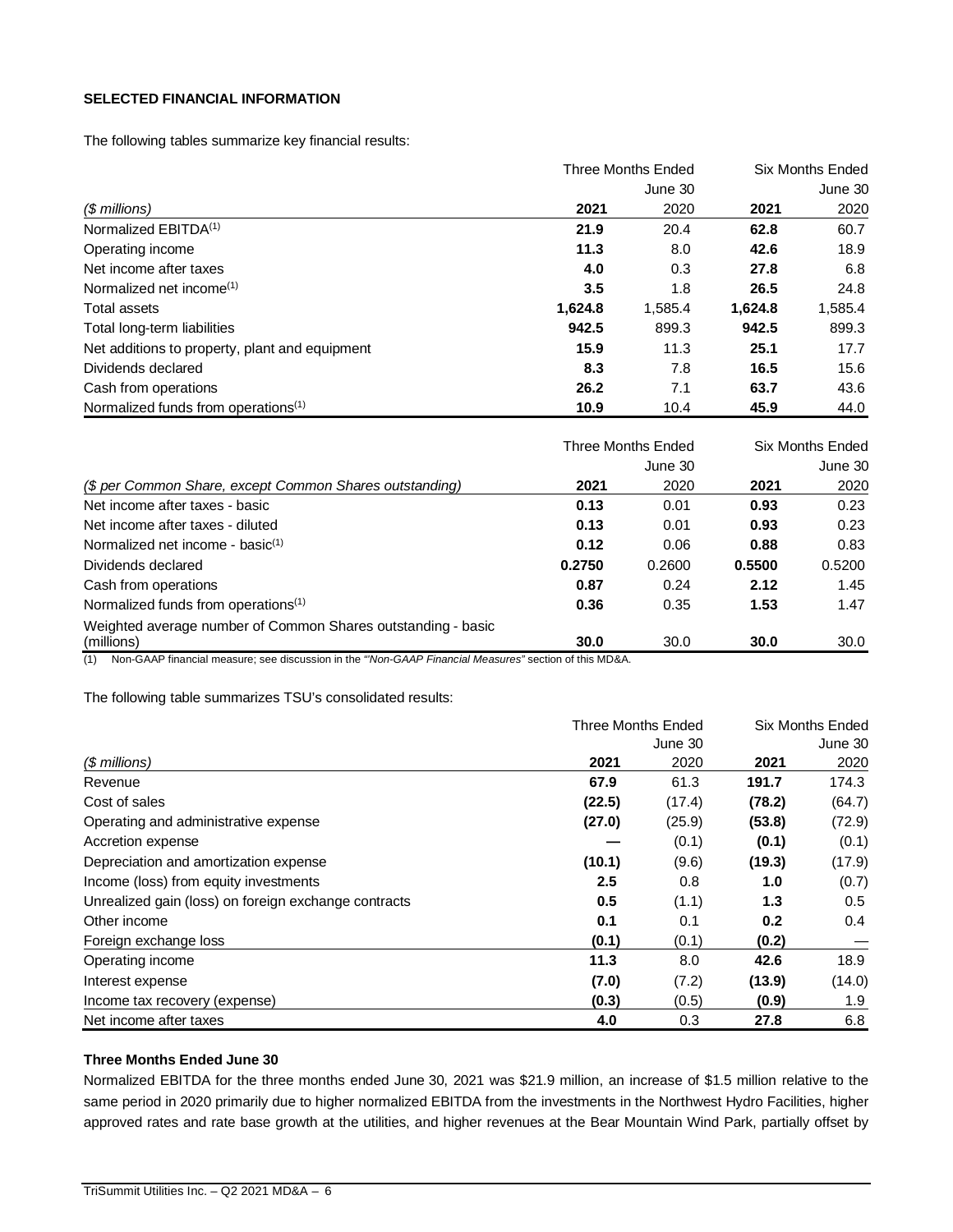higher operating and administrative expense and warmer weather compared to the same period in 2020 in Nova Scotia and Alberta.

Operating income for the three months ended June 30, 2021 was \$11.3 million, an increase of \$3.3 million relative to the same period in 2020 primarily due to the higher normalized EBITDA as discussed above, an unrealized gain on foreign exchange contracts compared to a loss in the comparative period, and the absence of transaction costs incurred in the second quarter of 2020 in respect of the Arrangement, partially offset by higher depreciation and amortization expense.

Operating and administrative expense for the three months ended June 30, 2021 was \$27.0 million, an increase of \$1.1 million from the same period in 2020 mainly due to inflationary salary and wage increases and higher pension and consulting expense, partially offset by the absence of transaction costs incurred in the second quarter of 2020 in respect of the Arrangement.

Depreciation and amortization expense for the three months ended June 30, 2021 was \$10.1 million, an increase of \$0.5 million from the same period in 2020 mainly due to a higher PP&E balance.

Interest expense for the three months ended June 30, 2021 was \$7.0 million compared to \$7.2 million in the same period in 2020. The decrease of \$0.2 million was mainly due to a lower average interest rate and lower average debt balance outstanding.

Income tax expense for the three months ended June 30, 2021 was \$0.3 million, compared to \$0.5 million in the same period in 2020 primarily due to lower taxable income as a result of higher capital cost allowance deductions.

Normalized net income for the three months ended June 30, 2021 was \$3.5 million, an increase of \$1.7 million relative to the same period in 2020 mainly due to the same factors as the increase in normalized EBITDA discussed above and lower income tax and interest expense, partially offset by higher depreciation and amortization expense.

Net income after taxes for the three months ended June 30, 2021 was \$4.0 million, an increase of \$3.7 million compared to the same period in 2020. The increase was due to the same factors as the increase in operating income discussed above as well as lower income tax and interest expense.

Normalized funds from operations for the three months ended June 30, 2021 was \$10.9 million, an increase of \$0.5 million relative to the same period in 2020 primarily due to higher distributions from the investment in the Northwest Hydro Facilities, higher approved rates and rate base growth at the utilities, higher revenues at the Bear Mountain Wind Park, and lower interest expense, partially offset by higher operating and administrative expense and warmer weather compared to the same period in Nova Scotia and Alberta.

# **Six Months Ended June 30**

Normalized EBITDA for the six months ended June 30, 2021 was \$62.8 million, an increase of \$2.1 million relative to the same period in 2020, primarily due to higher normalized EBITDA from the Northwest Hydro Facilities, higher approved rates and rate base growth at the utilities, and higher revenues at the Bear Mountain Wind Park, partially offset by higher operating and administrative expense and warmer weather compared to the same period in 2020 in Nova Scotia and Alberta.

Operating income for the six months ended June 30, 2021 was \$42.6 million, an increase of \$23.7 million relative to the same period in 2020, primarily due to the absence of pre-tax transaction costs of approximately \$22.5 million incurred in the comparative period in respect of the Arrangement, higher unrealized gain on foreign exchange contracts, and the same factors as the increase in normalized EBITDA as discussed above, partially offset by a higher depreciation and amortization expense.

Operating and administrative expense for the six months ended June 30, 2021 was \$53.8 million, a decrease of \$19.1 million from the same period in 2020, mainly due to the absence of transaction costs of \$22.5 million incurred in the comparative period in respect of the Arrangement, partially offset by inflationary salary and wage increases and higher pension and consulting expense.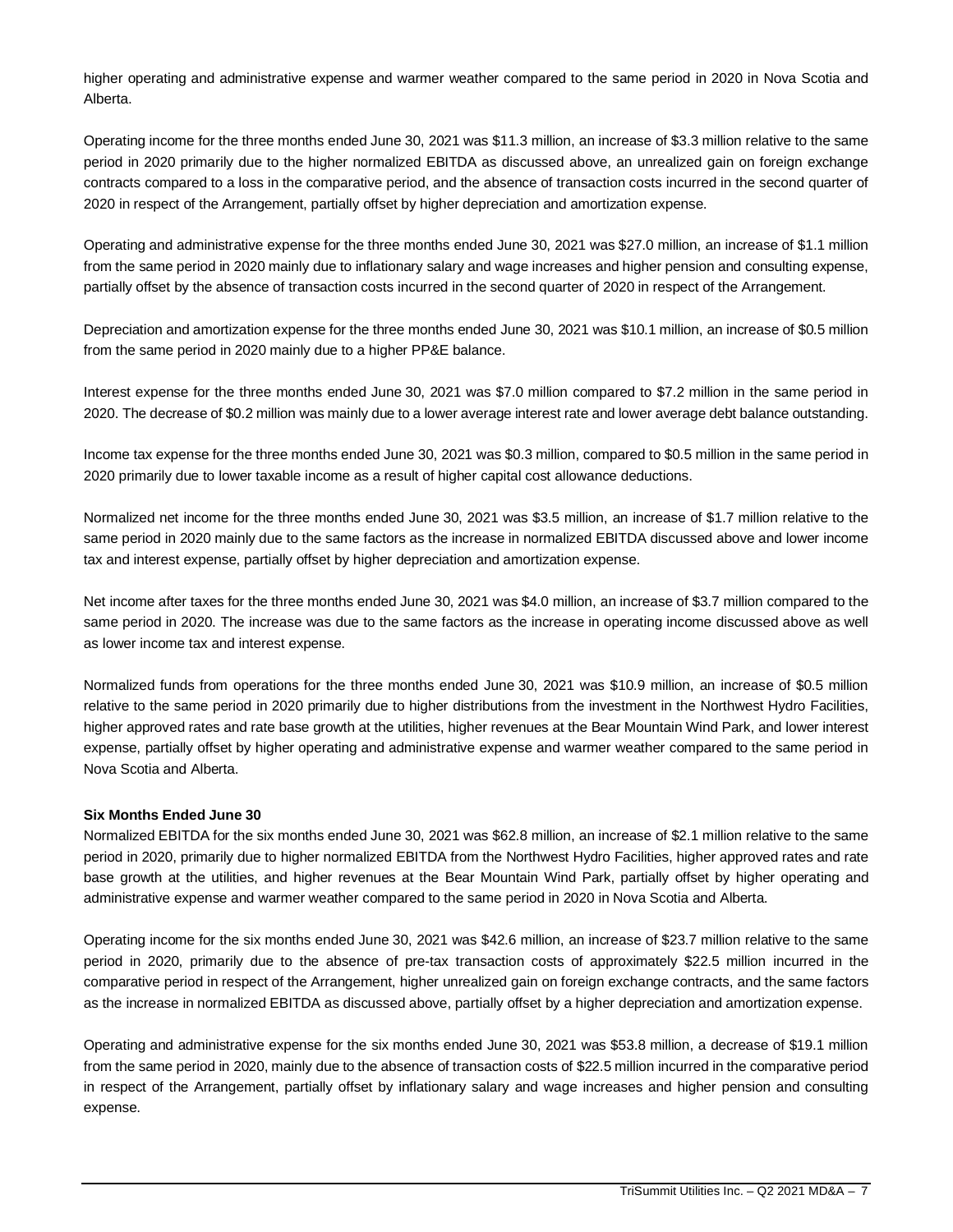Depreciation and amortization expense for the six months ended June 30, 2021 was \$19.3 million, an increase of \$1.4 million from the same period in 2020 mainly due to a higher PP&E balance.

Interest expense for the six months ended June 30, 2021 was \$13.9 million compared to \$14.0 million in the same period in 2020. The decrease of \$0.1 million was mainly due to a lower average interest rate and lower fees, partially offset by a higher average debt balance outstanding.

Income tax expense for the six months ended June 30, 2021 was \$0.9 million, compared to income tax recovery of \$1.9 million in the same period in 2020. The increase in income tax expense was primarily due to higher taxable income as a result of the absence of transaction costs incurred in the comparative period in respect of the Arrangement, partially offset by higher capital cost allowance deductions. Removing the tax impact of the transaction costs incurred in respect of the Arrangement, income tax expense for the six months ended June 30, 2020 was \$2.1 million.

Normalized net income for the six months ended June 30, 2021 was \$26.5 million, an increase of \$1.7 million relative to the same period in 2020 mainly due to the increase in normalized EBITDA discussed above, lower normalized income tax expense and lower interest expense, partially offset by higher depreciation and amortization expense.

Net income after taxes for the six months ended June 30, 2021 was \$27.8 million, an increase of \$21.0 million compared to the same period in 2020. The increase was due to the same factors as the increase in operating income discussed above and lower interest expense, partially offset by higher income tax expense.

Normalized funds from operations for the six months ended June 30, 2021 was \$45.9 million, an increase of \$1.9 million relative to the same period in 2020, primarily due to higher distributions from the Northwest Hydro Facilities, higher approved rates and rate base growth at the utilities, lower current income tax expense, and higher revenues at the Bear Mountain Wind Park, partially offset by higher operating and administrative expense and warmer weather compared to the same period in 2020 in Nova Scotia and Alberta.

Please refer to the "*Liquidity and Capital Resources - Liquidity"* section of this MD&A for a discussion of changes in cash from operations.

# **RESULTS BY REPORTING SEGMENT**

#### **Normalized EBITDA by Reporting Segment(1)**

|                  | <b>Three Months Ended</b> |           | <b>Six Months Ended</b> |         |  |
|------------------|---------------------------|-----------|-------------------------|---------|--|
|                  |                           | June 30   |                         | June 30 |  |
| $$$ millions)    | 2021                      | 2020      | 2021                    | 2020    |  |
| <b>Utilities</b> | \$<br>16.9<br>S           | 16.2<br>S | 55.0<br>S               | 54.2    |  |
| Renewable Energy | 5.9                       | 4.2       | 9.4                     | 7.3     |  |
| Corporate        | (0.9)                     |           | (1.6)                   | (0.8)   |  |
|                  | 21.9                      | 20.4      | 62.8                    | 60.7    |  |

(1) Non-GAAP financial measure; see discussion in the *"'Non-GAAP Financial Measures"* section of this MD&A.

#### **Operating Income (Loss) by Reporting Segment**

|                  | Three Months Ended |         | <b>Six Months Ended</b> |         |  |
|------------------|--------------------|---------|-------------------------|---------|--|
|                  |                    | June 30 |                         | June 30 |  |
| $$$ millions)    | 2021               | 2020    | 2021                    | 2020    |  |
| <b>Utilities</b> | \$<br>9.1          | 7.3     | S<br>40.5               | 40.5    |  |
| Renewable Energy | 3.2                | 1.4     | 3.8                     | 1.8     |  |
| Corporate        | (1.0)              | (0.7)   | (1.7)                   | (23.4)  |  |
|                  | 11.3               | 8.0     | 42.6                    | 18.9    |  |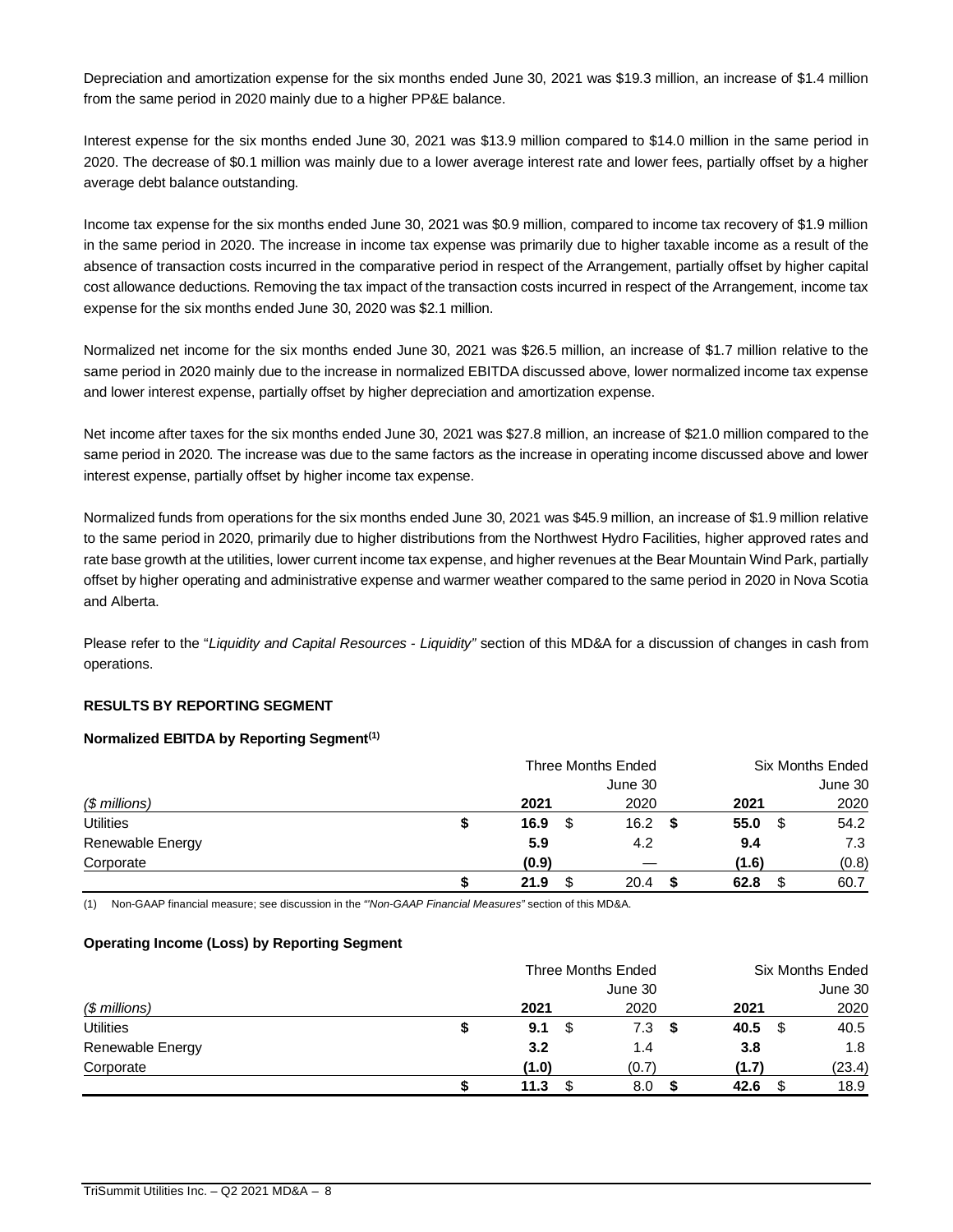#### **UTILITIES SEGMENT REVIEW**

# **Financial results**

|                                                      |    |        | Three Months Ended |    |        |      | Six Months Ended |
|------------------------------------------------------|----|--------|--------------------|----|--------|------|------------------|
|                                                      |    |        | June 30            |    |        |      | June 30          |
| (\$ millions)                                        |    | 2021   | 2020               |    | 2021   |      | 2020             |
| Revenue                                              | \$ | 64.1   | \$<br>57.7         | \$ | 182.2  | - \$ | 165.5            |
| Cost of sales                                        |    | (22.4) | (17.4)             |    | (78.0) |      | (64.6)           |
| Operating and administrative expense                 |    | (24.9) | (24.2)             |    | (49.5) |      | (47.1)           |
| Normalized EBITDA from equity investment             |    |        |                    |    | 0.1    |      |                  |
| Other income                                         |    | 0.1    | 0.1                |    | 0.2    |      | 0.4              |
| Normalized EBITDA <sup>(1)</sup>                     | S  | 16.9   | \$<br>16.2         | 5  | 55.0   | - \$ | 54.2             |
| Unrealized gain (loss) on foreign exchange contracts |    | 0.5    | (1.1)              |    | 1.3    |      | 0.5              |
| Depreciation and amortization expense                |    | (8.2)  | (7.7)              |    | (15.6) |      | (14.2)           |
| Foreign exchange loss                                |    | (0.1)  | (0.1)              |    | (0.2)  |      |                  |
| Operating income                                     | S  | 9.1    | \$<br>7.3          | S  | 40.5   | \$   | 40.5             |

(1) Non-GAAP financial measure; see discussion in the *"'Non-GAAP Financial Measures"* section of this MD&A.

#### **Operating statistics**

|                                                          | Three Months Ended | <b>Six Months Ended</b> |       |       |
|----------------------------------------------------------|--------------------|-------------------------|-------|-------|
|                                                          |                    | June 30                 |       |       |
|                                                          | 2021               | 2020                    | 2021  | 2020  |
| Natural gas deliveries - end-use (PJ)                    | 5.5                | 5.5                     | 18.8  | 19.8  |
| Natural gas deliveries - transportation (PJ)             | 1.3                | 1.2                     | 2.8   | 2.8   |
| Degree day variance from normal - AUI $(%)^{(1)}$        | (1.1)              | 17.4                    | (2.1) | 8.8   |
| Degree day variance from normal - HGL (%) <sup>(1)</sup> | (10.4)             | 1.4                     | (9.6) | (3.6) |

(1) A degree day for AUI and HGL is the cumulative extent to which the daily mean temperature falls below 15 degrees Celsius at AUI and 18 degrees Celsius at HGL. Normal degree days are based on a 20-year rolling average. Positive variances from normal lead to increased delivery volumes from normal expectations. Degree day variances do not materially affect the results of PNG, as the BCUC has approved a rate stabilization mechanism for its residential and small commercial customers.

#### **Three Months Ended June 30**

Revenue increased by \$6.4 million for the three months ended June 30, 2021 compared to the same period in 2020 primarily due to higher approved rates and rate base growth, partially offset by warmer weather compared to the same period in 2020 in Nova Scotia and Alberta.

Normalized EBITDA increased by \$0.7 million for the three months ended June 30, 2021 compared to the same period in 2020 primarily due to higher approved rates and rate base growth, partially offset by warmer weather compared to the same period in 2020 in Nova Scotia and Alberta and higher salary, pension and consulting expense.

Operating income increased by \$1.8 million for the three months ended June 30, 2021 compared to the same period in 2020, primarily due to the same factors as the increase in normalized EBITDA discussed above and an unrealized gain on foreign exchange contracts compared to a loss in the same period in 2020, partially offset by higher depreciation and amortization expense.

#### **Six Months Ended June 30**

Revenue increased by \$16.7 million for the six months ended June 30, 2021 compared to the same period in 2020, primarily due to higher approved rates and rate base growth, partially offset by warmer weather compared to the same period in 2020 in Nova Scotia and Alberta.

Normalized EBITDA increased by \$0.8 million for the six months ended June 30, 2021 compared to the same period in 2020, primarily due to higher approved rates and rate base growth, partially offset by warmer weather compared to the same period in 2020 in Nova Scotia and Alberta and higher salary, pension and consulting expense.

Operating income for the six months ended June 30, 2021 is consistent with the same period in 2020.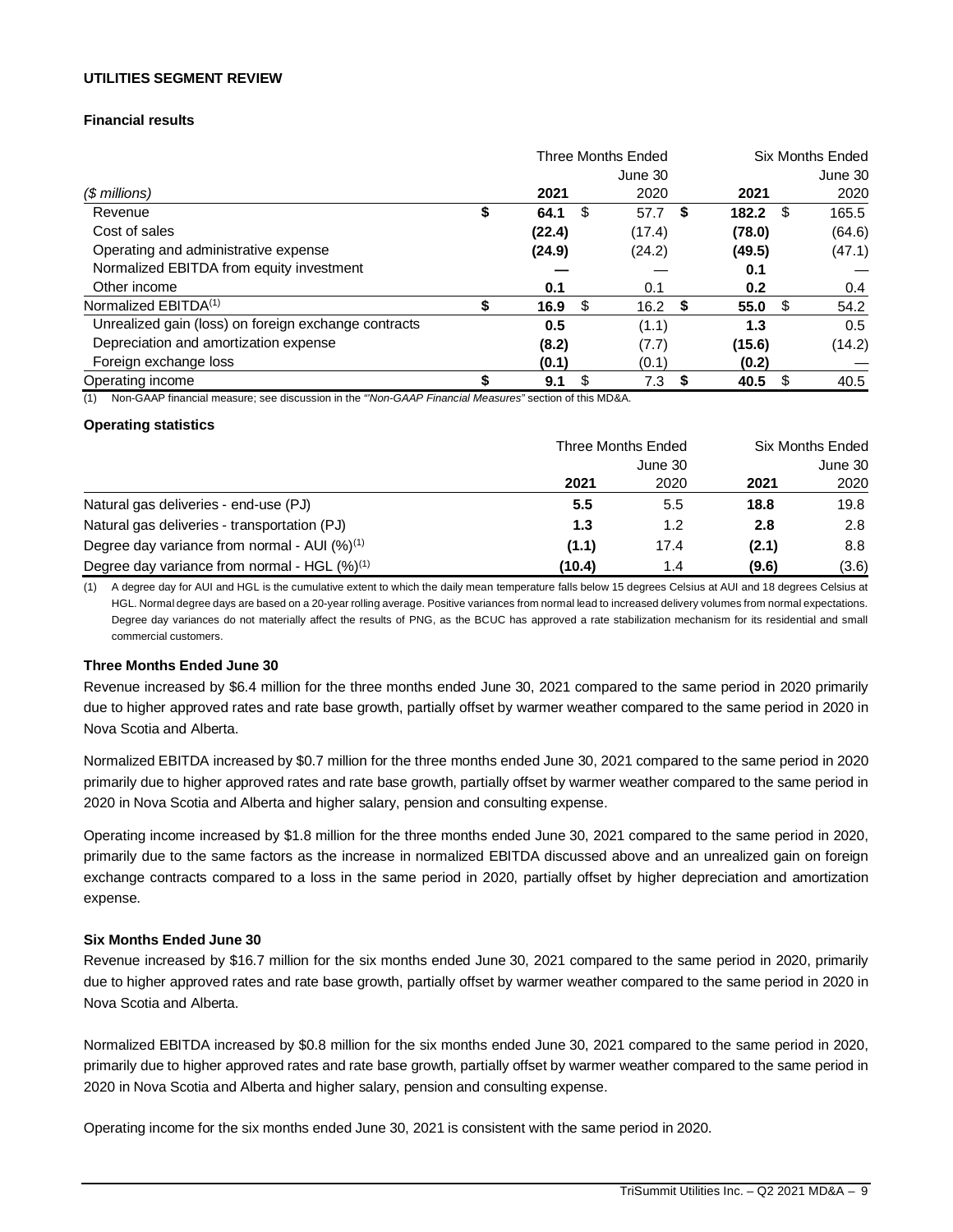#### **RENEWABLE ENERGY SEGMENT REVIEW**

#### **Financial results**

|                                                          | <b>Three Months Ended</b> |     |         | <b>Six Months Ended</b> |       |      |         |
|----------------------------------------------------------|---------------------------|-----|---------|-------------------------|-------|------|---------|
|                                                          |                           |     | June 30 |                         |       |      | June 30 |
| $$$ millions)                                            | 2021                      |     | 2020    |                         | 2021  |      | 2020    |
| Revenue                                                  | \$<br>3.8                 | \$  | 3.6     | - \$                    | 9.5   | - \$ | 8.8     |
| Cost of sales                                            | (0.1)                     |     |         |                         | (0.2) |      | (0.1)   |
| Operating and administrative expense                     | (1.2)                     |     | (1.1)   |                         | (2.7) |      | (2.5)   |
| Normalized EBITDA from equity investment                 | 3.4                       |     | 1.7     |                         | 2.8   |      | 1.1     |
| Normalized EBITDA <sup>(1)</sup>                         | 5.9                       | \$. | 4.2     | S                       | 9.4   | - \$ | 7.3     |
| Depreciation and amortization expense                    | (1.8)                     |     | (1.8)   |                         | (3.6) |      | (3.6)   |
| Accretion expense                                        |                           |     | (0.1)   |                         | (0.1) |      | (0.1)   |
| Accretion and depreciation and amortization expense from |                           |     |         |                         |       |      |         |
| equity investment                                        | (0.9)                     |     | (0.9)   |                         | (1.9) |      | (1.8)   |
| Operating income                                         | 3.2                       |     | 1.4     |                         | 3.8   | - \$ | 1.8     |

(1) Non-GAAP financial measure; see discussion in the *"'Non-GAAP Financial Measures"* section of this MD&A.

#### **Operating statistics**

|                                                            | Three Months Ended |      |      | Six Months Ended |  |  |
|------------------------------------------------------------|--------------------|------|------|------------------|--|--|
|                                                            | June 30            |      |      | June 30          |  |  |
|                                                            | 2021               | 2020 | 2021 | 2020             |  |  |
| Bear Mountain Wind Park power sold (GWh)                   | 33.9               | 40.5 | 89.2 | 93.4             |  |  |
| Northwest Hydro Facilities power sold (GWh) <sup>(1)</sup> | 37.0               | 22.2 | 41.1 | 25.3             |  |  |
|                                                            |                    |      |      |                  |  |  |

(1) Representing 10 percent of the total power sold by the Northwest Hydro Facilities.

# **Three Months Ended June 30**

Revenue increased by \$0.2 million for the three months ended June 30, 2021 compared to the same period in 2020 primarily due to higher revenue from the sales of renewable energy certificates ("RECs"), partially offset by lower generation at the Bear Mountain Wind Park.

Normalized EBITDA increased by \$1.7 million for the three months ended June 30, 2021 compared to the same period in 2020 primarily due to higher normalized EBITDA from the Northwest Hydro Facilities and higher sales of RECs at the Bear Mountain Wind Park, partially offset by lower generation at the Bear Mountain Wind Park.

Operating income increased by \$1.8 million for the three months ended June 30, 2021 compared to the same period in 2020 due to the same factors as the increase in normalized EBITDA discussed above.

During the three months ended June 30, 2021, TSU recorded \$2.5 million of equity income from its investment in the Northwest Hydro Facilities, compared to \$0.8 million in the same period in 2020. The increase in equity income was mainly due to the curtailment of purchases by BC Hydro during the second quarter of 2020.

#### **Six Months Ended June 30**

Revenue increased by \$0.7 million for the six months ended June 30, 2021 compared to the same period in 2020, primarily due to higher revenue from the sales of RECs, partially offset by lower generation at the Bear Mountain Wind Park.

Normalized EBITDA increased by \$2.1 million for the six months ended June 30, 2021 compared to the same period in 2020, primarily due to higher normalized EBITDA from the Northwest Hydro Facilities and higher sales of RECs at the Bear Mountain Wind Park, partially offset by lower generation at the Bear Mountain Wind Park.

Operating income increased by \$2.0 million for the six months ended June 30, 2021 compared to the same period in 2020 due to the same factors as the increase in normalized EBITDA discussed above.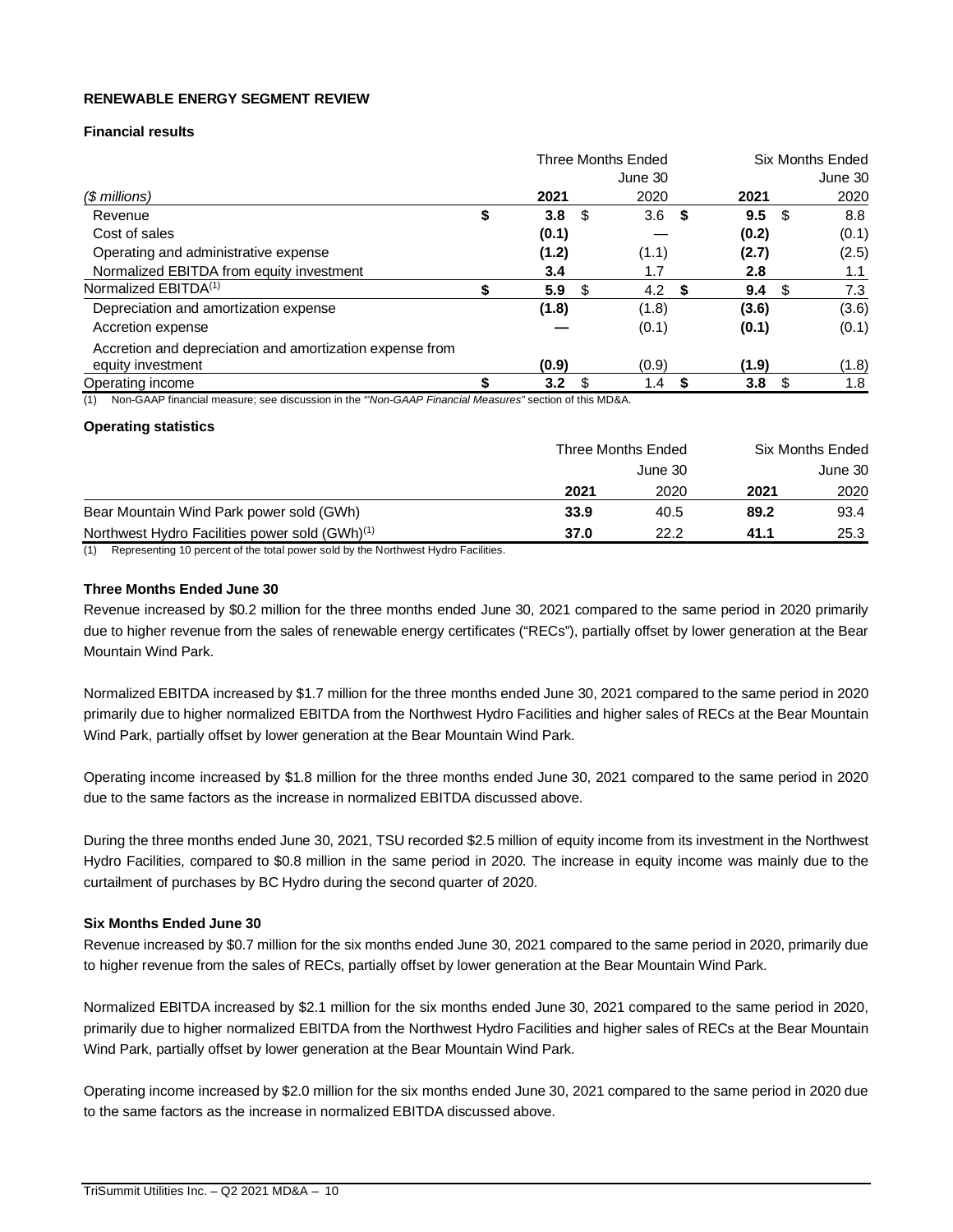During the six months ended June 30, 2021, TSU recorded \$0.9 million of equity income from its investment in the Northwest Hydro Facilities, compared to a loss of \$0.7 million in the same period in 2020. The increase in equity income was mainly due to the curtailment of purchases by BC Hydro during the second quarter of 2020.

# **CORPORATE SEGMENT REVIEW**

|                                      | Three Months Ended |       |  | <b>Six Months Ended</b>  |       |         |
|--------------------------------------|--------------------|-------|--|--------------------------|-------|---------|
|                                      |                    |       |  | June 30                  |       | June 30 |
| $$$ millions)                        |                    | 2021  |  | 2020                     | 2021  | 2020    |
| Operating and administrative expense |                    | (0.9) |  | $\overline{\phantom{m}}$ | (1.6) | (0.8)   |
| Normalized EBITDA <sup>(1)</sup>     |                    | (0.9) |  |                          | (1.6) | (0.8)   |
| Depreciation and amortization        |                    | (0.1) |  | (0.1)                    | (0.1) | (0.1)   |
| <b>Transaction costs</b>             |                    |       |  | (0.6)                    |       | (22.5)  |
| Operating loss                       |                    | (1.0) |  | (0.7)                    | (1.7) | (23.4)  |

(1) Non-GAAP financial measure; see discussion in the *"'Non-GAAP Financial Measures"* section of this MD&A.

For the three and six months ended June 30, 2021, normalized EBITDA was a loss of \$0.9 and \$1.6 million, respectively (2020 - \$nil and \$0.8 million, respectively). For the six months ended June 30, 2021, expenses incurred by the Corporate segment were associated with providing corporate shared services and business development.

For the three and six months ended June 30, 2021, corporate costs of \$1.6 million and \$3.3 million, respectively, were allocated to TSU's operating segments compared to \$1.8 million and \$3.7 million, respectively, for the same periods in 2020.

For the three and six months ended June 30, 2021, operating loss was \$1.0 million and \$1.7 million, respectively (2020 - \$0.7 million and \$23.4 million, respectively). The increase in operating loss for the three months ended June 30, 2021 compared to the same period in 2020 was mainly due to higher salaries and wages, partially offset by the absence of transaction costs of approximately \$0.6 million incurred in the second quarter of 2020 in respect of the Arrangement. The decrease in operating loss for the six months ended June 30, 2021 compared to the same period in 2020 was mainly due to the absence of transaction costs of approximately \$22.5 million incurred during the six months ended June 30, 2020 in respect of the Arrangement, partially offset by higher salaries and wages.

# **SUMMARY OF SELECTED QUARTERLY RESULTS(1)**

The following table sets forth unaudited quarterly information for each of the eight quarters from the quarter ended September 31, 2019 to the quarter ended June 30, 2021.

| (\$ millions, except per Common Share amounts)         | $Q2-21$ | $Q1-21$ | $Q4-20$ | $Q3-20$ |
|--------------------------------------------------------|---------|---------|---------|---------|
| Revenue                                                | 67.9    | 123.9   | 99.8    | 48.6    |
| Normalized net income <sup>(2)</sup>                   | 3.5     | 23.1    | 17.4    | 1.0     |
| Net income after taxes                                 | 4.0     | 23.9    | 15.5    | 0.5     |
| Net income after taxes per Common Share - basic (\$)   | 0.13    | 0.80    | 0.52    | 0.02    |
| Net income after taxes per Common Share - diluted (\$) | 0.13    | 0.80    | 0.52    | 0.02    |
| Dividends declared per Common Share (\$)               | 0.2750  | 0.2750  | 0.2750  | 0.2600  |
|                                                        |         |         |         |         |
| (\$ millions, except per Common Share amounts)         | $Q2-20$ | $Q1-20$ | $Q4-19$ | $Q3-19$ |
| Revenue                                                | 61.3    | 113.0   | 101.2   | 45.2    |
| Normalized net income <sup>(2)</sup>                   | 1.8     | 22.9    | 18.6    | 2.4     |
| Net income after taxes                                 | 0.3     | 6.5     | 16.1    | 2.8     |
| Net income after taxes per Common Share - basic (\$)   | 0.01    | 0.22    | 0.54    | 0.09    |
| Net income after taxes per Common Share - diluted (\$) | 0.01    | 0.22    | 0.53    | 0.09    |
| Dividends declared per Common Share (\$)               | 0.2600  | 0.2600  | 0.2600  | 0.2600  |

(1) Amounts may not add due to rounding.

(2) Non-GAAP financial measure; see discussion in the *"'Non-GAAP Financial Measures"* section of this MD&A.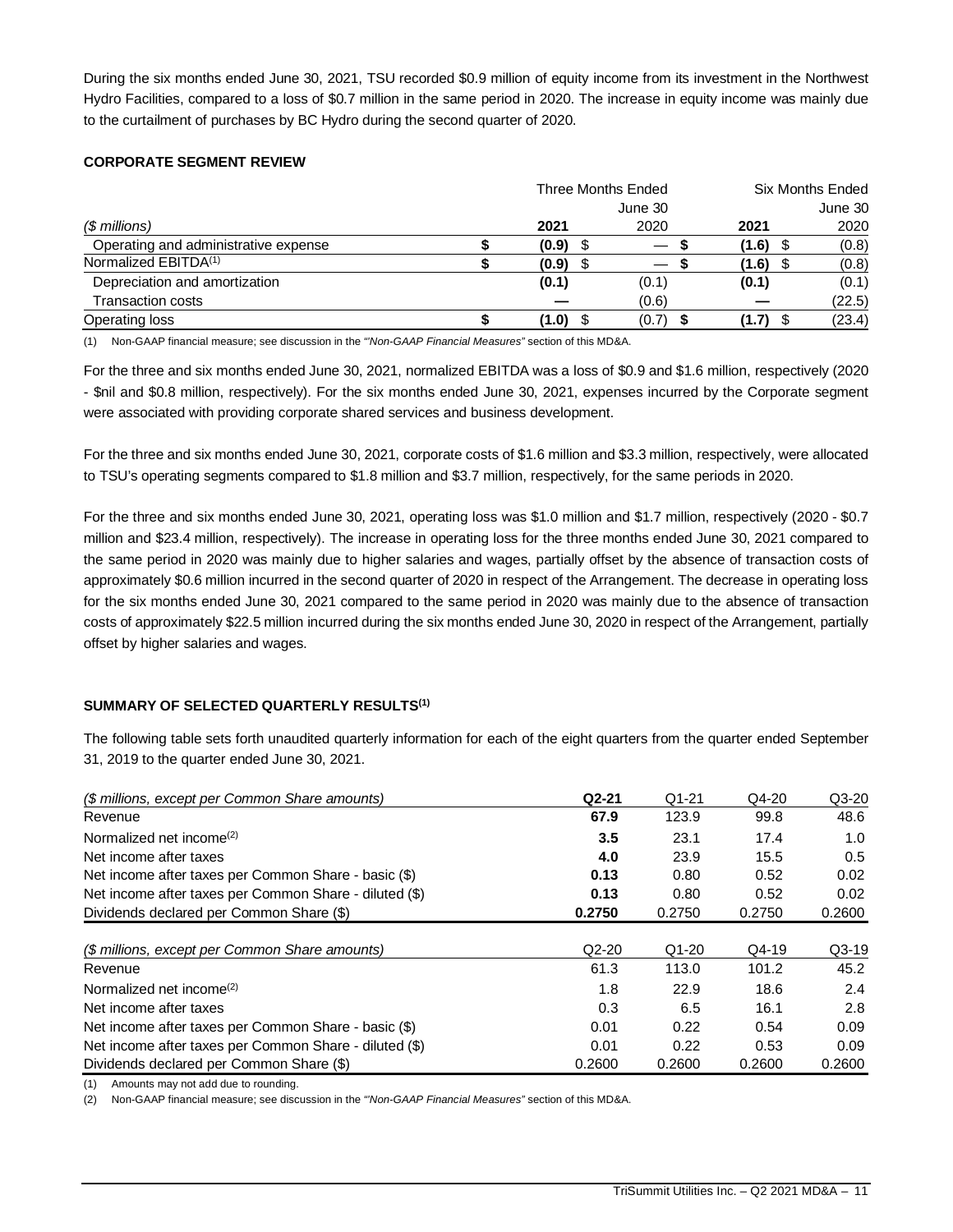Quarter-over-quarter financial results are impacted by seasonality, weather, planned and unplanned outages, and timing and recognition of regulatory decisions.

Revenue for the Utilities segment is generally the highest in the first and fourth quarters of any given year as the majority of natural gas demand occurs during the winter heating season, which typically extends from November to March.

Net income after taxes is affected by non-cash items such as deferred income tax, depreciation and amortization expense, accretion expense, impairment, gains and losses on foreign exchange contracts, and gains or losses on the sale of assets. For these reasons, net income may not necessarily reflect the same trends as revenue. In addition, the equity investment in the Northwest Hydro Facilities is impacted by seasonal precipitation, which creates periods of high river flow typically during May through October of any given year. Net income after taxes during the periods noted was impacted by after-tax transaction costs of approximately \$1.8 million incurred in the fourth quarter of 2019, approximately \$18.0 million incurred in the first quarter of 2020 and approximately \$0.4 million incurred in the second quarter of 2020 in respect of the Arrangement.

# **LIQUIDITY AND CAPITAL RESOURCES**

#### **Liquidity**

The Company's primary sources of liquidity are cash flow from operations and debt additions. The Company's cash requirements include funding for capital expenditures and working capital, servicing and repaying long-term debt, and dividend payments. The Company's sources and uses of cash are further discussed below:

|                                                  | Three Months Ended |         | <b>Six Months Ended</b> |         |  |
|--------------------------------------------------|--------------------|---------|-------------------------|---------|--|
|                                                  |                    | June 30 |                         | June 30 |  |
| $$$ millions)                                    | 2021               | 2020    | 2021                    | 2020    |  |
| Cash from operations                             | 26.2               | 7.1     | 63.7                    | 43.6    |  |
| Cash used in investing activities                | (17.4)             | (13.0)  | (33.4)                  | (27.6)  |  |
| Cash from (used in) financing activities         | (13.3)             | (11.7)  | (34.2)                  | 20.7    |  |
| Increase (decrease) in cash and cash equivalents | $(4.5)$ \$         | (17.6)  | (3.9)                   | 36.7    |  |

#### **Cash from operations**

During the six months ended June 30, 2021, cash from operations increased by \$20.1 million as compared to the same period in 2020 primarily due to the absence of approximately \$22.5 million of transaction costs incurred in respect of the Arrangement and larger distributions from the investment in the Northwest Hydro Facilities, partially offset by an unfavourable variance from changes in operating assets and liabilities. The unfavourable variance in changes in operating assets and liabilities was mainly due to the timing of supplier payments.

#### **Investing activities**

During the six months ended June 30, 2021, cash used in investing activities increased by \$5.8 million as compared to the same period in 2020 primarily due to higher capital expenditures.

See also the "*Capital Expenditures"* section of this MD&A.

#### **Financing activities**

During the six months ended June 30, 2021, cash used in financing activities increased by \$54.9 million as compared to the same period in 2020 primarily due to higher net debt repayments and an increase in dividends paid.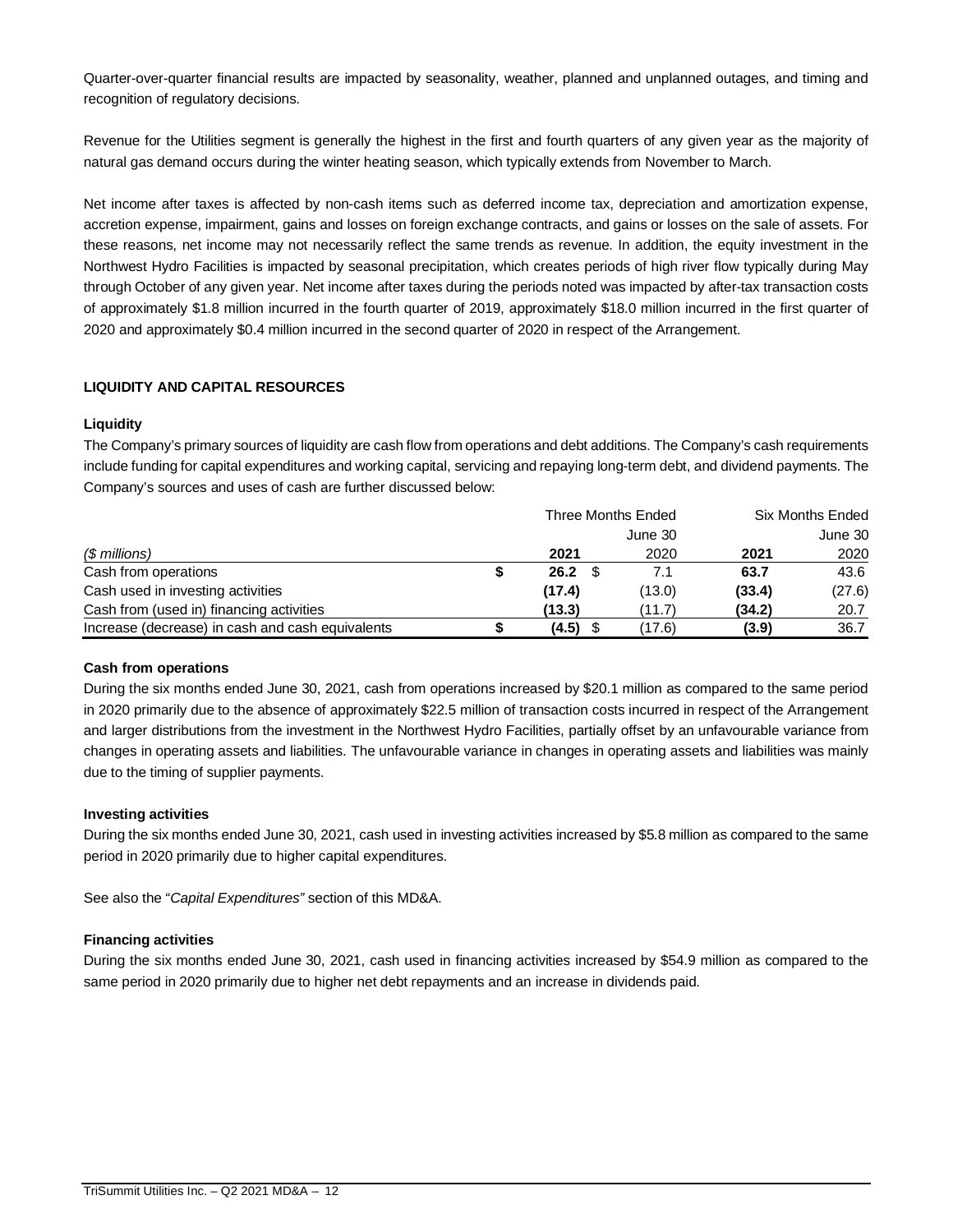# **Working Capital**

| (\$ millions except current ratio) | <b>June 30,</b><br>2021 | December 31,<br>2020 |
|------------------------------------|-------------------------|----------------------|
| Current assets                     | 47.1                    | 82.5                 |
| <b>Current liabilities</b>         | 61.4                    | 88.5                 |
| Working capital (deficiency)       | $(14.3)$ \$             | (6.0)                |
| Working capital ratio              | 0.77                    | 0.93                 |

The variation in the working capital ratio was primarily due to a decrease in accounts receivable, partially offset by a decrease in accounts payable and accrued liabilities, short-term debt and customer deposits. TSU's working capital will fluctuate in the normal course of business, and the working capital deficiency will be funded using cash flow from operations and available credit facilities as required.

# **Capital Resources**

The Company's objective for managing capital is to maintain its investment grade credit rating, ensure adequate liquidity, maximize the profitability of its existing assets and grow its business through prudent capital investments which ultimately add to the Utilities' rate base, and enhance returns to its shareholder. The Company's capital resources are comprised of short-term and long-term debt (including the current portion).

The use of debt or equity funding is based on TSU's capital structure, which is determined by considering the norms and risks associated with operations and cash flow stability and sustainability.

|                                                     |                      |         | December 31. |
|-----------------------------------------------------|----------------------|---------|--------------|
| (\$ millions, except where noted)                   | <b>June 30, 2021</b> | 2020    |              |
| Short-term debt                                     | \$                   | 3.5     | 4.1          |
| Current portion of long-term debt                   |                      | 1.0     | 1.0          |
| Long-term debt $(1)$                                |                      | 702.2   | 719.0        |
| Total debt                                          |                      | 706.7   | 724.1        |
| Less: cash and cash equivalents                     |                      | (3.2)   | (7.1)        |
| Net debt $(2)$                                      |                      | 703.5   | 717.0        |
| Shareholder's equity                                |                      | 620.9   | 609.6        |
| Total capitalization                                |                      | 1,324.4 | 1,326.6      |
| Net debt-to-total capitalization <sup>(2)</sup> (%) |                      | 53.1    | 54.0         |

(1) Net of debt issuance costs of \$3.2 million as of June 30, 2021 (December 31, 2020 - \$3.4 million).

(2) Non-GAAP financial measure, see discussion in the *"Non-GAAP Financial Measures"* section of this MD&A.

As at June 30, 2021, TSU's total debt primarily consisted of outstanding MTNs of \$650 million (December 31, 2020 - \$650 million), PNG debentures of \$24.0 million (December 31, 2020 - \$24.0 million), and \$35.5 million drawn under other bank credit facilities (December 31, 2020 - \$53.1 million). In addition, TSU had \$10.7 million of letters of credit issued (December 31, 2020 - \$8.5 million).

TSU's earnings interest coverage for the rolling 12 months ended June 30, 2021 was 2.7 times (12 months ended June 30, 2020 – 2.0 times).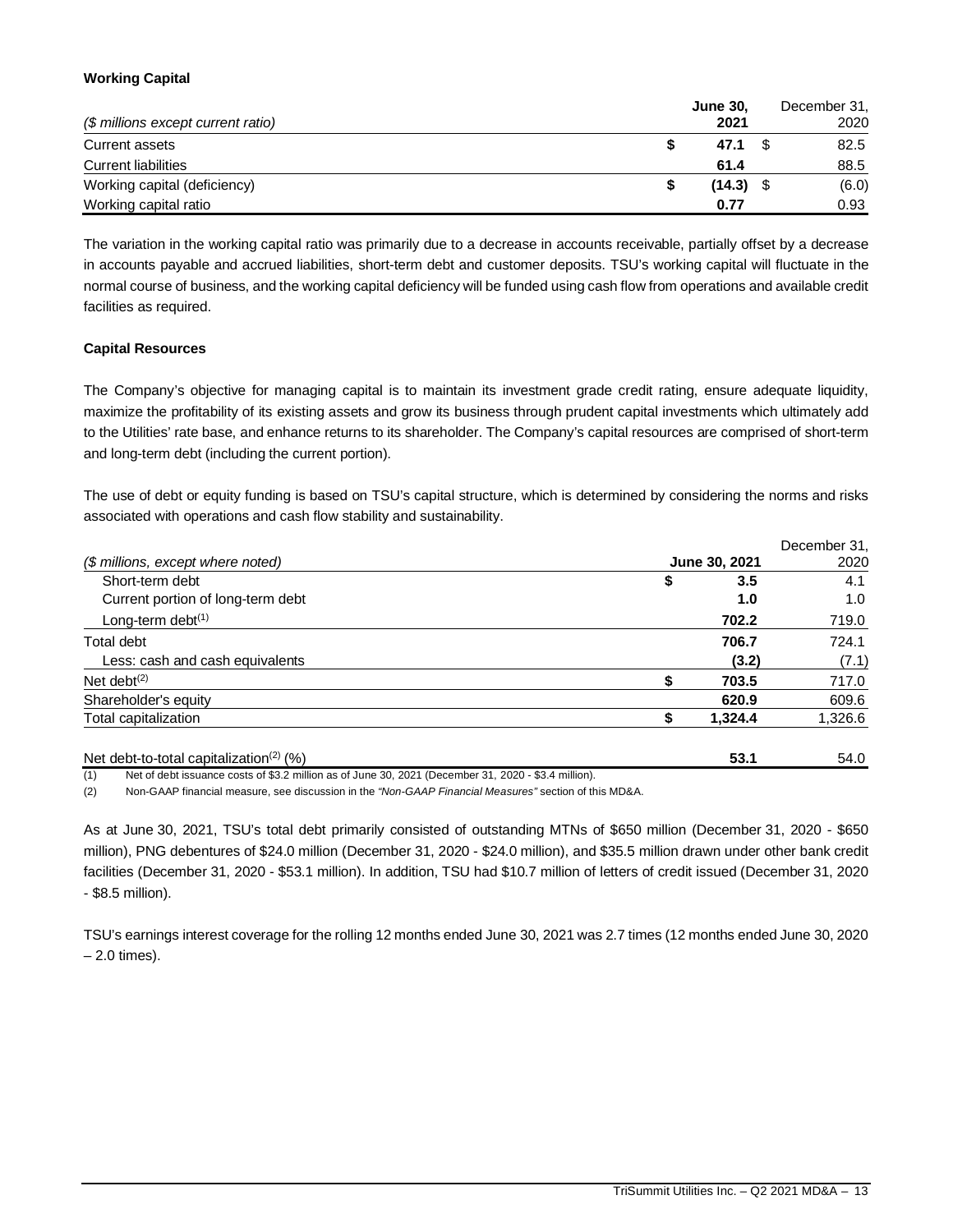# **Credit Facilities**

The Company funds its long and short term borrowing requirements with credit facilities as follows:

|                                                     |                              | Drawn at                |    | Drawn at             |
|-----------------------------------------------------|------------------------------|-------------------------|----|----------------------|
| $$$ millions)                                       | <b>Borrowing</b><br>capacity | <b>June 30.</b><br>2021 |    | December 31,<br>2020 |
| Syndicated revolving credit facility <sup>(1)</sup> | 200.0                        | 7.0                     | S  | 24.0                 |
| Operating credit facility <sup>(2)</sup>            | 35.0                         | 5.6                     |    | 3.8                  |
| PNG committed credit facility <sup>(3)</sup>        | 25.0                         | 25.0                    |    | 25.0                 |
| PNG operating credit facility <sup>(4)</sup>        | 25.0                         | 8.6                     |    | 8.8                  |
|                                                     | 285.0                        | 46.2                    | \$ | 61.6                 |

(1) On October 25, 2018, the Company entered into definitive credit agreements establishing the \$200 million unsecured syndicated revolving credit facility that matures October 25, 2022. On July 16, 2021, the Company amended the facility and extended the maturity date to July 16, 2025. Borrowing options under this facility include Canadian prime rate-based loans, U.S. base rate loans, bankers' acceptances and LIBOR loans. Borrowings against this credit facility bear fees and interest at rates relevant to the nature of the draw made and the Company's credit rating. There are no mandatory repayments prior to maturity under this facility. The facility has covenants customary for these types of facilities, which must be met at each quarter end. The Company has complied with all financial covenants each quarter since the establishment of this facility.

- (2) On October 25, 2018, the Company entered into a definitive credit agreement with a Canadian chartered bank establishing the \$35 million revolving operating credit facility. Borrowings under this facility are due on demand. Borrowing options under this facility include overdraft, letters of credit, Canadian prime ratebased loans, U.S. base rate loans, bankers' acceptances and LIBOR loans. Borrowings on this credit facility bear fees and interest at rates relevant to the nature of the draw made and the Company's credit rating. This facility is used to fund overdraft amounts and to issue letters of credit. As at June 30, 2021, a total of \$5.6 million (December 31, 2020 - \$3.8 million) in letters of credit were issued and are outstanding. This facility has covenants customary for these types of facilities, which must be met at each quarter end. The Company has complied with all financial covenants each quarter since the establishment of this facility.
- (3) PNG has \$55 million of revolving credit facilities maturing on May 4, 2023. \$30 million of which is with the Company and \$25 million of which is with a Canadian chartered bank. The \$25 million external facility will be used to support PNG's capital spending program. Borrowings under the external facility are available by way of bankers' acceptances bearing interest at the three-month bankers' acceptance rate plus a spread and subject to stand-by fees. Interest and stand-by costs are due monthly. Optional repayments are allowed without penalty and there is no mandatory repayment prior to maturity. The facilities have covenants customary for these types of facilities, which must be met at each quarter end. PNG has been in compliance with all financial covenants each quarter since the establishment of these facilities.

(4) PNG has a \$25 million operating credit facility with a Canadian chartered bank and the maturity date of this facility was extended to November 4, 2022. The operating line is available for working capital purposes through cash draws in the form of prime-rate advances or bankers' acceptances and the issuance of letters of credit and is collateralized by a charge on PNG's accounts receivable and inventories. As at June 30, 2021, \$5.1 million (December 31, 2020 - \$4.7 million) of letters of credit were issued and outstanding under this facility.

The following table summarizes the Company's primary financial covenants as defined by the credit facility agreements:

|                                                   | Debt covenant               | As at         |
|---------------------------------------------------|-----------------------------|---------------|
| Ratios                                            | requirements                | June 30, 2021 |
| Bank debt-to-capitalization $(1)(2)$              | not greater than 65 percent | 53.0%         |
| Bank EBITDA-to-interest expense <sup>(1)(2)</sup> | not less than 2.5x          | 4.0x          |

(1) Calculated in accordance with the Company's credit facility agreements, which are available on SEDAR at *www.sedar.com*.

(2) Estimated, subject to final adjustments.

# **Base Shelf Prospectus**

On November 16, 2020, the Company filed a \$1.0 billion base shelf prospectus. The purpose of the base shelf prospectus is to facilitate timely offerings of certain types of future public debt and/or equity issuances during the 25-month period that the base shelf prospectus remains effective. As at June 30, 2021, \$1.0 billion was available under the base shelf prospectus.

# **CONTRACTUAL OBLIGATIONS**

As at June 30, 2021, there were no material changes in contractual obligations from that disclosed in the 2020 Annual MD&A.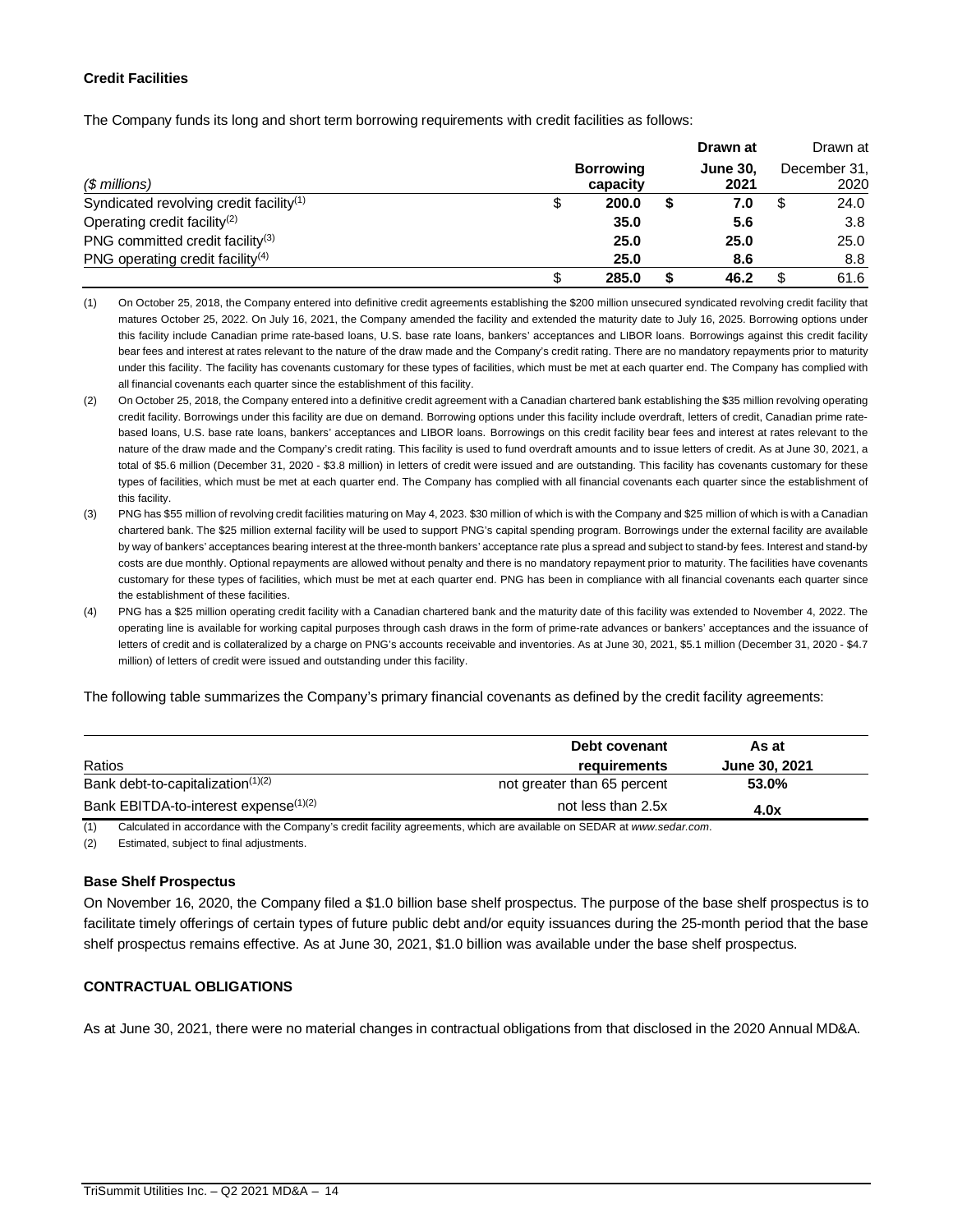### **CAPITAL EXPENDITURES**

|                          |                     |   |                  | <b>Three Months Ended</b> |   | June 30, 2021 |                     |                   | Three Months Ended<br>June 30, 2020 |       |
|--------------------------|---------------------|---|------------------|---------------------------|---|---------------|---------------------|-------------------|-------------------------------------|-------|
| $$$ millions)            | Renewable<br>Energy |   | <b>Utilities</b> | Corporate                 |   | <b>Total</b>  | Renewable<br>Energy |                   | Utilities Corporate                 | Total |
| Capital expenditures:    |                     |   |                  |                           |   |               |                     |                   |                                     |       |
| PP&E                     | \$                  | S | 16.0 \$          |                           | S | 16.0          | \$                  | 11.7 S            | \$.<br>$\hspace{0.05cm}$            | 11.7  |
| Intangible assets        |                     |   | 3.5              | 0.1                       |   | 3.6           |                     | 2.0               |                                     | 2.0   |
| Capital expenditures     |                     |   | 19.5             | 0.1                       |   | 19.6          |                     | 13.7              |                                     | 13.7  |
| Disposals:               |                     |   |                  |                           |   |               |                     |                   |                                     |       |
| PP&E                     |                     |   | (0.1)            |                           |   | (0.1)         |                     | (0.4)             |                                     | (0.4) |
| Net capital expenditures |                     |   | $19.4$ \$        | 0.1                       | S | 19.5          | \$                  | $13.3 \text{ } $$ |                                     | 13.3  |

|                          |                     |   |                   | <b>Six Months Ended</b> |   | June 30, 2021 |                     |                   | <b>Six Months Ended</b><br>June 30, 2020 |       |
|--------------------------|---------------------|---|-------------------|-------------------------|---|---------------|---------------------|-------------------|------------------------------------------|-------|
| $$$ millions)            | Renewable<br>Energy |   | <b>Utilities</b>  | Corporate               |   | <b>Total</b>  | Renewable<br>Energy |                   | Utilities Corporate                      | Total |
| Capital expenditures:    |                     |   |                   |                         |   |               |                     |                   |                                          |       |
| PP&E                     | \$                  | S | $25.2$ \$         |                         | S | 25.2          | \$<br>-S<br>0.1     | $18.6~{\rm \AA}$  |                                          | 18.7  |
| Intangible assets        |                     |   | 4.8               | 0.1                     |   | 4.9           |                     | 4.7               |                                          | 4.7   |
| Capital expenditures     |                     |   | 30.0              | 0.1                     |   | 30.1          | 0.1                 | 23.3              |                                          | 23.4  |
| Disposals:               |                     |   |                   |                         |   |               |                     |                   |                                          |       |
| PP&E                     |                     |   | (0.1)             |                         |   | (0.1)         |                     | (1.0)             |                                          | (1.0) |
| Net capital expenditures |                     |   | 29.9 <sup>5</sup> | 0.1                     |   | 30.0          | \$<br>-\$<br>0.1    | 22.3 <sup>5</sup> | $\hspace{0.05cm}$                        | 22.4  |

Capital expenditures for the three and six months ended June 30, 2021 were \$19.6 million and \$30.1 million, respectively, the majority of which relates to system betterment, replacement of transmission and distribution lines and new business installations. Included in the capital expenditures during the three and six months ended June 30, 2021 were also software development costs of approximately \$3.6 million and \$4.9 million, respectively.

#### **RISK MANAGEMENT**

TSU is exposed to various market risks in the normal course of operations that could impact earnings and cash flows. The Board of Directors provides oversight of the Company's risk management activities. Other than as discussed under the "*Business and Regulatory Updates – Impact of the COVID-19 Pandemic*" section of this MD&A, there have been no significant changes during the six months ended June 30, 2021 to the Company's business risks that were disclosed in the 2020 Annual MD&A.

## **SHARE INFORMATION**

|                               | As at July 28, 2021 |
|-------------------------------|---------------------|
| <b>Issued and outstanding</b> |                     |
| <b>Common Shares</b>          | 30.000.000          |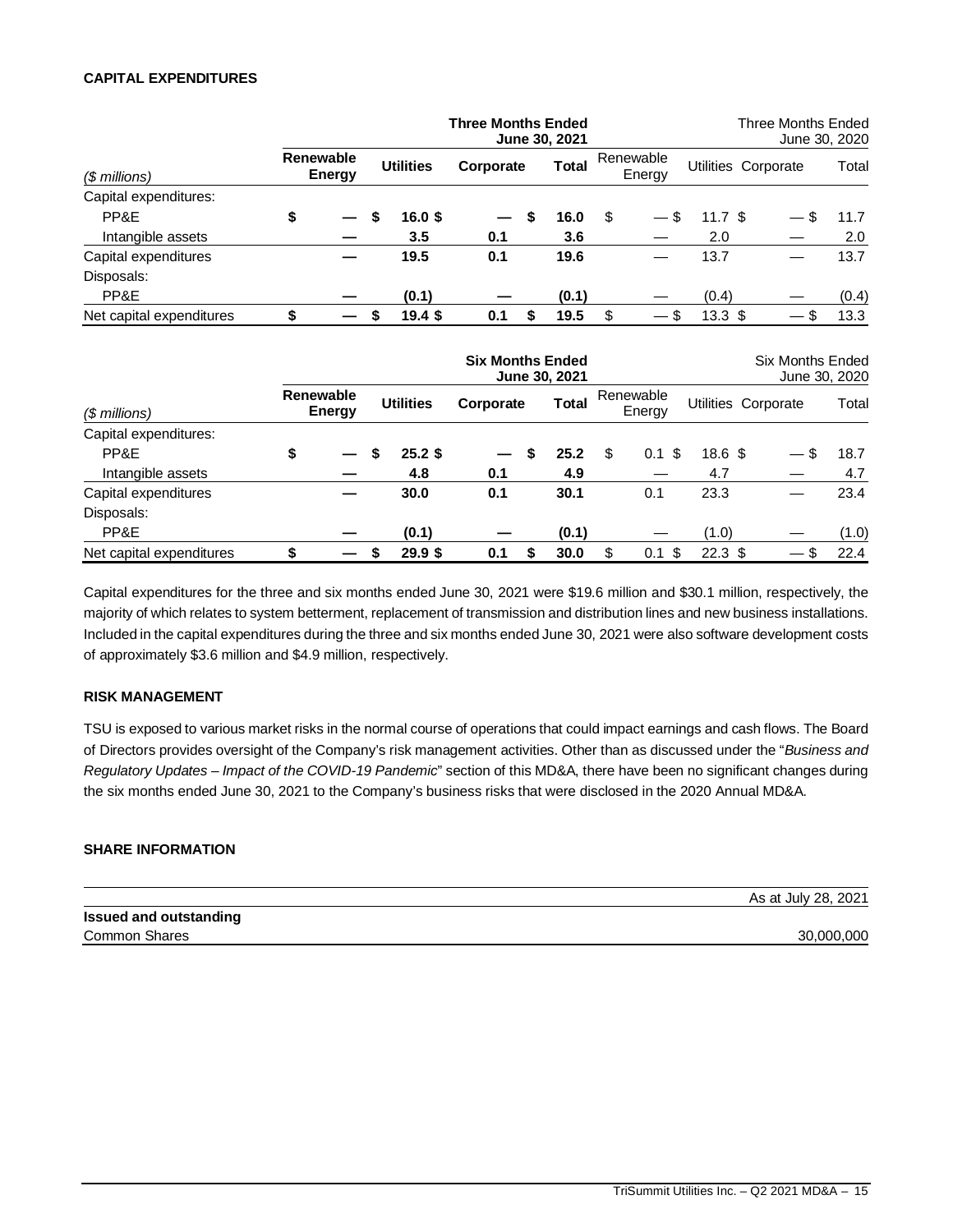# **ADOPTION OF NEW ACCOUNTING STANDARDS**

Effective January 2021, the Company adopted the following Financial Accounting Standards Board ("FASB") issued Accounting Standards Updates ("ASU"):

- ASU No. 2019-12 "Income Taxes Simplifying the Accounting for Income Taxes". The amendments in this ASU removes certain exceptions and provides some simplifications in accounting for income taxes. The adoption of this ASU did not have a material impact on the Company's consolidated financial statements; and
- ASU No. 2020-01 "Investments Equity Securities (Topic 321), Investments Equity Method and Joint Ventures (Topic 323) and Derivatives and Hedging (Topic 815) – Clarifying the Interactions between Topic 321, Topic 323, and Topic 815". The amendments in this ASU provides guidance for accounting for certain equity securities when the equity method of accounting is applied or discontinued and for forward contracts and purchased options on certain securities. The adoption of this ASU did not have a material impact on the Company's consolidated financial statements.

# **FUTURE CHANGES IN ACCOUNTING PRINCIPLES**

In June 2016, FASB issued ASU No. 2016-13 "Financial Instruments – Credit Losses: Measurement of Credit Losses on Financial Instruments". The amendments in this ASU replace the current "incurred loss" impairment methodology with an "expected loss" model for financial assets measured at amortized cost. In November 2019, FASB issued ASU No. 2019-10 "Financial Instruments – Credit Losses (Topic 326), Derivatives and Hedging (Topic 815) and Leases (Topic 842): Effective Dates" which deferred the effective date of ASU No. 2016-13 to January 1, 2023. Early adoption is permitted. The Company is currently completing its assessment of the impact of these ASUs on its consolidated financial statements.

#### **OFF-BALANCE SHEET ARRANGEMENTS**

During the second quarter of 2021, the Company entered into two new guarantees with an aggregate maximum of US\$20.0 million in relation to payment obligations associated with HGL's natural gas purchase and transportation contracts. Other than as noted, TSU did not enter into any material off-balance sheet arrangements during the six months ended June 30, 2021. Reference should be made to the 2020 Annual Financial Statements and 2020 Annual MD&A.

# **DISCLOSURE CONTROLS AND PROCEDURES ("DC&P") AND INTERNAL CONTROL OVER FINANCIAL REPORTING ("ICFR")**

The Company is a "Venture Issuer" under applicable Canadian securities regulations for certain purposes. As such, the Chief Executive Officer ("CEO") and Chief Financial Officer ("CFO") are not required to certify the design and evaluation of the Company's DC&P and ICFR under National Instrument 52-109 – *Certification of Disclosure in Issuers' Annual and Interim Filings*. However, the CEO and CFO have reviewed the Interim Financial Statements and this MD&A. Based on their knowledge and exercise of reasonable diligence, they have concluded that these documents fairly present in all material respects the financial condition, financial performance and cash flows of the Company as at the date of and for the periods presented.

# **NON-GAAP FINANCIAL MEASURES**

This MD&A contains references to certain financial measures used by the Company that do not have a standardized meaning prescribed by U.S. GAAP and may not be comparable to similar measures presented by other entities. Readers are cautioned that these non-GAAP measures should not be construed as alternatives to other measures of financial performance calculated in accordance with U.S. GAAP. The non-GAAP measures and their reconciliation to U.S. GAAP financial measures are shown below. These non-GAAP measures provide additional information that management believes is meaningful in describing the Company's operational performance, liquidity and capacity to fund dividends, capital expenditures, and other investing activities. The specific rationale for, and incremental information associated with, each non-GAAP measure is discussed below.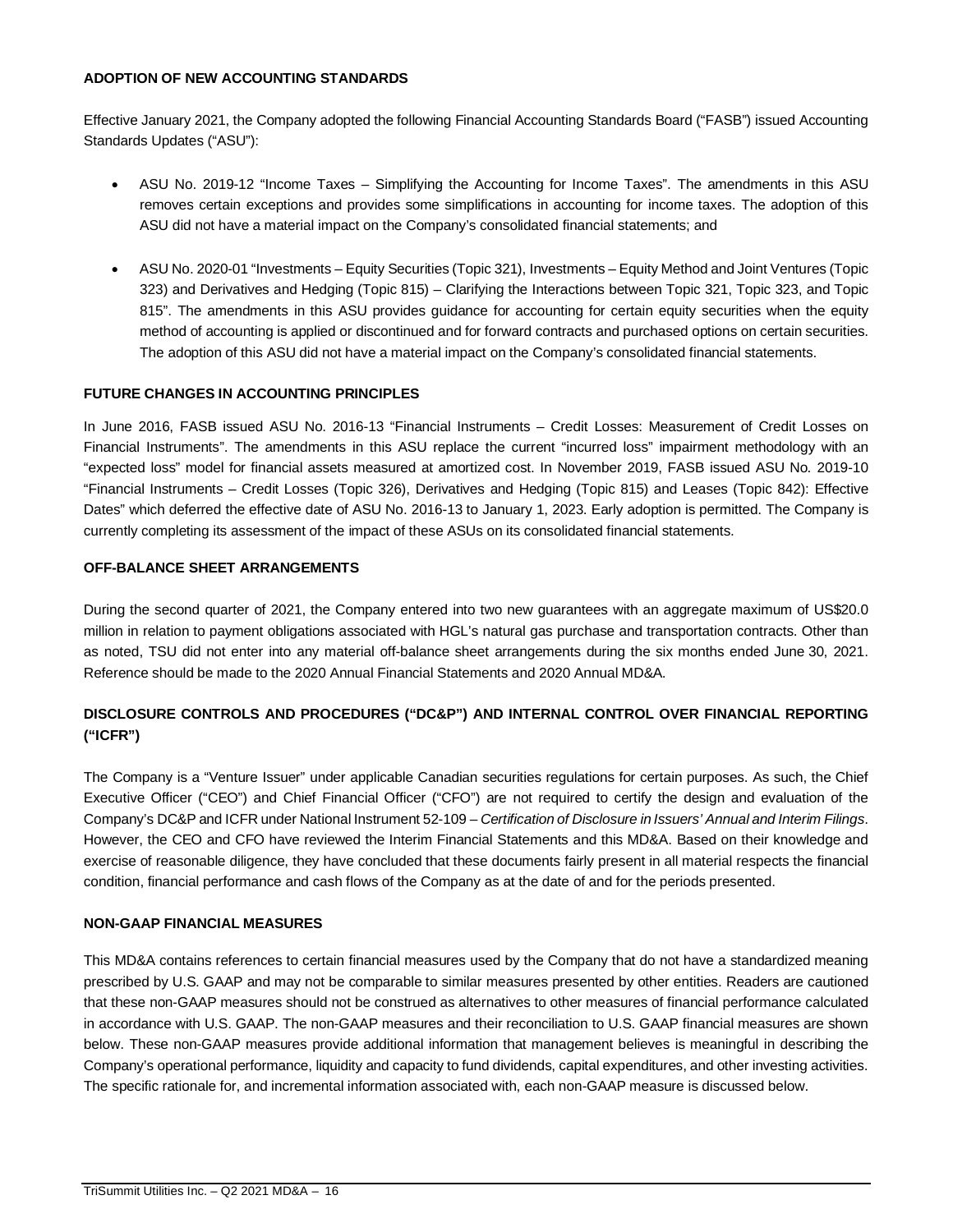References to normalized EBITDA, normalized net income, normalized net income per share, normalized funds from operations, normalized funds from operations per share, net debt and net debt to total capitalization throughout this MD&A have the meanings as set out in this section.

#### **Normalized EBITDA**

|                                                          | <b>Three Months Ended</b> |           | <b>Six Months Ended</b> |         |  |  |
|----------------------------------------------------------|---------------------------|-----------|-------------------------|---------|--|--|
|                                                          |                           | June 30   |                         | June 30 |  |  |
| (\$ millions)                                            | 2021                      | 2020      | 2021                    | 2020    |  |  |
| Normalized EBITDA                                        | 21.9<br>- \$              | 20.4<br>S | 62.8 $$$                | 60.7    |  |  |
| Add (deduct):                                            |                           |           |                         |         |  |  |
| Foreign exchange loss                                    | (0.1)                     | (0.1)     | (0.2)                   |         |  |  |
| Unrealized gain (loss) on foreign exchange contracts     | 0.5                       | (1.1)     | 1.3                     | 0.5     |  |  |
| Accretion expense                                        |                           | (0.1)     | (0.1)                   | (0.1)   |  |  |
| Depreciation and amortization expense                    | (10.1)                    | (9.6)     | (19.3)                  | (17.9)  |  |  |
| Accretion and depreciation and amortization expense from |                           |           |                         |         |  |  |
| equity investment                                        | (0.9)                     | (0.9)     | (1.9)                   | (1.8)   |  |  |
| <b>Transaction costs</b>                                 |                           | (0.6)     |                         | (22.5)  |  |  |
| Operating income                                         | 11.3<br>S                 | 8.0       | 42.6<br>- \$            | 18.9    |  |  |

Normalized EBITDA is a measure of the Company's operating profitability prior to how business activities are financed, assets are amortized, or earnings are taxed. Normalized EBITDA is calculated using operating income adjusted for depreciation and amortization expense, accretion expenses, foreign exchange gain (loss), unrealized gain (loss) on foreign exchange contracts, and other typically non-recurring items. Normalized EBITDA is frequently used by investors in the evaluation of entities within the industry as it excludes items that can vary substantially between entities depending on the accounting policies chosen, the book value of assets and the capital structure.

Normalized EBITDA as presented should not be viewed as an alternative to operating income or other measures of income calculated in accordance with U.S. GAAP as an indicator of performance.

# **Normalized Net Income and Normalized Net Income per Share**

|                                                      | <b>Three Months Ended</b> |  |         |  | <b>Six Months Ended</b> |  |         |  |
|------------------------------------------------------|---------------------------|--|---------|--|-------------------------|--|---------|--|
|                                                      |                           |  | June 30 |  |                         |  | June 30 |  |
| (\$ millions)                                        | 2021                      |  | 2020    |  | 2021                    |  | 2020    |  |
| Normalized net income                                | 3.5                       |  | 1.8     |  | 26.5                    |  | 24.8    |  |
| Add (deduct) after-tax:                              |                           |  |         |  |                         |  |         |  |
| Unrealized gain (loss) on foreign exchange contracts | 0.5                       |  | (1.1)   |  | 1.3                     |  | 0.5     |  |
| <b>Transaction costs</b>                             |                           |  | (0.4)   |  |                         |  | (18.5)  |  |
| Net income after taxes                               | 4.0                       |  | 0.3     |  | 27.8                    |  | 6.8     |  |

Normalized net income represents net income after taxes adjusted for the after-tax impact of unrealized gain (loss) on foreign exchange contracts and other typically non-recurring items. Normalized net income per share is calculated by dividing normalized net income by the weighted average number of common shares. These measures are presented in order to enhance the comparability of results, as it reflects the underlying performance of the Company.

Normalized net income and normalized net income per share as presented should not be viewed as an alternative to net income after taxes or other measures of income calculated in accordance with U.S. GAAP as an indicator of performance.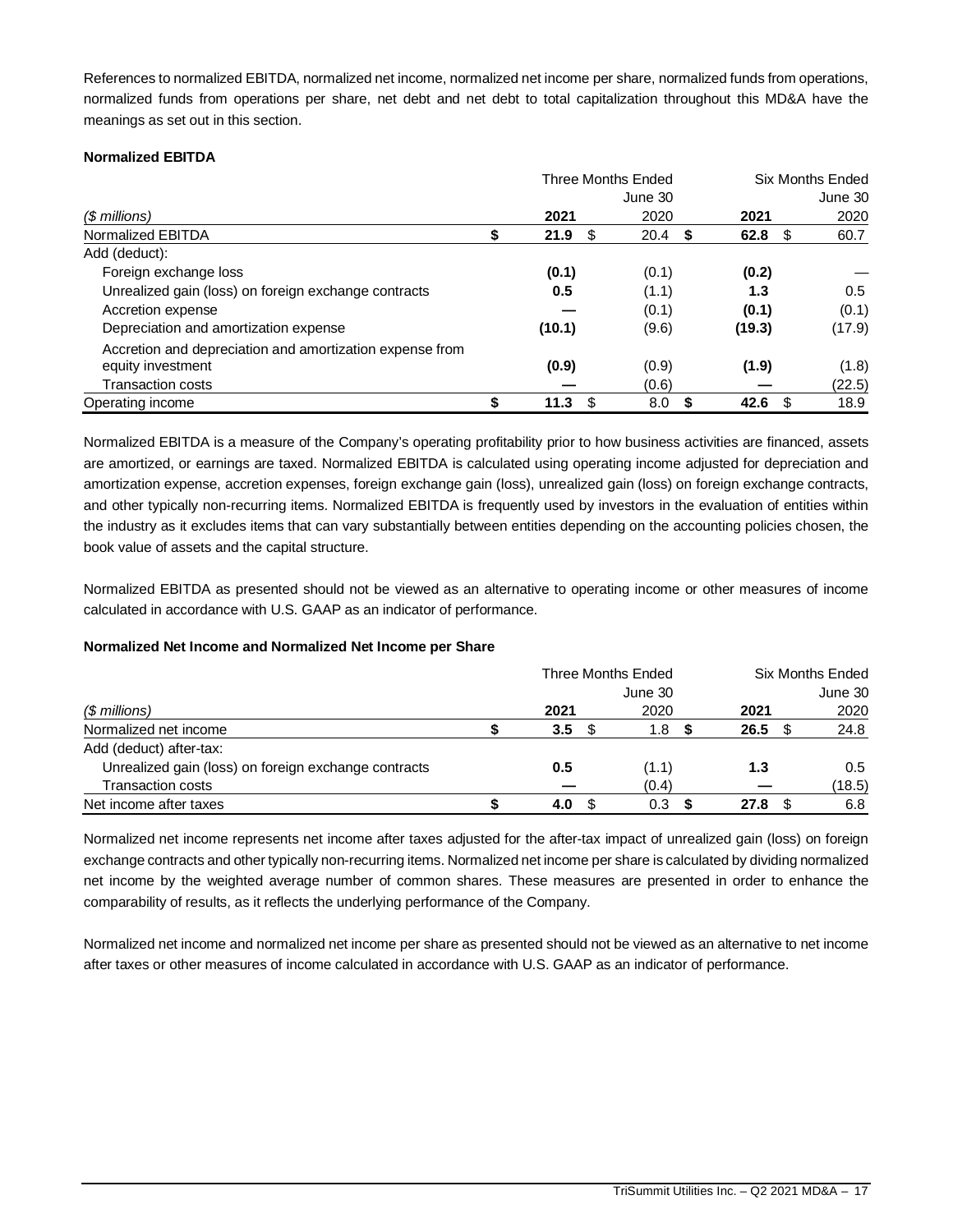# **Normalized Funds from Operations and Normalized Funds from Operations per Share**

|                                             |      | Three Months Ended | <b>Six Months Ended</b> |      |  |         |
|---------------------------------------------|------|--------------------|-------------------------|------|--|---------|
|                                             |      | June 30            |                         |      |  | June 30 |
| $$$ millions)                               | 2021 | 2020               |                         | 2021 |  | 2020    |
| Normalized funds from operations            | 10.9 | 10.4               |                         | 45.9 |  | 44.0    |
| Add (deduct):                               |      |                    |                         |      |  |         |
| Changes in operating assets and liabilities | 15.3 | (2.7)              |                         | 17.8 |  | 22.1    |
| <b>Transaction costs</b>                    |      | (0.6)              |                         |      |  | (22.5)  |
| Cash from operations                        | 26.2 | 7.1                |                         | 63.7 |  | 43.6    |

Normalized funds from operations and normalized funds from operations per share are used to assist management and investors in analyzing the liquidity of the Company without regard to changes in operating assets and liabilities in the period as well as other non-operating related income and expenses. Management uses these measures to understand the ability to generate funds for use in investing and financing activities.

Normalized funds from operations per share is calculated by dividing normalized funds from operations by the weighted average number of common shares.

Normalized funds from operations and normalized funds from operations per share as presented should not be viewed as an alternative to cash from operations or other cash flow measures calculated in accordance with U.S. GAAP as an indicator of liquidity.

#### **Net Debt and Net Debt to Total Capitalization**

Net debt and net debt to total capitalization are used by the Company to monitor its capital structure and financing requirements. It is also used as a measure of the Company's overall financial strength. Net debt is defined as short-term debt, plus current and long-term portions of long-term debt, less cash and cash equivalents. Total capitalization is defined as net debt plus shareholders' equity. Additional information regarding these non-GAAP measures can be found under the *"Liquidity and Capital Resources – Capital Resources"* section of this MD&A.

#### **DEFINITIONS**

GW means gigawatt GWh means gigawatt hour PJ means petajoule; one million gigajoules PP&E means property, plant and equipment

# **ABOUT TSU**

TSU is a Canadian company with natural gas distribution utilities and renewable power generation assets. TSU serves approximately 132,000 customers, delivering low carbon energy, safely and reliably. For more information visit: www.trisummit.ca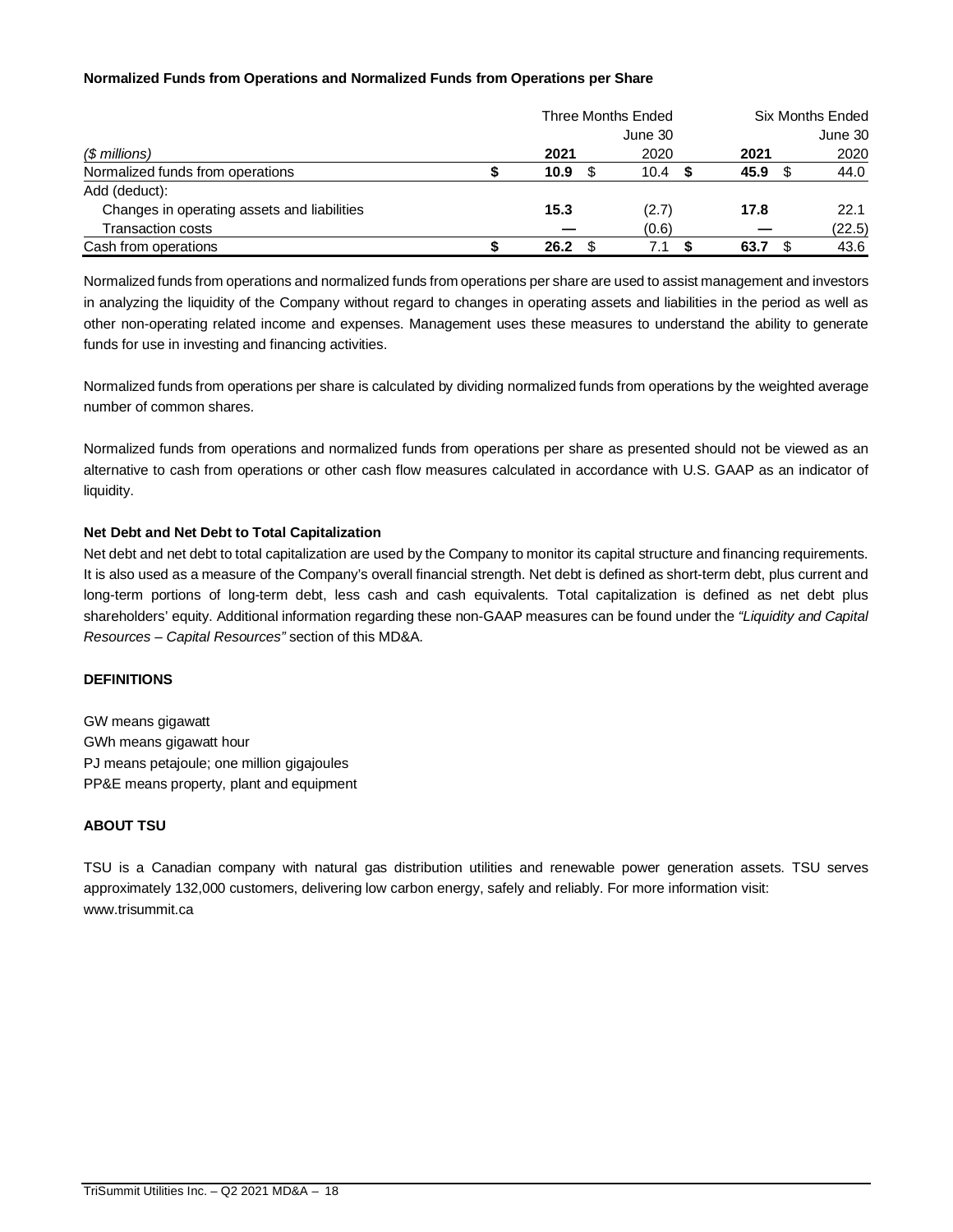# Condensed Consolidated Balance Sheets *(unaudited)*

|                                                                            | <b>June 30,</b> | December 31,          |
|----------------------------------------------------------------------------|-----------------|-----------------------|
| As at $(\$$ millions)                                                      | 2021            | 2020                  |
| <b>ASSETS</b>                                                              |                 |                       |
| <b>Current assets</b>                                                      |                 |                       |
| \$<br>Cash and cash equivalents                                            | 3.2             | \$<br>7.1             |
| Accounts receivable, net of allowances                                     | 31.5            | 64.8                  |
| Inventory                                                                  | 2.7             | 2.2                   |
| Regulatory assets                                                          | 4.2             | 3.8                   |
| Foreign exchange contracts asset (note 8)                                  | 0.1             |                       |
| Prepaid expenses and other current assets                                  | 5.4             | 4.6                   |
|                                                                            | 47.1            | 82.5                  |
| Property, plant and equipment                                              | 1,035.3         | 1,028.7               |
| Intangible assets                                                          | 37.0            | 34.0                  |
| Goodwill                                                                   | 119.1           | 119.1                 |
| <b>Regulatory assets</b>                                                   | 258.8           | 257.3                 |
| Other long-term assets                                                     | 11.5            | 12.0                  |
| Investments accounted for by the equity method                             | 116.0           | 116.1                 |
| \$                                                                         | 1,624.8         | \$<br>1,649.7         |
|                                                                            |                 |                       |
| <b>LIABILITIES AND SHAREHOLDER'S EQUITY</b><br><b>Current liabilities</b>  |                 |                       |
| \$<br>Accounts payable and accrued liabilities                             | 40.6            | \$<br>62.9            |
| Short-term debt (note 4)                                                   | 3.5             | 4.1                   |
| Current portion of long-term debt (note 5)                                 | 1.0             | 1.0                   |
|                                                                            | 7.4             | 10.4                  |
| Customer deposits                                                          | 6.9             |                       |
| Regulatory liabilities                                                     |                 | 6.2                   |
| Foreign exchange contracts liability (note 8)<br>Other current liabilities | 0.3<br>1.7      | 1.5<br>2.4            |
|                                                                            | 61.4            | 88.5                  |
|                                                                            | 702.2           | 719.0                 |
| Long-term debt (note 5)                                                    | 4.7             | 4.5                   |
| Asset retirement obligations                                               | 144.1           |                       |
| Deferred income taxes (note 7)                                             |                 | 140.5                 |
| <b>Regulatory liabilities</b><br><b>Lease liabilities</b>                  | 37.3            | 33.4                  |
|                                                                            | 6.0<br>48.2     | 6.1                   |
| Future employee obligations (note 9)<br>\$                                 | 1,003.9         | \$<br>48.1<br>1,040.1 |
|                                                                            |                 |                       |
| <b>Shareholder's equity</b>                                                |                 |                       |
| Common shares, no par value, unlimited shares authorized;                  |                 |                       |
| June 30, 2021 and December 31, 2020 - 30 million shares                    | 321.0           | 321.0                 |
| issued and outstanding                                                     |                 |                       |
| Contributed surplus                                                        | 100.0           | 100.0                 |
| Retained earnings                                                          | 202.6           | 191.3                 |
| Accumulated other comprehensive loss                                       | (2.7)           | (2.7)                 |
|                                                                            | 620.9           | 609.6                 |
| \$                                                                         | 1,624.8         | \$<br>1,649.7         |

\_\_\_\_\_\_\_\_\_\_\_\_\_\_\_\_\_\_\_\_\_\_\_\_\_\_\_\_\_\_\_\_\_\_\_\_\_\_\_\_\_\_\_\_\_\_\_\_\_\_\_\_\_\_\_\_\_\_\_\_\_\_\_\_\_\_\_\_\_\_\_\_\_\_\_\_\_\_\_\_\_\_\_\_\_\_\_\_\_\_\_\_\_\_\_\_\_\_\_\_\_\_\_\_\_\_\_\_\_\_\_\_\_

Commitments and contingencies *(note 10)* Subsequent events *(note 14)*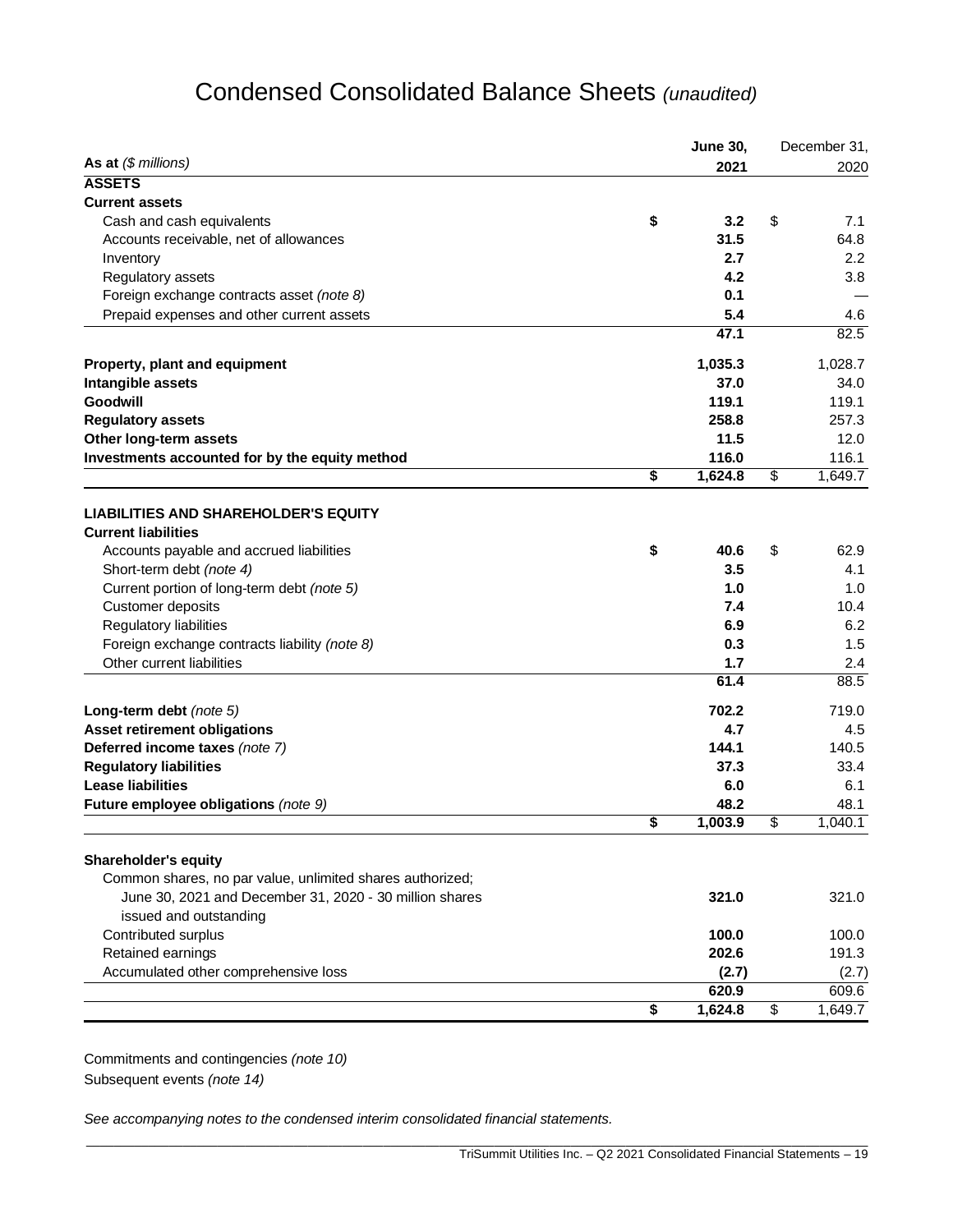|                                                               |            | Three months ended |       | Six months ended |    |                 |  |
|---------------------------------------------------------------|------------|--------------------|-------|------------------|----|-----------------|--|
| $$$ millions)                                                 | 2021       | June 30<br>2020    |       | 2021             |    | June 30<br>2020 |  |
| REVENUE (note 6)                                              | \$<br>67.9 | \$<br>61.3         | \$    | 191.7 $$$        |    | 174.3           |  |
| <b>EXPENSES</b>                                               |            |                    |       |                  |    |                 |  |
| Cost of sales, exclusive of items shown separately            | 22.5       | 17.4               |       | 78.2             |    | 64.7            |  |
| Operating and administrative                                  | 27.0       | 25.9               |       | 53.8             |    | 72.9            |  |
| Accretion                                                     |            | 0.1                |       | 0.1              |    | 0.1             |  |
| Depreciation and amortization                                 | 10.1       | 9.6                |       | 19.3             |    | 17.9            |  |
|                                                               | 59.6       | 53.0               | 151.4 |                  |    | 155.6           |  |
| Income (loss) from equity investments                         | 2.5        | 0.8                |       | 1.0              |    | (0.7)           |  |
| Unrealized gain (loss) on foreign exchange contracts (note 8) | 0.5        | (1.1)              |       | 1.3              |    | 0.5             |  |
| Other income                                                  | 0.1        | 0.1                |       | 0.2              |    | 0.4             |  |
| Foreign exchange loss                                         | (0.1)      | (0.1)              |       | (0.2)            |    |                 |  |
| <b>Operating income</b>                                       | 11.3       | 8.0                |       | 42.6             |    | 18.9            |  |
| Interest expense                                              |            |                    |       |                  |    |                 |  |
| Short-term debt                                               | (0.1)      | (0.1)              |       | (0.2)            |    | (0.3)           |  |
| Long-term debt                                                | (6.9)      | (7.1)              |       | (13.7)           |    | (13.7)          |  |
| Income before income taxes                                    | 4.3        | 0.8                |       | 28.7             |    | 4.9             |  |
| Income tax expense (recovery) (note 7)                        |            |                    |       |                  |    |                 |  |
| Current                                                       | 0.4        | 0.6                |       | 0.4              |    | 1.7             |  |
| Deferred                                                      | (0.1)      | (0.1)              |       | 0.5              |    | (3.6)           |  |
| Net income after taxes                                        | \$<br>4.0  | \$<br>0.3          | \$    | 27.8             | \$ | 6.8             |  |

# Condensed Consolidated Statements of Income *(unaudited)*

*See accompanying notes to the condensed interim consolidated financial statements.*

# Condensed Consolidated Statements of Comprehensive Income

*(unaudited)*

|                                                 | Three months ended |         | Six months ended |         |  |  |
|-------------------------------------------------|--------------------|---------|------------------|---------|--|--|
|                                                 |                    | June 30 |                  | June 30 |  |  |
| $$$ millions)                                   | 2021               | 2020    | 2021             | 2020    |  |  |
| Net income after taxes                          | 4.0                | 0.3     | 27.8<br>- \$     | 6.8     |  |  |
| Other comprehensive income (loss), net of taxes |                    |         |                  |         |  |  |
| Comprehensive income, net of taxes              | 4.0                | 0.3     | 27.8             | 6.8     |  |  |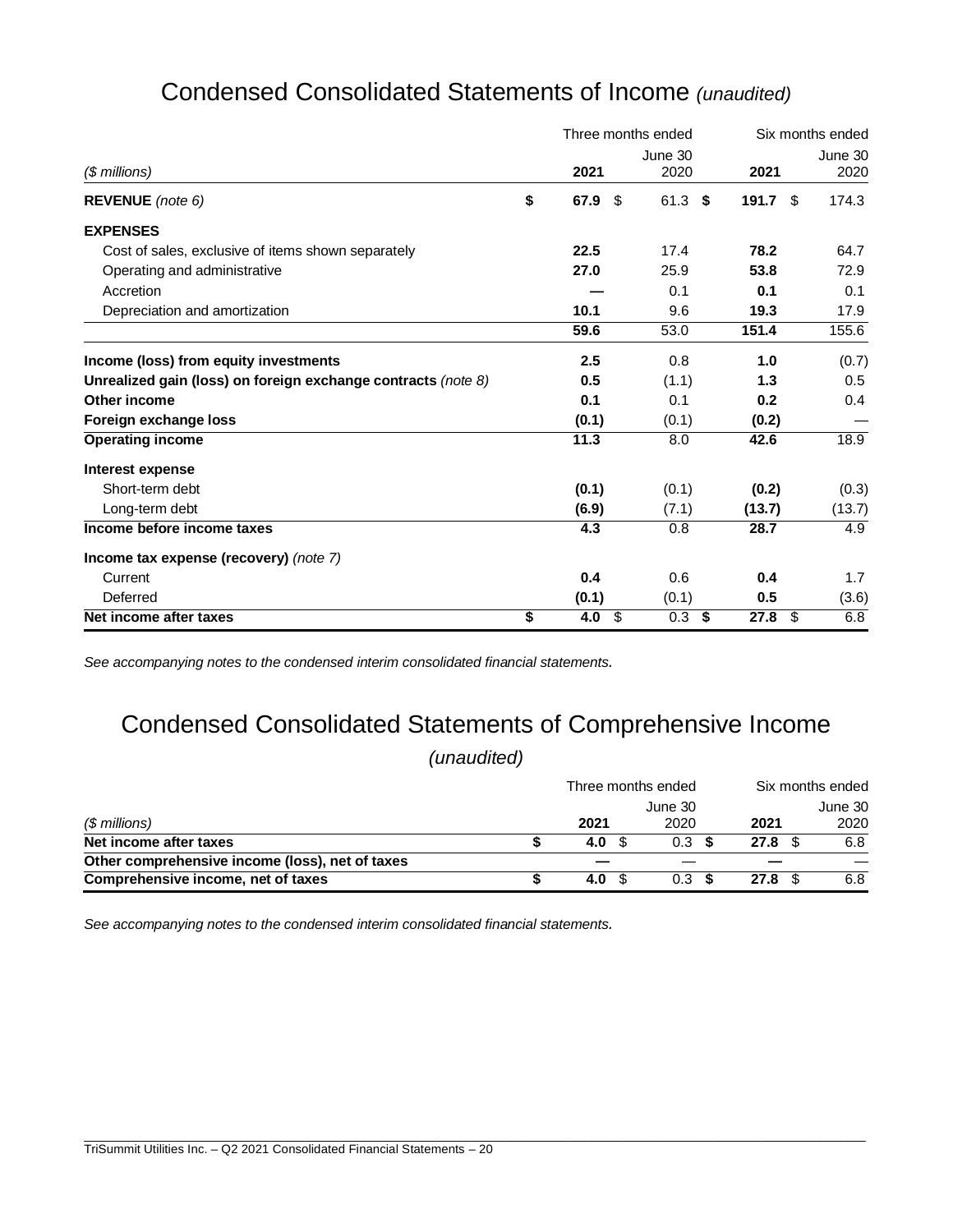# Condensed Consolidated Statements of Changes in Equity *(unaudited)*

|                                       |                  | Three months ended |            |    | Six months ended |      |         |  |
|---------------------------------------|------------------|--------------------|------------|----|------------------|------|---------|--|
|                                       |                  |                    | June 30    |    |                  |      | June 30 |  |
| (\$ millions)                         | 2021             |                    | 2020       |    | 2021             |      | 2020    |  |
| <b>Common shares</b>                  |                  |                    |            |    |                  |      |         |  |
| Balance, beginning of period          | \$<br>321.0      | \$.                | 321.0      | -S | 321.0            | S    | 321.0   |  |
| Balance, end of period                | \$<br>321.0      | \$                 | 321.0      | \$ | 321.0            | \$   | 321.0   |  |
| <b>Contributed surplus</b>            |                  |                    |            |    |                  |      |         |  |
| Balance, beginning of period          | \$<br>100.0      | \$                 | $100.0$ \$ |    | $100.0 \, \$$    |      | 100.5   |  |
| Share option expense                  |                  |                    |            |    |                  |      | 0.2     |  |
| Reclassified to share-based liability |                  |                    |            |    |                  |      | (0.7)   |  |
| Balance, end of period                | \$<br>100.0      | \$                 | 100.0      | \$ | 100.0            | \$   | 100.0   |  |
| <b>Retained earnings</b>              |                  |                    |            |    |                  |      |         |  |
| Balance, beginning of period          | \$<br>206.9      | - \$               | 198.9 \$   |    | $191.3$ \$       |      | 200.2   |  |
| Net income after taxes                | 4.0              |                    | 0.3        |    | 27.8             |      | 6.8     |  |
| Common share dividends                | (8.3)            |                    | (7.8)      |    | (16.5)           |      | (15.6)  |  |
| Balance, end of period                | \$<br>202.6      | \$                 | 191.4      | \$ | 202.6            | - \$ | 191.4   |  |
| Accumulated other comprehensive loss  |                  |                    |            |    |                  |      |         |  |
| Balance, beginning of period          | \$<br>$(2.7)$ \$ |                    | $(1.1)$ \$ |    | $(2.7)$ \$       |      | (1.1)   |  |
| Other comprehensive income (loss)     |                  |                    |            |    |                  |      |         |  |
| Balance, end of period                | \$<br>(2.7)      | \$                 | (1.1)      | \$ | $(2.7)$ \$       |      | (1.1)   |  |
| <b>Total shareholder's equity</b>     | \$<br>620.9      | \$                 | 611.3      | \$ | 620.9            | \$   | 611.3   |  |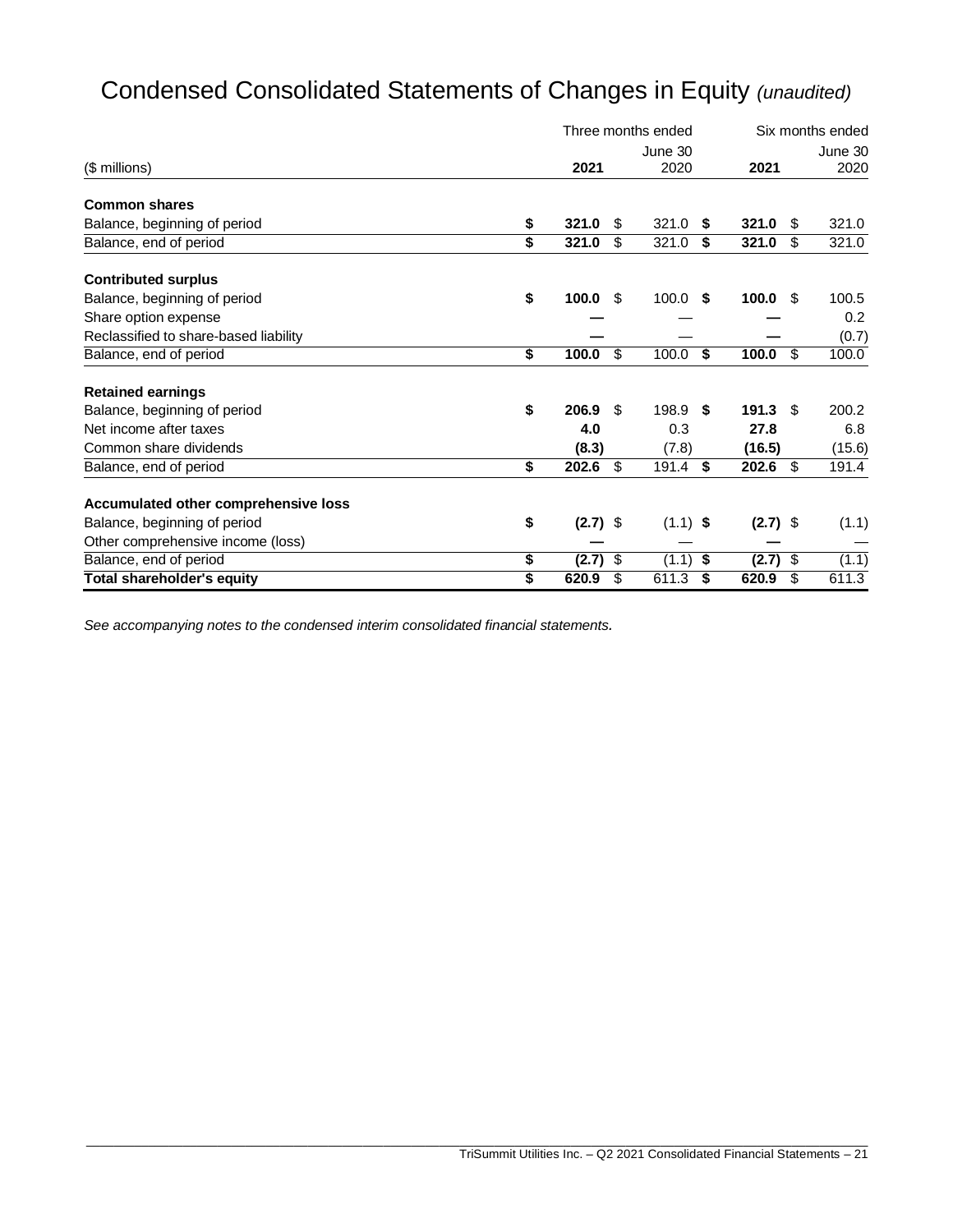|                                                               |                   |                           | Three months ended | Six months ended |             |    |         |  |
|---------------------------------------------------------------|-------------------|---------------------------|--------------------|------------------|-------------|----|---------|--|
|                                                               |                   |                           | June 30            |                  |             |    | June 30 |  |
| (\$ millions)                                                 | 2021              |                           | 2020               |                  | 2021        |    | 2020    |  |
| <b>Cash from operations</b>                                   |                   |                           |                    |                  |             |    |         |  |
| Net income after taxes                                        | \$<br>4.0         | - \$                      | 0.3 <sup>5</sup>   |                  | 27.8        | \$ | 6.8     |  |
| Items not involving cash:                                     |                   |                           |                    |                  |             |    |         |  |
| Depreciation and amortization expense                         | 10.1              |                           | 9.6                |                  | 19.3        |    | 17.9    |  |
| Accretion expense                                             |                   |                           | 0.1                |                  | 0.1         |    | 0.1     |  |
| Deferred income tax expense (recovery) (note 7)               | (0.1)             |                           | (0.1)              |                  | 0.5         |    | (3.6)   |  |
| Loss (income) from equity investments                         | (2.5)             |                           | (0.8)              |                  | (1.0)       |    | 0.7     |  |
| Unrealized loss (gain) on foreign exchange contracts (note 8) | (0.5)             |                           | 1.1                |                  | (1.3)       |    | (0.5)   |  |
| Other                                                         | (0.7)             |                           | (0.4)              |                  | (0.7)       |    | (0.5)   |  |
| Distributions from equity investment                          | 0.6               |                           |                    |                  | 1.2         |    | 0.6     |  |
| Changes in operating assets and liabilities (note 11)         | 15.3              |                           | (2.7)              |                  | 17.8        |    | 22.1    |  |
|                                                               | \$<br>$26.2$ \$   |                           | $7.1$ \$           |                  | 63.7 $$$    |    | 43.6    |  |
| <b>Investing activities</b>                                   |                   |                           |                    |                  |             |    |         |  |
| Additions to property, plant and equipment                    | (13.8)            |                           | (10.8)             |                  | (28.0)      |    | (23.2)  |  |
| Additions to intangible assets                                | (3.6)             |                           | (2.4)              |                  | (5.4)       |    | (4.6)   |  |
| Proceeds from disposition of assets, net of transaction costs | 0.1               |                           | 0.2                |                  | 0.1         |    | 0.2     |  |
| Contributions to equity investments                           | (0.1)             |                           |                    |                  | (0.1)       |    |         |  |
|                                                               | \$<br>$(17.4)$ \$ |                           | $(13.0)$ \$        |                  | $(33.4)$ \$ |    | (27.6)  |  |
| <b>Financing activities</b>                                   |                   |                           |                    |                  |             |    |         |  |
| Net issuance (repayment) of short-term debt                   | 3.5               |                           | (0.2)              |                  | (0.7)       |    | (9.4)   |  |
| Net repayment of bankers' acceptances                         | (8.5)             |                           | (103.0)            |                  | (17.0)      |    | (53.4)  |  |
| Issuance of long-term debt, net of debt issuance costs        |                   |                           | 99.3               |                  |             |    | 99.1    |  |
| Common share dividends                                        | (8.3)             |                           | (7.8)              |                  | (16.5)      |    | (15.6)  |  |
|                                                               | \$<br>$(13.3)$ \$ |                           | $(11.7)$ \$        |                  | $(34.2)$ \$ |    | 20.7    |  |
| Change in cash and cash equivalents                           | (4.5)             |                           | (17.6)             |                  | (3.9)       |    | 36.7    |  |
| Cash and cash equivalents, beginning of period                | 7.7               |                           | 54.5               |                  | 7.1         |    | 0.2     |  |
| Cash and cash equivalents, end of period                      | \$<br>3.2         | $\boldsymbol{\mathsf{S}}$ | $\overline{36.9}$  | \$               | 3.2         | \$ | 36.9    |  |

\_\_\_\_\_\_\_\_\_\_\_\_\_\_\_\_\_\_\_\_\_\_\_\_\_\_\_\_\_\_\_\_\_\_\_\_\_\_\_\_\_\_\_\_\_\_\_\_\_\_\_\_\_\_\_\_\_\_\_\_\_\_\_\_\_\_\_\_\_\_\_\_\_\_\_\_\_\_\_\_\_\_\_\_\_\_\_\_\_\_\_\_\_\_\_\_\_\_\_\_\_\_\_\_\_\_\_\_\_\_\_\_\_

# Condensed Consolidated Statements of Cash Flows *(unaudited)*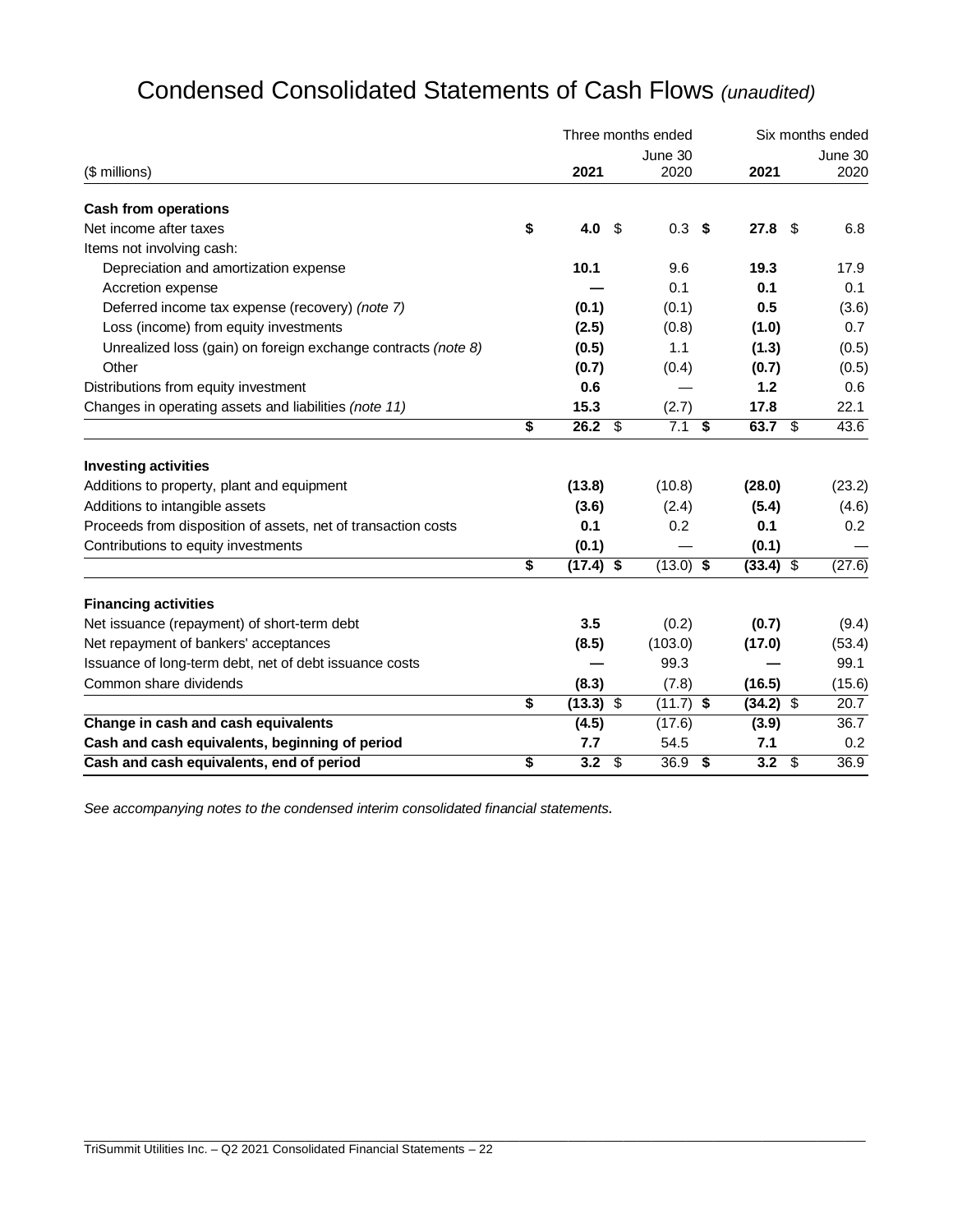# Notes to the Condensed Interim Consolidated Financial Statements

# *(unaudited)*

*(Tabular amounts and amounts in footnotes to tables are in millions of Canadian dollars, unless otherwise indicated.)*

### **1. OVERVIEW OF THE COMPANY**

TriSummit Utilities Inc. ("TSU" or the "Company") is incorporated under the *Canada Business Corporations Act* and its registered office and principal place of business is in Calgary, Alberta. On March 31, 2020, pursuant to a plan of arrangement (the "Arrangement"), TSU became a wholly owned subsidiary of TriSummit Cycle Inc., a company in which the Public Sector Pension Investment Board indirectly holds a majority economic interest and Alberta Teachers' Retirement Fund Board ("ATRF") indirectly holds a minority economic interest. ATRF's indirect legal ownership interest in TSU was transferred to Alberta Investment Management Corporation ("AIMCo") on February 1, 2021, and ATRF's interest in TSU is now held by AIMCo in its capacity as investment manager for the benefit of ATRF.

The Company owns rate-regulated natural gas distribution and transmission utility businesses through its operating subsidiaries Apex Utilities Inc. ("AUI") in Alberta, Pacific Northern Gas Ltd. ("PNG") and Pacific Northern Gas (N.E.) Ltd. in British Columbia and Heritage Gas Limited ("HGL") in Nova Scotia. The Company also owns the Bear Mountain Wind Park and an approximately 10 percent indirect interest in the Northwest Hydro Facilities.

#### **2. BASIS OF PRESENTATION**

#### **Basis of Preparation**

These consolidated financial statements have been prepared by management in accordance with United States Generally Accepted Accounting Principles ("U.S. GAAP").

Pursuant to National Instrument 52-107, "Acceptable Accounting Principles and Auditing Standards" ("NI 52-107"), U.S. GAAP reporting is permitted by Canadian securities laws for companies subject to reporting obligations under U.S. securities laws. However, given that the Company is not subject to such reporting obligations and could not therefore rely on the provisions of NI 52-107 to that effect, the Company sought and obtained exemptive relief from the securities regulators in Alberta and Ontario to permit it to prepare its financial statements in accordance with U.S. GAAP. The exemption will terminate on or after the earlier of January 1, 2024, the date upon which the Company ceases to have activities subject to rate regulation, or the effective date prescribed for the mandatory application of a standard within International Financial Reporting Standards specific to entities with activities subject to rate regulation.

In January 2021, the International Accounting Standards Board published the exposure draft *Regulatory Assets and Liabilities*, which would be applicable to entities with rate regulated activities. The effective date for mandatory application of the eventual final standard, if any, is not yet determinable and the Company continues to monitor the developments of the exposure draft and determine the potential impacts to the Company's financial statements.

#### **Principles of Consolidation**

The consolidated financial statements include the accounts of the Company and its direct and indirect subsidiaries, including, without limitation: TriSummit Utility Group Inc. (formerly AltaGas Utility Group Inc.), Bear Mountain Wind Limited Partnership, TriSummit Canadian Energy Holdings Ltd. (formerly AltaGas Canadian Energy Holdings Ltd.), PNG, AUI, and HGL. The consolidated financial statements also include investments in Inuvik Gas Ltd. and Northwest Hydro Limited Partnership ("Coast LP"), which are accounted for by the equity method. Intercompany transactions and balances are eliminated. Investments in unconsolidated companies that the Company has significant influence over, but not control, are accounted for using the equity method. In addition, the Company uses the equity method of accounting for investments in limited partnership interests in which it has more than a minor interest or influence over the partnership's operating and financial policies.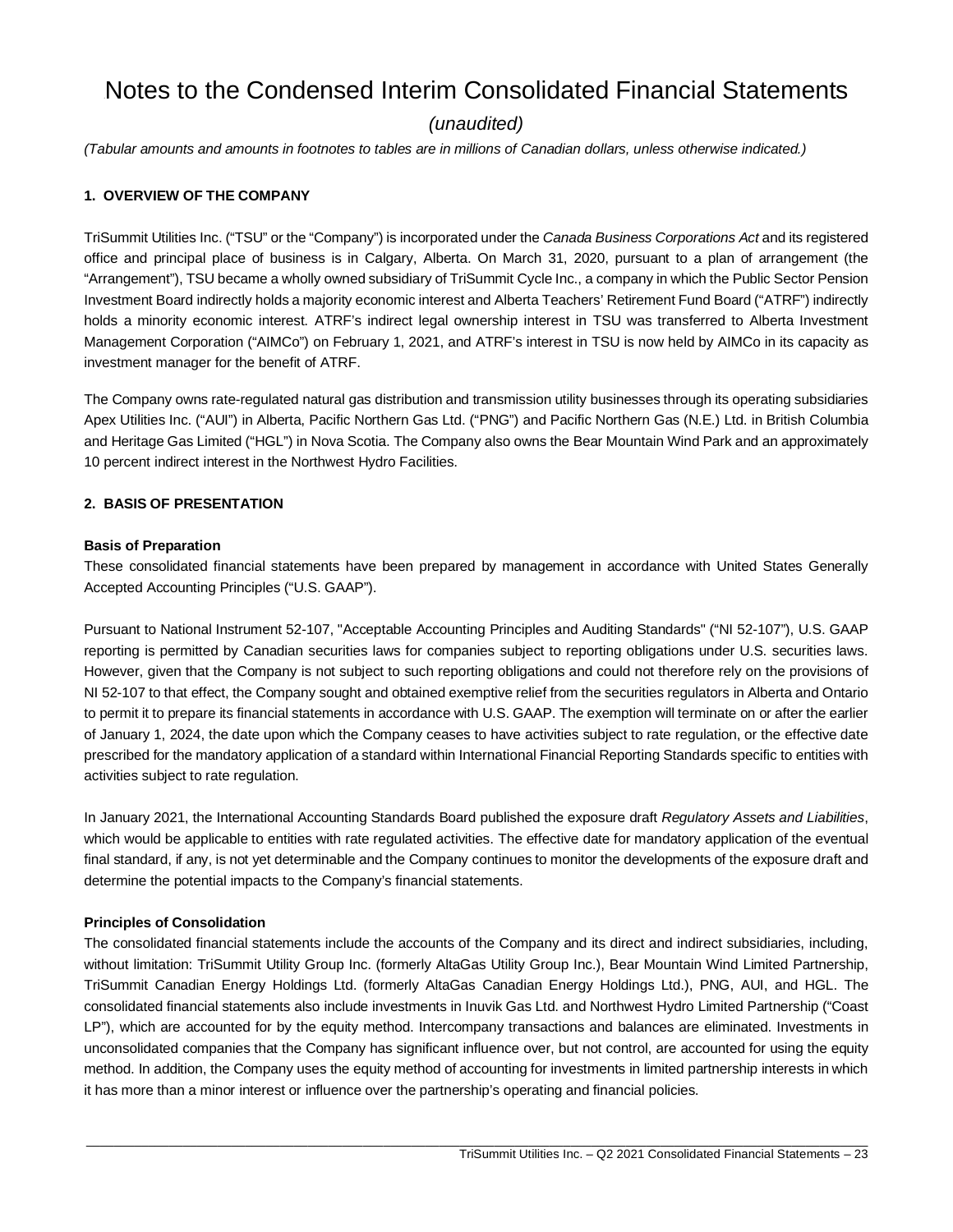#### **3. SUMMARY OF SIGNIFICANT ACCOUNTING POLICIES**

#### **USE OF ESTIMATES AND MEASUREMENT UNCERTAINTY**

The preparation of consolidated financial statements in accordance with U.S. GAAP requires management to make estimates and assumptions that affect the reported amounts of assets and liabilities and the reported amounts of revenue and expenses during the period. Key areas where management has made complex or subjective judgments, when matters are inherently uncertain, include but are not limited to: revenue recognition, credit loss estimates, depreciation and amortization rates, determination of the classification, term and discount rate for leases, fair value of asset retirement obligations, fair value of property, plant and equipment and goodwill for impairment assessments, fair value of financial instruments, provisions for income taxes, assumptions used to measure employee future benefits, provisions for contingencies, and carrying value of regulatory assets and liabilities. Certain estimates are necessary for the regulatory environment in which the Company operates, which often require amounts to be recorded at estimated values until these amounts are finalized pursuant to regulatory decisions or other regulatory proceedings. By their nature, these estimates are subject to measurement uncertainty and may impact the consolidated financial statements of future periods.

#### **SIGNIFICANT ACCOUNTING POLICIES**

Except as noted below, these condensed interim consolidated financial statements have been prepared following the same accounting policies and methods as those used in preparing the Company's 2020 annual audited consolidated financial statements.

#### **ADOPTION OF NEW ACCOUNTING STANDARDS**

Effective January 2021, the Company adopted the following Financial Accounting Standards Board ("FASB") issued Accounting Standards Updates ("ASU"):

- ASU No. 2019-12 "Income Taxes Simplifying the Accounting for Income Taxes". The amendments in this ASU removes certain exceptions and provides some simplifications in accounting for income taxes. The adoption of this ASU did not have a material impact on the Company's consolidated financial statements; and
- ASU No. 2020-01 "Investments Equity Securities (Topic 321), Investments Equity Method and Joint Ventures (Topic 323) and Derivatives and Hedging (Topic 815) – Clarifying the Interactions between Topic 321, Topic 323, and Topic 815". The amendments in this ASU provides guidance for accounting for certain equity securities when the equity method of accounting is applied or discontinued and for forward contracts and purchased options on certain securities. The adoption of this ASU did not have a material impact on the Company's consolidated financial statements.

# **FUTURE CHANGES IN ACCOUNTING PRINCIPLES**

In June 2016, FASB issued ASU No. 2016-13 "Financial Instruments – Credit Losses: Measurement of Credit Losses on Financial Instruments". The amendments in this ASU replace the current "incurred loss" impairment methodology with an "expected loss" model for financial assets measured at amortized cost. In November 2019, FASB issued ASU No. 2019-10 "Financial Instruments – Credit Losses (Topic 326), Derivatives and Hedging (Topic 815) and Leases (Topic 842): Effective Dates" which deferred the effective date of ASU No. 2016-13 to January 1, 2023. Early adoption is permitted. The Company is currently completing its assessment of the impact of these ASUs on its consolidated financial statements.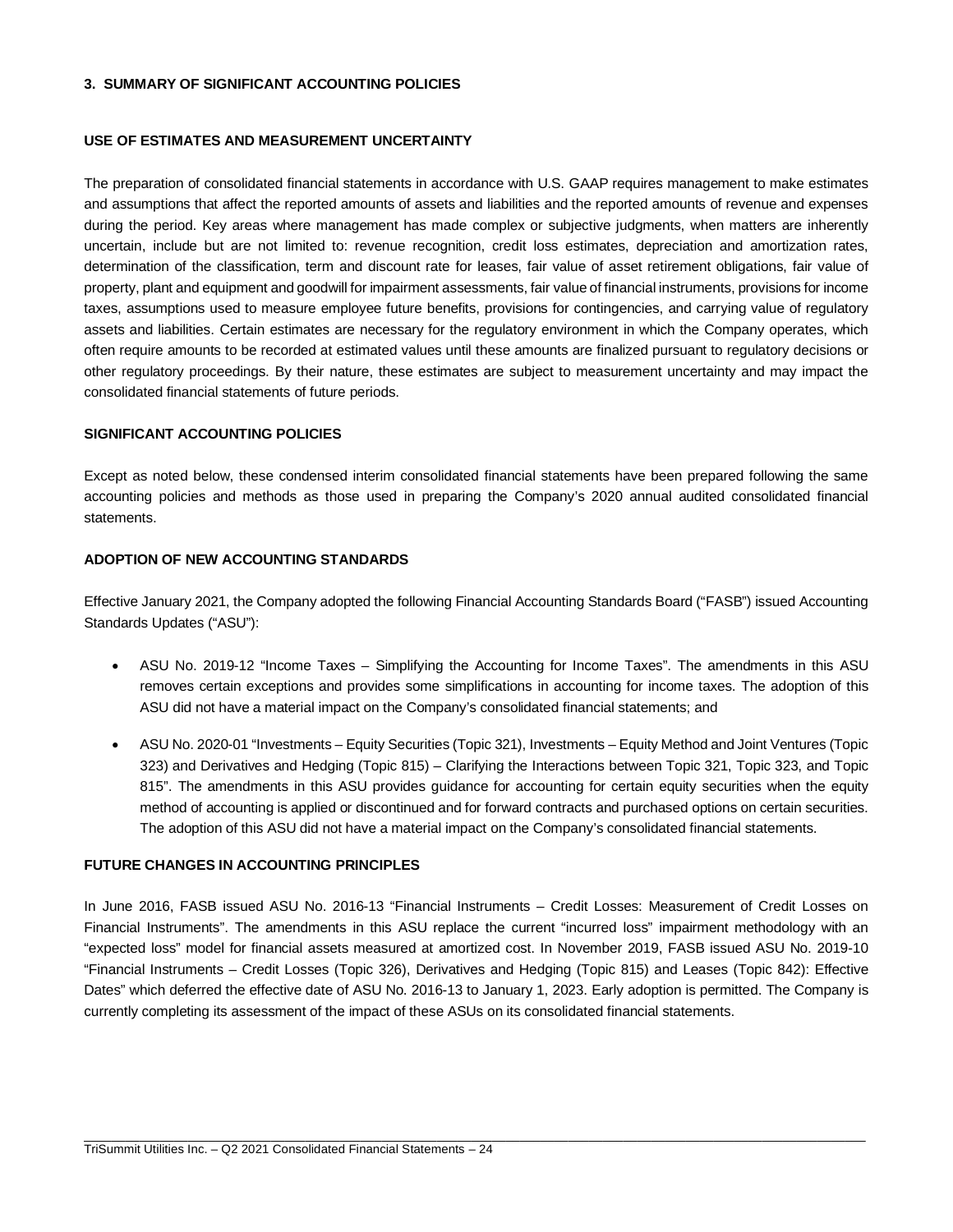# **4. SHORT-TERM DEBT**

As at June 30, 2021, the Company held a \$35.0 million (December 31, 2020 - \$35.0 million) revolving operating credit facility with a Canadian chartered bank. Borrowings under this facility are due on demand. Draws on this facility are by way of overdraft, Canadian prime rate loans, U.S. base-rate loans, letters of credit, bankers' acceptances and LIBOR loans. As at June 30, 2021, outstanding overdraft under this facility were \$nil (December 31, 2020 - \$nil). Letters of credit outstanding under this facility as at June 30, 2021 were \$5.6 million (December 31, 2020 - \$3.8 million).

As at June 30, 2021, the Company held a \$25.0 million (December 31, 2020 - \$25.0 million) bank operating facility which is available for PNG's working capital purposes. The maturity date of this facility was extended to November 4, 2022. Draws on this facility are by way of prime-rate advances, bankers' acceptances or letters of credit at the bank's prime rate or for a fee. As at June 30, 2021, prime-rate advances under the operating facility were \$3.5 million (December 31, 2020 - \$4.1 million). Letters of credit outstanding under this facility as at June 30, 2021 were \$5.1 million (December 31, 2020 - \$4.7 million).

#### **5. LONG-TERM DEBT**

|                                                                     |               |      |       |      | June 30, December 31, |
|---------------------------------------------------------------------|---------------|------|-------|------|-----------------------|
| As at                                                               | Maturity date |      | 2021  |      | 2020                  |
| Credit facilities                                                   |               |      |       |      |                       |
| \$200 million unsecured revolving credit facility <sup>(a)(d)</sup> | 16-Jul-2025   | - \$ | 7.0   | - \$ | 24.0                  |
| \$25 million PNG committed credit facility <sup>(b)</sup>           | 4-May-2023    |      | 25.0  |      | 25.0                  |
| Debenture notes                                                     |               |      |       |      |                       |
| PNG 2025 series debenture - 9.30 percent <sup>(c)</sup>             | 18-Jul-2025   |      | 11.5  |      | 11.5                  |
| PNG 2027 series debenture - 6.90 percent <sup>(c)</sup>             | 2-Dec-2027    |      | 12.5  |      | 12.5                  |
| Medium term notes                                                   |               |      |       |      |                       |
| \$300 million senior unsecured - 4.26 percent                       | 5-Dec-2028    |      | 300.0 |      | 300.0                 |
| \$250 million senior unsecured - 3.15 percent                       | 6-Apr-2026    |      | 250.0 |      | 250.0                 |
| \$100 million senior unsecured - 3.13 percent                       | 7-Apr-2027    |      | 100.0 |      | 100.0                 |
| Finance lease liabilities                                           |               |      | 0.4   |      | 0.4                   |
|                                                                     |               | \$   | 706.4 | -\$  | 723.4                 |
| Less debt issuance costs and discount                               |               |      | (3.2) |      | (3.4)                 |
|                                                                     |               | \$   | 703.2 | -\$  | 720.0                 |
| Less current portion                                                |               |      | (1.0) |      | (1.0)                 |
|                                                                     |               | \$   | 702.2 | \$.  | 719.0                 |

*(a) Borrowings on the credit facility can be by way of Canadian prime rate-based loans, U.S. base rate loans, bankers' acceptances and LIBOR loans.*

*(b) Collateral for the Secured Debentures consists of a specific first mortgage on substantially all of PNG's PP&E and gas purchase and gas sales contracts, and a first floating charge on other property, assets and undertakings.*

*(c) Collateral for the Secured Debentures consists of a specific first mortgage on substantially all of PNG's PP&E and gas purchase and gas sales contracts, and a first floating charge on other property, assets and undertakings*

*(d) On July 16, 2021, the Company amended the facility and extended the maturity date to July 16, 2025.*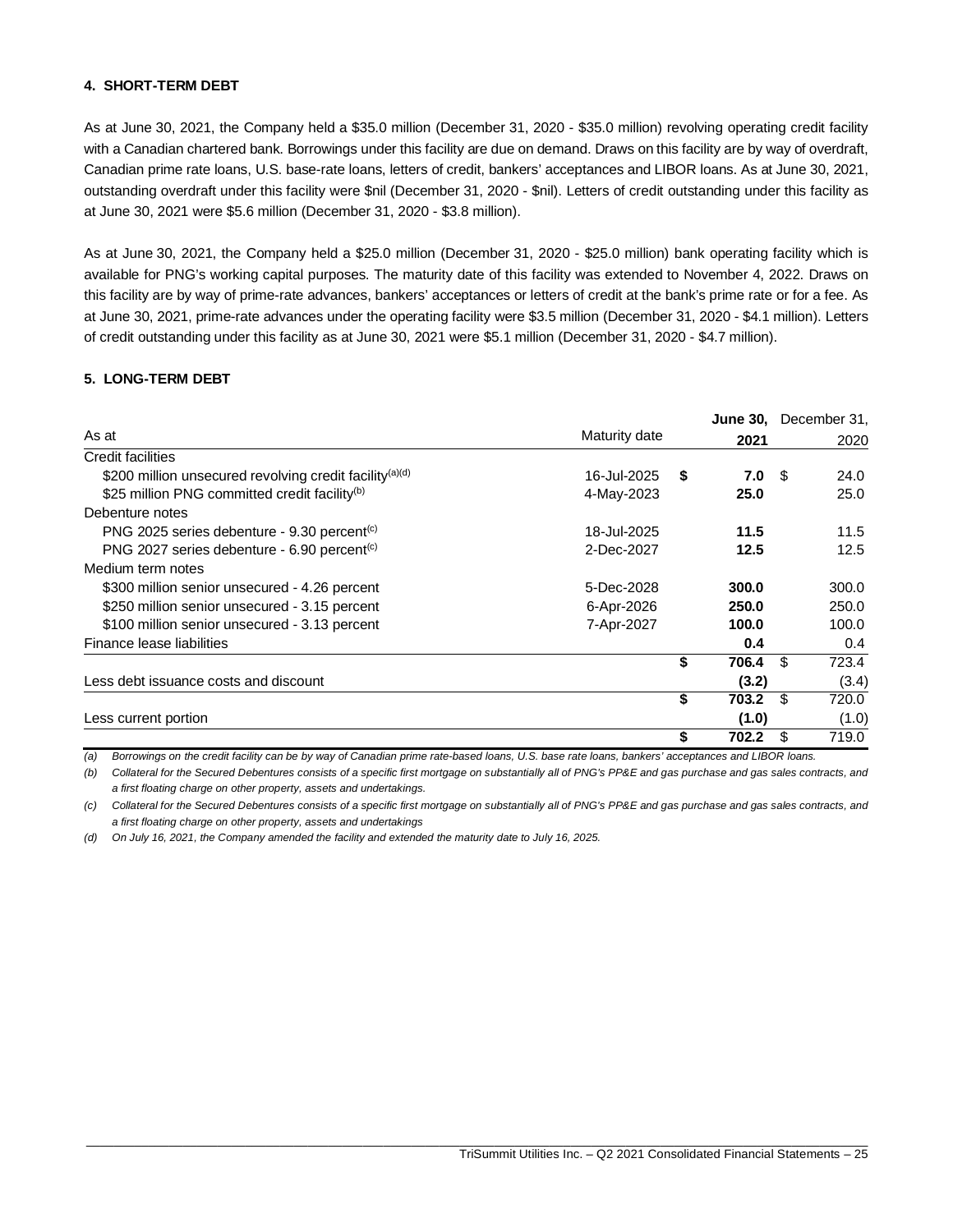#### **6. REVENUE**

The following table disaggregates revenue by major sources:

|                                                          |    |                  |                   |           | Three months enged June 30, 2021 |              |
|----------------------------------------------------------|----|------------------|-------------------|-----------|----------------------------------|--------------|
|                                                          |    | Renewable        |                   |           |                                  |              |
|                                                          |    | <b>Energy</b>    | <b>Utilities</b>  | Corporate |                                  | <b>Total</b> |
| Revenue from contracts with customers                    |    |                  |                   |           |                                  |              |
| Gas sales and transportation services                    | \$ | $-s$             | $61.5$ \$         |           | - \$                             | 61.5         |
| Other                                                    |    |                  | 0.5               |           |                                  | 0.5          |
| Total revenue from contracts with customers              | \$ | S                | 62.0 <sup>5</sup> |           | S.                               | 62.0         |
| Other sources of revenue                                 |    |                  |                   |           |                                  |              |
| Revenue from alternative revenue programs <sup>(a)</sup> | \$ | — s              | 1.4 <sup>5</sup>  |           | — s                              | 1.4          |
| Leasing revenue <sup>(b)</sup>                           | \$ | 3.8 <sup>5</sup> | — s               |           |                                  | 3.8          |
| Other                                                    |    |                  | 0.7               |           |                                  | 0.7          |
| <b>Total revenue from other sources</b>                  | S  | 3.8 <sup>5</sup> | 2.1               | - \$      | $\overline{\phantom{0}}$         | 5.9          |
| <b>Total revenue</b>                                     | \$ | 3.8              | 64.1              |           | —                                | 67.9         |

**Three months ended June 30, 2021**

*(a) A large portion of revenue generated from the Utilities segment is subject to rate regulation and accordingly there are circumstances where the revenue recognized is mandated by the applicable regulators in accordance with ASC 980.*

*(b) Relates to power sold to BC Hydro under the power purchase agreement for the Bear Mountain Wind Park, which is accounted for as an operating lease. The lease revenue earned are from variable lease payments which are recorded when actual electricity is generated and delivered.*

|                                                          |    |                 |      |                    | Six months ended June 30, 2021 |              |
|----------------------------------------------------------|----|-----------------|------|--------------------|--------------------------------|--------------|
|                                                          |    | Renewable       |      |                    |                                |              |
|                                                          |    | Energy          |      | <b>Utilities</b>   | Corporate                      | <b>Total</b> |
| Revenue from contracts with customers                    |    |                 |      |                    |                                |              |
| Gas sales and transportation services                    | \$ |                 | S    | 184.3 <sup>5</sup> | - \$                           | 184.3        |
| Other                                                    |    |                 |      | 0.9                |                                | 0.9          |
| Total revenue from contracts with customers              |    |                 |      | $185.2$ \$         | —                              | 185.2        |
| Other sources of revenue                                 |    |                 |      |                    |                                |              |
| Revenue from alternative revenue programs <sup>(a)</sup> | \$ | $\qquad \qquad$ | - \$ | $(4.2)$ \$         | — S                            | (4.2)        |
| Leasing revenue <sup>(b)</sup>                           |    | 9.5             |      |                    |                                | 9.5          |
| Other                                                    |    |                 |      | 1.2                |                                | 1.2          |
| Total revenue from other sources                         | S  | 9.5             | S    | $(3.0)$ \$         |                                | 6.5          |
| <b>Total revenue</b>                                     | \$ | 9.5             |      | 182.2              | S<br>—                         | 191.7        |

*(a) A large portion of revenue generated from the Utilities segment is subject to rate regulation and accordingly there are circumstances where the revenue recognized is mandated by the applicable regulators in accordance with ASC 980.*

*(b) Relates to power sold to BC Hydro under the power purchase agreement for the Bear Mountain Wind Park, which is accounted for as an operating lease. The lease revenue earned are from variable lease payments which are recorded when actual electricity is generated and delivered.*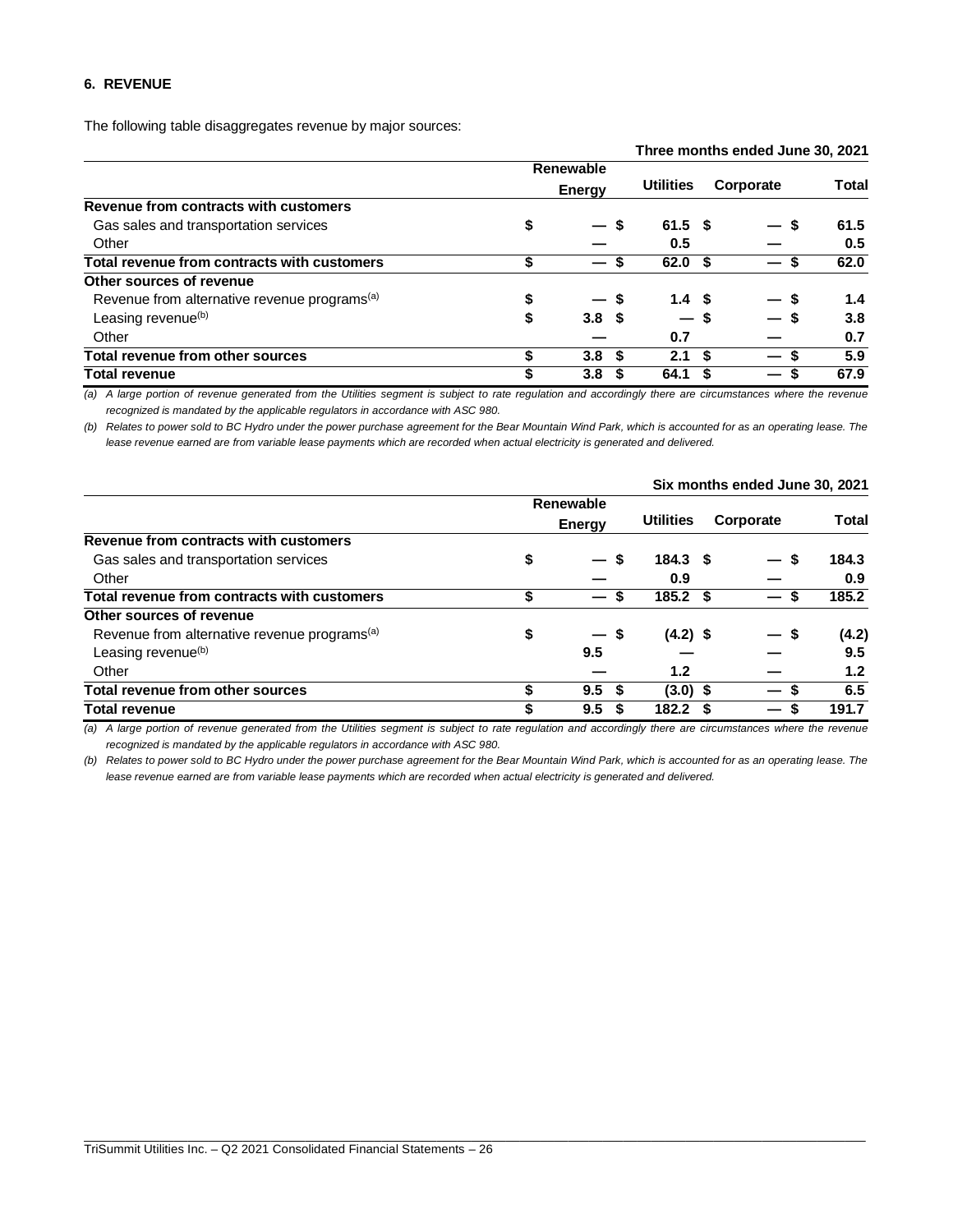Three months ended June 30, 2020

|                                               | Renewable              |                                  |      |           |       |
|-----------------------------------------------|------------------------|----------------------------------|------|-----------|-------|
|                                               | Energy                 | Utilities                        |      | Corporate | Total |
| Revenue from contracts with customers         |                        |                                  |      |           |       |
| Gas sales and transportation services         | \$                     | \$<br>$54.3$ \$                  |      | \$        | 54.3  |
| Other                                         |                        | 0.3                              |      |           | 0.3   |
| Total revenue from contracts with customers   | \$                     | S<br>54.6                        | -\$  | S         | 54.6  |
| Other sources of revenue                      |                        |                                  |      |           |       |
| Revenue from alternative revenue programs (a) | \$<br>— \$             | 2.4 <sup>5</sup>                 |      |           | 2.4   |
| Leasing revenue <sup>(b)</sup>                | \$<br>3.6 <sup>5</sup> | $\overbrace{\phantom{12322111}}$ | - \$ |           | 3.6   |
| Other                                         |                        | 0.7                              |      |           | 0.7   |
| Total revenue from other sources              | \$<br>3.6 <sup>5</sup> | 3.1                              | \$   | \$        | 6.7   |
| Total revenue                                 | \$<br>3.6              | 57.7                             |      | S         | 61.3  |

*(a) A large portion of revenue generated from the Utilities segment is subject to rate regulation and accordingly there are circumstances where the revenue recognized is mandated by the applicable regulators in accordance with ASC 980.*

*(b) Relates to power sold to BC Hydro under the power purchase agreement for the Bear Mountain Wind Park, which is accounted for as an operating lease. The lease revenue earned are from variable lease payments which are recorded when actual electricity is generated and delivered.*

|                                                          |                        |     |            |    | Six months ended June 30, 2020          |       |  |  |
|----------------------------------------------------------|------------------------|-----|------------|----|-----------------------------------------|-------|--|--|
|                                                          | Renewable              |     |            |    |                                         |       |  |  |
|                                                          | Energy                 |     | Utilities  |    | Corporate                               | Total |  |  |
| Revenue from contracts with customers                    |                        |     |            |    |                                         |       |  |  |
| Gas sales and transportation services                    | \$<br>$-$ \$           |     | $169.3$ \$ |    | \$<br>$\overbrace{\phantom{aaaaa}}^{a}$ | 169.3 |  |  |
| Other                                                    |                        |     | 0.7        |    |                                         | 0.7   |  |  |
| Total revenue from contracts with customers              | \$                     | S   | 170.0      | -S | S                                       | 170.0 |  |  |
| Other sources of revenue                                 |                        |     |            |    |                                         |       |  |  |
| Revenue from alternative revenue programs <sup>(a)</sup> | \$<br>$-$ \$           |     | $(5.7)$ \$ |    | \$                                      | (5.7) |  |  |
| Leasing revenue <sup>(b)</sup>                           | 8.8                    |     |            |    |                                         | 8.8   |  |  |
| Other                                                    |                        |     | 1.2        |    |                                         | 1.2   |  |  |
| Total revenue from other sources                         | \$<br>8.8 <sup>°</sup> |     | $(4.5)$ \$ |    | S                                       | 4.3   |  |  |
| Total revenue                                            | \$<br>8.8              | \$. | 165.5      |    | \$                                      | 174.3 |  |  |

*(a) A large portion of revenue generated from the Utilities segment is subject to rate regulation and accordingly there are circumstances where the revenue recognized is mandated by the applicable regulators in accordance with ASC 980.*

*(b) Relates to power sold to BC Hydro under the power purchase agreement for the Bear Mountain Wind Park, which is accounted for as an operating lease. The lease revenue earned are from variable lease payments which are recorded when actual electricity is generated and delivered*

Accounts receivable as at June 30, 2021 include unbilled receivables of \$9.8 million (December 31, 2020 - \$30.6 million) related to gas sales and transportation services rendered to customers but not billed at period end.

#### **Transaction price allocated to the remaining obligations**

The following table includes estimated revenue expected to be recognized in the future related to performance obligations that are unsatisfied as at June 30, 2021:

|                                       | Remainder |      |      |                                                  |             |       |
|---------------------------------------|-----------|------|------|--------------------------------------------------|-------------|-------|
|                                       | of 2021   | 2022 | 2023 | 2024                                             | 2025 > 2025 | Total |
| Gas sales and transportation services |           |      |      | 5.9 \$ 10.5 \$ 8.7 \$ 4.2 \$ 1.8 \$ 11.8 \$ 42.9 |             |       |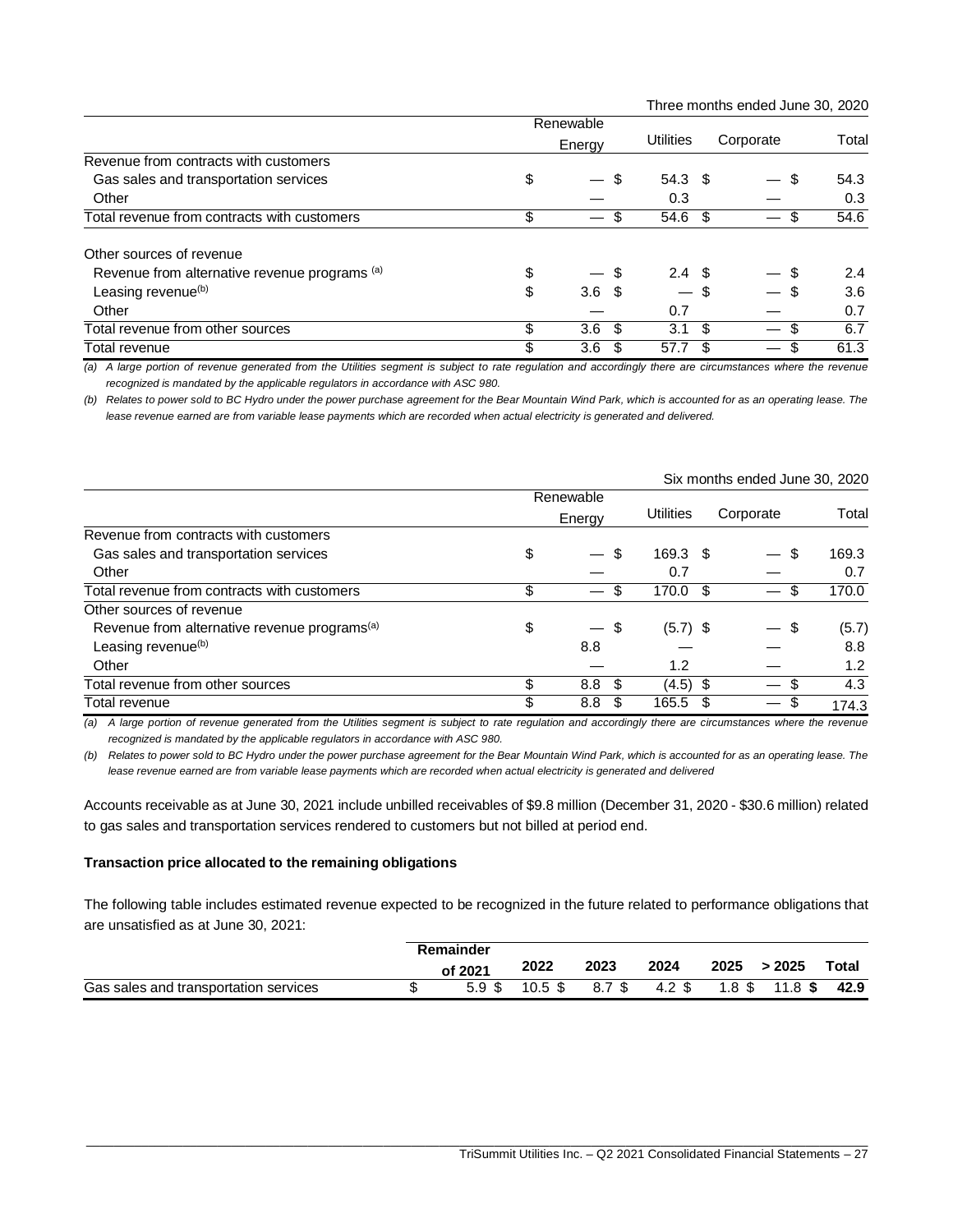The Company applies the practical expedient available under ASC 606 and does not disclose information about the remaining performance obligations for (i) contracts with an original expected length of one year or less, (ii) contracts for which revenue is recognized at the amount to which the Company has the right to invoice for performance completed, and (iii) contracts with variable consideration that is allocated entirely to a wholly unsatisfied performance obligation or to a wholly unsatisfied promise to transfer a distinct good or service that forms part of a single performance obligation. In addition, the table above does not include any estimated amounts of variable consideration that are constrained. The majority of gas sales and transportation service contracts contain variable consideration whereby uncertainty related to the associated variable consideration will be resolved (usually on a daily basis) as gas is delivered or as service is provided.

# **7. INCOME TAXES**

For the three and six months ended June 30, 2021, the Company recognized an income tax expense of \$0.3 million and \$0.9 million, respectively (three and six months ended June 30, 2020 – income tax expense of \$0.5 million and an income tax recovery of \$1.9 million, respectively). The decrease in income tax expense for the three months ended June 30, 2021 was mainly due to higher capital cost allowance deductions. The increase in income tax expense for the six months ended June 30, 2021 was mainly due to higher taxable income as a result of the absence of transaction costs incurred in respect of the Arrangement in 2020, partially offset by higher capital cost allowance deductions.

# **8. FINANCIAL INSTRUMENTS AND FINANCIAL RISK MANAGEMENT**

The Company's financial instruments consist of accounts receivable, foreign exchange contracts, accounts payable and accrued liabilities, short-term debt, current portion of long-term debt, and long-term debt.

#### **Fair Value Hierarchy**

The Company categorizes its financial assets and financial liabilities into one of three levels based on fair value measurements and inputs used to determine the fair value.

*Level 1* - fair values are based on unadjusted quoted prices in active markets for identical assets or liabilities. Fair values are based on direct observations of transactions involving the same assets or liabilities and no assumptions are used.

*Level 2* - fair values are determined based on valuation models and techniques where inputs other than quoted prices included within level 1 are observable for the asset or liability either directly or indirectly. The Company uses derivative instruments to manage fluctuations in foreign exchange rates. The Company estimates forward prices based on published sources.

*Level 3* - fair values are based on inputs for the asset or liability that are not based on observable market data. The Company uses valuation techniques when observable market data is not available.

*Accounts receivable, accounts payable and accrued liabilities, and short-term debt* - the carrying amounts approximate fair value because of the short maturity of these instruments.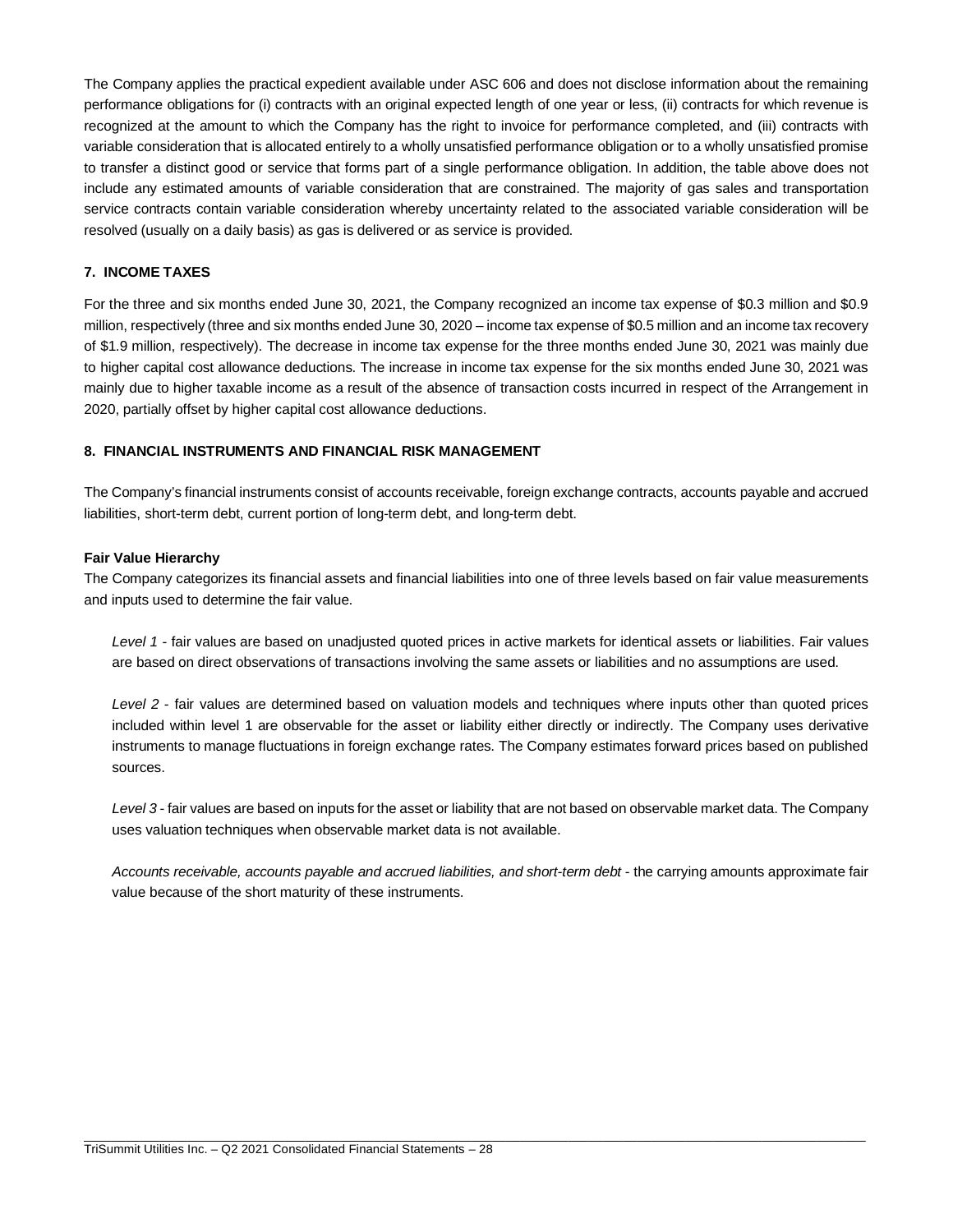|                                                         |                        |      |                                  |                  |         | June 30, 2021     |
|---------------------------------------------------------|------------------------|------|----------------------------------|------------------|---------|-------------------|
|                                                         | Carrying               |      |                                  |                  |         | <b>Total</b>      |
|                                                         | <b>Amount</b>          |      | Level 1                          | Level 2          | Level 3 | <b>Fair Value</b> |
| <b>Financial assets</b>                                 |                        |      |                                  |                  |         |                   |
| Fair value through net income                           |                        |      |                                  |                  |         |                   |
| Foreign exchange contracts asset                        | \$<br>0.1              | - \$ |                                  | 0.1 S            | — S     | 0.1               |
|                                                         | \$<br>0.1 <sup>5</sup> |      |                                  | 0.1 <sup>5</sup> |         | 0.1               |
| <b>Financial liabilities</b>                            |                        |      |                                  |                  |         |                   |
| Fair value through net income                           |                        |      |                                  |                  |         |                   |
| Foreign exchange contracts liability                    | \$<br>0.3 <sup>5</sup> |      | — \$                             | 0.3 <sup>5</sup> |         | 0.3               |
| Amortized cost                                          |                        |      |                                  |                  |         |                   |
| Current portion of long-term debt <sup>(a)</sup>        | \$<br>1.0 <sup>5</sup> |      | - \$<br>$\overline{\phantom{0}}$ | 1.0 <sup>5</sup> | —       | -\$<br>1.0        |
| Long-term debt <sup>(a)</sup>                           | 705.4                  |      |                                  | 773.7            |         | 773.7             |
|                                                         | \$<br>706.7 \$         |      | -S<br>$\overline{\phantom{0}}$   | 775.0 \$         |         | 775.0             |
| (a) Excludes deferred financing costs and debt discount |                        |      |                                  |                  |         |                   |

*(a) Excludes deferred financing costs and debt discount.*

|                                      |    |                  |                                 |                  |         | December 31, 2020     |
|--------------------------------------|----|------------------|---------------------------------|------------------|---------|-----------------------|
|                                      |    | Carrying         |                                 |                  |         | Total                 |
|                                      |    | Amount           | Level 1                         | Level 2          | Level 3 | Fair Value            |
| <b>Financial liabilities</b>         |    |                  |                                 |                  |         |                       |
| Fair value through net income        |    |                  |                                 |                  |         |                       |
| Foreign exchange contracts liability | \$ | 1.5 <sup>5</sup> | $-$ \$                          | 1.5 <sup>5</sup> |         | - \$<br>$1.5^{\circ}$ |
| Amortized cost                       |    |                  |                                 |                  |         |                       |
| Current portion of long-term debt(a) | \$ | 1.0 <sup>5</sup> | $-$ \$                          | 1.0 <sup>5</sup> | —       | -S<br>1.0             |
| Long-term debt <sup>(a)</sup>        |    | 722.4            |                                 | 821.5            |         | 821.5                 |
|                                      | S  | 724.9 \$         | -\$<br>$\overline{\phantom{0}}$ | 824.0 \$         |         | 824.0<br>-S           |

*(a) Excludes deferred financing costs and debt discount.*

#### **Risks Associated with Financial Instruments**

The following is an update to the Company's risks associated with financial instruments from those disclosed in the Company's 2020 annual audited consolidated financial statements.

# **Credit and Liquidity Risks**

As provinces across Canada progress towards their reopening plans, the Company is continuing to monitor and adhere to guidance provided by the provincial governments and public health officials related to the novel coronavirus of 2019 ("COVID-19"). The Company continues to ensure the health and safety of its employees and customers while providing safe and reliable services. In response to COVID-19, both the Alberta Utilities Commission ("AUC") and British Columbia Utilities Commission ("BCUC") announced payment deferral programs in 2020.

In March 2020, the Government of Alberta announced a program for Albertans who were experiencing financial hardship directly related to the COVID-19 pandemic. The program allowed customers to defer payments of electricity and natural gas bills from March 18, 2020 until June 18, 2020 without any late fees or added interest payments. In addition, no Albertans could be disconnected from these services or see their services reduced during this period due to non-payment. Albertans who were enrolled in the bill deferral program were required to repay the deferred amount by June 18, 2021. On May 28, 2020, the AUC approved AUI's application to establish deferral accounts for the purposes of administering deferred payments under the Utility Payment Deferral Program Act (Alberta). As at June 18, 2021, AUI had approximately \$0.4 million outstanding under these deferral accounts, which will be recovered through a rate rider to be collected from all Alberta natural gas customers. AUI's Utility Payment Deferral Program rate rider application was submitted to the AUC on July 16, 2021.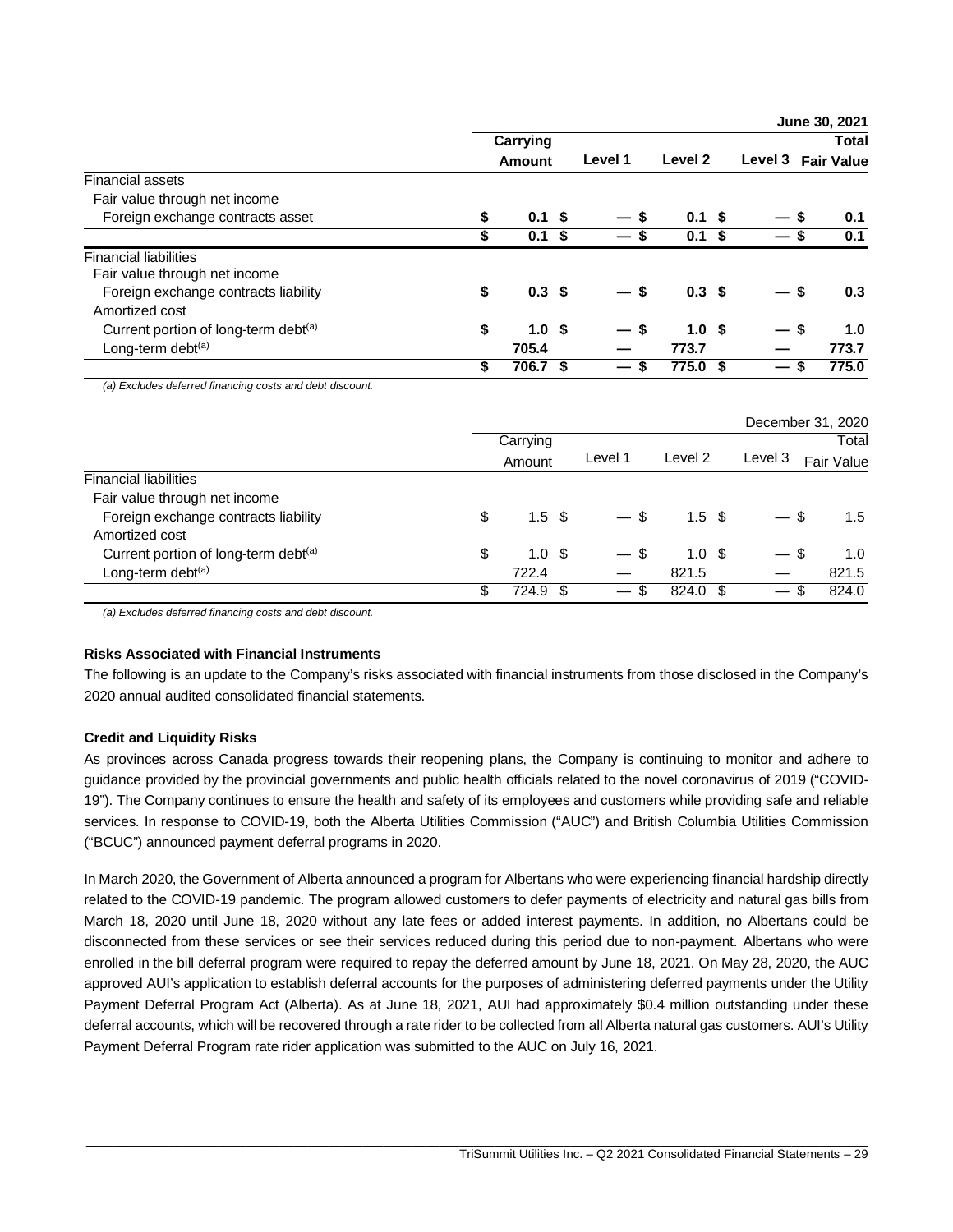On June 10, 2020, the BCUC approved PNG's application to offer a bill payment deferral program between April 17, 2020 and June 30, 2020 to residential and small commercial customers that have experienced a loss of income or revenue as a result of the COVID-19 pandemic. The BCUC also granted approval for PNG to establish deferral accounts to capture unplanned costs incurred and cost savings as a result of the COVID-19 pandemic and to capture bad debts that may be incurred specifically as a result of the impact of COVID-19. PNG expects to apply for the amortization of the COVID-19 deferral accounts in future revenue requirement applications. As at June 30, 2021, \$1.5 million of net cost savings have been identified and deferred as regulatory liabilities.

The Company is continuing to monitor customer accounts and while the Company has resumed normal collection activities, it is also continuing to work with customers impacted by COVID-19 on payment arrangements. While the COVID-19 pandemic did not significantly impact the carrying value of accounts receivable and the liquidity position of the Company as at June 30, 2021, given the unprecedented and changing developments surrounding the COVID-19 pandemic, it is not possible to reliably estimate the impact of the COVID-19 pandemic on the financial results and condition of the Company in future periods. As at June 30, 2021, the Company has approximately \$242.0 million of cash balances and available credit facilities. The Company is continuing to monitor the potential impact of the pandemic on ongoing operations and associated financial implications.

# **Foreign Exchange Risk**

A vast majority of HGL's natural gas supply costs are denominated in U.S. dollars. Although all natural gas procurement costs, including any realized foreign exchange gains or losses are passed through to its customers, the Company has entered into foreign exchange forward contracts to manage the risk of fluctuations in gas costs for customers as a result of changes in foreign exchange rates. In addition, the Company has entered into foreign exchange forward contracts to manage the foreign exchange risk from certain commitments denominated in U.S. dollars. As at June 30, 2021, the Company had outstanding foreign exchange forward contracts for US\$22.9 million at an average rate of \$1.25 Canadian per U.S. dollar. As at December 31, 2020, the Company had outstanding foreign exchange forward contracts for US\$20.1 million at an average rate of \$1.35 Canadian per U.S. dollar.

# **9. PENSION PLANS AND RETIREE BENEFITS**

The costs of the defined benefit and post-retirement benefit plans are based on management's estimate of the future rate of return on the fair value of pension plan assets, salary escalations, mortality rates and other factors affecting the payment of future benefits.

The net pension expense by plan for the period was as follows:

|                                                 |   |                | Post-             |       |
|-------------------------------------------------|---|----------------|-------------------|-------|
|                                                 |   | <b>Defined</b> | <b>Retirement</b> |       |
| Three months ended June 30, 2021                |   | <b>Benefit</b> | <b>Benefits</b>   | Total |
| Current service cost <sup>(a)</sup>             |   | 2.2            | 0.2 <sup>5</sup>  | 2.4   |
| Interest cost <sup>(b)</sup>                    |   | 0.9            | 0.1               | 1.0   |
| Expected return on plan assets <sup>(b)</sup>   |   | (1.5)          | (0.1)             | (1.6) |
| Amortization of regulatory asset <sup>(b)</sup> |   | 0.6            |                   | 0.6   |
| Net benefit cost recognized                     | S | 2.2            | 0.2 <sup>5</sup>  | 2.4   |

\_\_\_\_\_\_\_\_\_\_\_\_\_\_\_\_\_\_\_\_\_\_\_\_\_\_\_\_\_\_\_\_\_\_\_\_\_\_\_\_\_\_\_\_\_\_\_\_\_\_\_\_\_\_\_\_\_\_\_\_\_\_\_\_\_\_\_\_\_\_\_\_\_\_\_\_\_\_\_\_\_\_\_\_\_\_\_\_\_\_\_\_\_\_\_\_\_\_\_\_\_\_\_\_\_\_\_\_\_\_\_\_\_

*(a) Recorded under the line item "Operating and administrative" expenses on the Consolidated Statements of Income.*

(b) *Recorded under the line item "Other income (loss)" on the Consolidated Statements of Income.*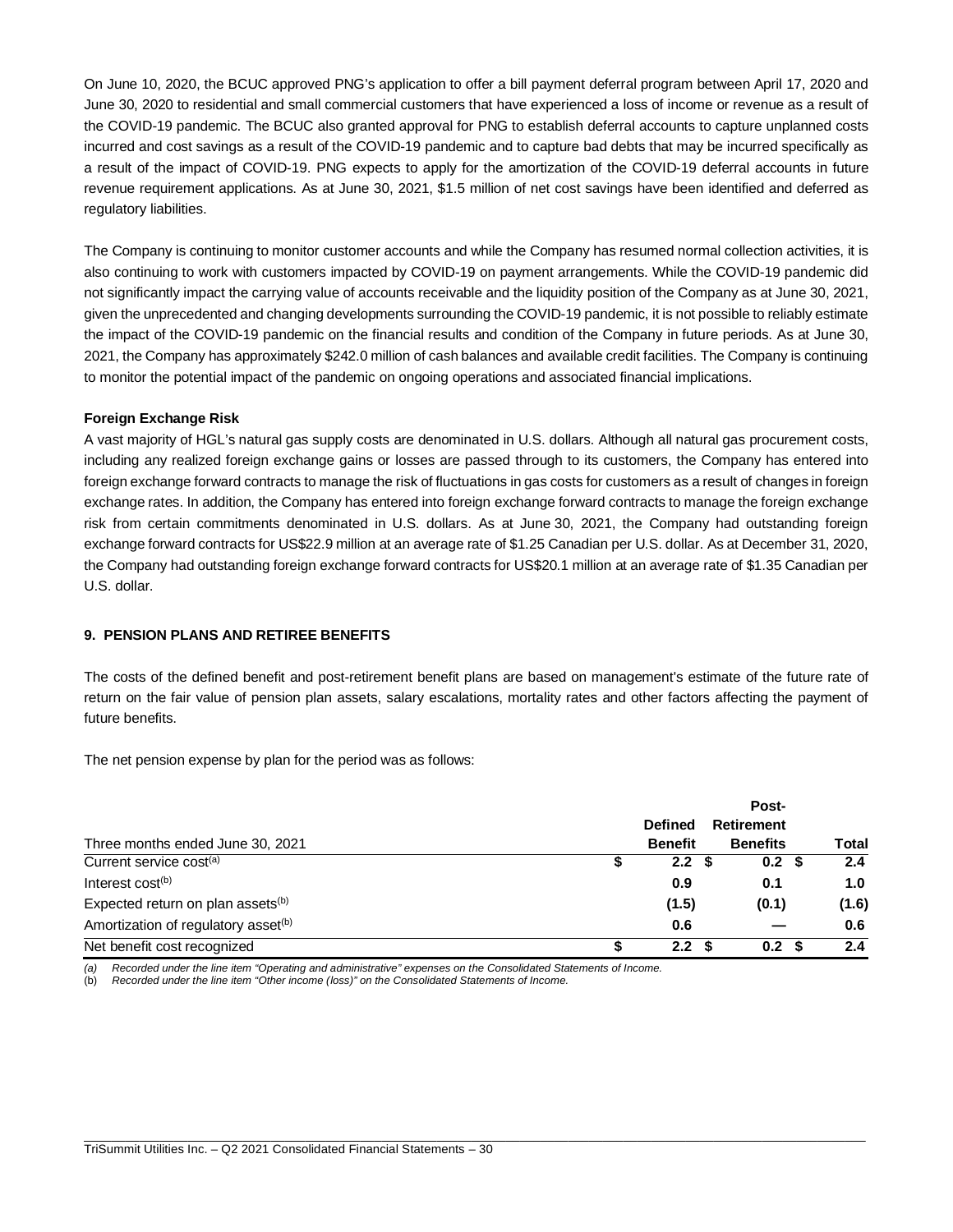|                                      | Post-          |                   |  |                  |  |  |  |
|--------------------------------------|----------------|-------------------|--|------------------|--|--|--|
|                                      | <b>Defined</b> | <b>Retirement</b> |  |                  |  |  |  |
| Six months ended June 30, 2021       | <b>Benefit</b> | <b>Benefits</b>   |  | <b>Total</b>     |  |  |  |
| Current service cost <sup>(a)</sup>  | 4.4            | 0.4 <sup>5</sup>  |  | 4.8              |  |  |  |
| Interest cost (b)                    | 1.8            | 0.2               |  | 2.0              |  |  |  |
| Expected return on plan assets (b)   | (3.0)          | (0.2)             |  | (3.2)            |  |  |  |
| Amortization of regulatory asset (b) | 1.2            |                   |  | 1.2 <sub>2</sub> |  |  |  |
| Net benefit cost recognized          | 4.4            | 0.4               |  | 4.8              |  |  |  |

*(a) Recorded under the line item "Operating and administrative" expenses on the Consolidated Statements of Income.*

(b) *Recorded under the line item "Other income (loss)" on the Consolidated Statements of Income.*

|                                                 |   | Post-          |  |                  |  |       |  |  |  |
|-------------------------------------------------|---|----------------|--|------------------|--|-------|--|--|--|
|                                                 |   | Defined        |  | Retirement       |  |       |  |  |  |
| Three months ended June 30, 2020                |   | <b>Benefit</b> |  | <b>Benefits</b>  |  | Total |  |  |  |
| Current service cost <sup>(a)</sup>             |   | 1.8            |  | $0.2 \text{ } $$ |  | 2.0   |  |  |  |
| Interest $cost(b)$                              |   | 1.0            |  | 0.1              |  | 1.1   |  |  |  |
| Expected return on plan assets <sup>(b)</sup>   |   | (1.6)          |  | (0.1)            |  | (1.7) |  |  |  |
| Amortization of regulatory asset <sup>(b)</sup> |   | 0.4            |  |                  |  | 0.4   |  |  |  |
| Net benefit cost recognized                     | S | 1.6            |  | 0.2              |  | 1.8   |  |  |  |

*(a) Recorded under the line item "Operating and administrative" expenses on the Consolidated Statements of Income.*

*(b) Recorded under the line item "Other income (loss)" on the Consolidated Statements of Income.*

|                                      | Post-            |                  |               |  |  |  |  |
|--------------------------------------|------------------|------------------|---------------|--|--|--|--|
|                                      | Defined          | Retirement       |               |  |  |  |  |
| Six months ended June 30, 2020       | <b>Benefit</b>   | <b>Benefits</b>  | Total         |  |  |  |  |
| Current service cost (a)             | 3.6 <sup>5</sup> | 0.4 <sup>5</sup> | 4.0           |  |  |  |  |
| Interest cost <sup>(b)</sup>         | 2.0              | 0.2              | $2.2^{\circ}$ |  |  |  |  |
| Expected return on plan assets (b)   | (3.2)            | (0.2)            | (3.4)         |  |  |  |  |
| Amortization of regulatory asset (b) | 0.8              |                  | 0.8           |  |  |  |  |
| Net benefit cost recognized          | 3.2              | 0.4              | 3.6           |  |  |  |  |

*(a) Recorded under the line item "Operating and administrative" expenses on the Consolidated Statements of Income.*

*(b) Recorded under the line item "Other income (loss)" on the Consolidated Statements of Income.*

# **10. COMMITMENTS, CONTINGENCIES AND GUARANTEES**

#### **Commitments**

The Company has long-term natural gas purchase and transportation arrangements, service agreements, and operating and finance leases, all of which are transacted at market prices and in the normal course of business. There were no material changes in commitments from those disclosed in the Company's 2020 annual audited consolidated financial statements.

#### **Guarantees**

In October 2014, HGL entered into a throughput service contract with Enbridge Inc. for the use of the expansion of its Algonquin Gas Transmission and Maritimes & Northeast Pipeline systems (the "Atlantic Bridge Project"). The contract commenced on October 1, 2020 and will expire 15 years thereafter. The Company issued two guarantees with an aggregate maximum liability of US\$91.7 million, guaranteeing HGL's payment obligations under the throughput service contract with Enbridge Inc.

The Company, through HGL, has other agreements in place with natural gas distributors, wholesale gas marketers and financial institutions for the purchase and transportation of natural gas and by-products thereof including forward or other financial settled contracts. As at June 30, 2021, the Company had guarantees with an aggregate maximum of US\$55.0 million and \$3.3 million guaranteeing HGL's payment under those agreements.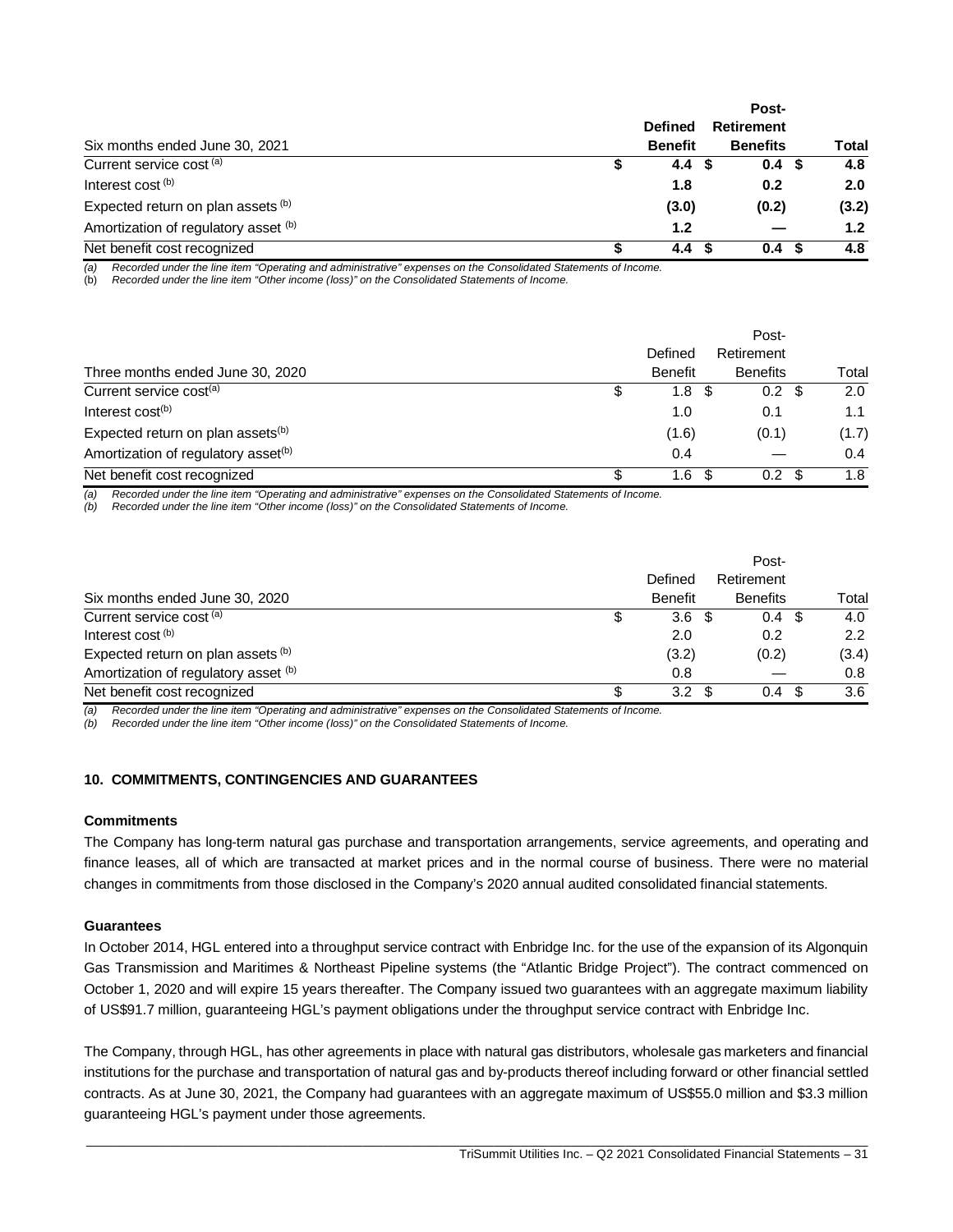On October 22, 2018, the Company issued a guarantee with a maximum liability of \$0.3 million related to the land tenure and the right of way for permanent access and power line access at Bear Mountain Wind Park.

### **Contingencies**

The Company is subject to various legal claims and actions arising in the normal course of the Company. While the final outcome of such legal claims and actions cannot be predicted with certainty, the Company does not believe that the resolution of such claims and actions will have a material impact on the Company's consolidated financial position or results of operations.

### **11. SUPPLEMENTAL CASH FLOW INFORMATION**

The following table details the changes in operating assets and liabilities:

|                                                                            | Three months ended |                   | Six months ended  |         |  |
|----------------------------------------------------------------------------|--------------------|-------------------|-------------------|---------|--|
|                                                                            |                    | June 30           |                   | June 30 |  |
|                                                                            | 2021               | 2020              | 2021              | 2020    |  |
| Source (use) of cash:                                                      |                    |                   |                   |         |  |
| Accounts receivable                                                        | \$<br>34.8 $$$     | 30.7 <sup>5</sup> | 32.4 <sup>5</sup> | 33.7    |  |
| Inventory                                                                  | (1.3)              | (0.6)             | (0.6)             | (0.5)   |  |
| Other current assets                                                       | 0.4                | 0.6               | (0.9)             | (0.2)   |  |
| Regulatory assets (current)                                                | 0.3                | 1.6               | (0.3)             | 0.7     |  |
| Accounts payable and accrued liabilities                                   | (19.4)             | (34.4)            | (17.6)            | (13.4)  |  |
| Customer deposits                                                          | (0.3)              | 0.3               | (3.0)             | (2.5)   |  |
| Regulatory liabilities (current)                                           |                    | 1.1               | 0.8               | (2.8)   |  |
| Other current liabilities                                                  | 0.3                | 0.2               | (0.6)             | (0.6)   |  |
| Net change in regulatory assets and liabilities (long-term) <sup>(a)</sup> | 0.4                | (2.4)             | 7.4               | 7.6     |  |
| Other long-term assets                                                     | 0.1                | 0.2               | 0.2               | 0.1     |  |
| Changes in operating assets and liabilities                                | \$<br>15.3<br>\$   | $(2.7)$ \$        | 17.8<br>- \$      | 22.1    |  |

*(a) Inclusive of an increase in the revenue deficiency account (use of cash) of \$2.2 million during the three months ended June 30, 2021 and a decrease in the revenue deficiency account (source of cash) of \$3.2 million during the six months ended June 30, 2021 (three and six months ended June 30, 2020 – an increase in the revenue deficiency account (use of cash) of \$2.6 million and a decrease in the revenue deficiency account (source of cash) of \$4.0 million, respectively).*

The following cash payments have been included in the determination of net income after taxes:

|                                    | Three months ended |                 |                 |      |  |
|------------------------------------|--------------------|-----------------|-----------------|------|--|
|                                    |                    | June 30         | June 30         |      |  |
|                                    | 2021               | 2020            | 2021            | 2020 |  |
| Interest paid                      | 13.3               | 11.2 $\sqrt{s}$ | 14.2 $\sqrt{3}$ | 12.2 |  |
| Income taxes paid (net of refunds) | $-$ \$             | — \$            | $-$ \$          |      |  |

# **12. SEGMENTED INFORMATION**

The following describes the Company's three reporting segments:

| <b>Renewable Energy</b> | Includes the 102 MW Bear Mountain Wind Park, and an approximately 10 percent indirect equity             |
|-------------------------|----------------------------------------------------------------------------------------------------------|
|                         | investment in Coast LP, which indirectly owns and operates three run-of-river hydroelectric              |
|                         | power generation assets in northwest British Columbia.                                                   |
| <b>Utilities</b>        | Includes the rate-regulated natural gas distribution assets in Alberta, British Columbia and Nova<br>$-$ |
|                         | Scotia as well as an approximately 33.3 percent equity investment in Inuvik Gas Ltd.                     |
| Corporate               | - Includes the cost of providing shared services, financial and general corporate support and            |
|                         | corporate assets.                                                                                        |
|                         |                                                                                                          |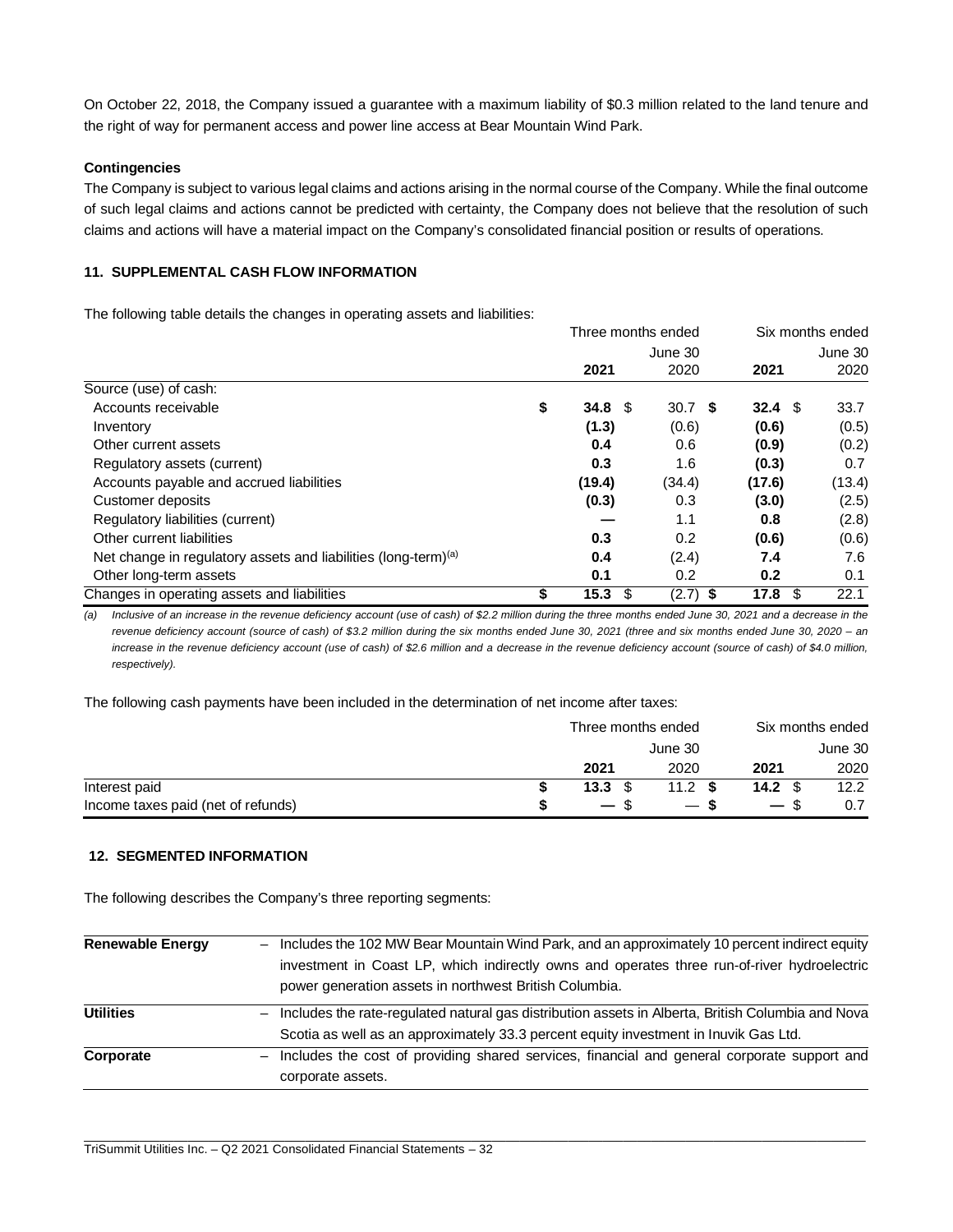The following tables show the composition by segment:

|                                               |           |                  |    |        |     |                          | Three months ended June 30, 2021 |  |                  |
|-----------------------------------------------|-----------|------------------|----|--------|-----|--------------------------|----------------------------------|--|------------------|
|                                               | Renewable |                  |    |        |     | Intersegment             |                                  |  |                  |
|                                               |           | <b>Utilities</b> |    | Energy |     | Corporate                | <b>Elimination</b>               |  | <b>Total</b>     |
| Revenue                                       | \$        | 64.1             | S  | 3.8    | S   | $\overline{\phantom{0}}$ | S                                |  | 67.9             |
| Cost of sales                                 |           | (22.4)           |    | (0.1)  |     |                          |                                  |  | (22.5)           |
| Operating and administrative                  |           | (24.9)           |    | (1.2)  |     | (0.9)                    |                                  |  | (27.0)           |
| Depreciation and amortization                 |           | (8.2)            |    | (1.8)  |     | (0.1)                    |                                  |  | (10.1)           |
| Income from equity investments                |           |                  |    | 2.5    |     |                          |                                  |  | $2.5\phantom{0}$ |
| Unrealized gain on foreign exchange contracts |           | 0.5              |    |        |     |                          |                                  |  | 0.5              |
| Other income                                  |           | 0.1              |    |        |     |                          |                                  |  | 0.1              |
| Foreign exchange loss                         |           | (0.1)            |    |        |     |                          |                                  |  | (0.1)            |
| Operating income (loss)                       | \$        | 9.1              | \$ | 3.2    | \$  | $(1.0)$ \$               |                                  |  | 11.3             |
| Interest expense                              |           | (1.4)            |    |        |     | (5.6)                    |                                  |  | (7.0)            |
| Income (loss) before income taxes             | \$        | 7.7              | \$ | 3.2    | -\$ | $(6.6)$ \$               |                                  |  | 4.3              |
| Net additions (reductions) to:                |           |                  |    |        |     |                          |                                  |  |                  |
| Property, plant and equipment <sup>(a)</sup>  | \$        | 15.9             |    |        |     |                          |                                  |  | 15.9             |
| Intangible assets                             | \$        | 3.5              | \$ |        |     | 0.1                      |                                  |  | 3.6              |

*(a) Net additions to property, plant, and equipment, and intangible assets may not agree to changes reflected in the Consolidated Statement of Cash Flows due to classification differences.*

|                                               | Six months ended June 30, 2021 |                  |    |                  |     |             |                    |              |  |
|-----------------------------------------------|--------------------------------|------------------|----|------------------|-----|-------------|--------------------|--------------|--|
|                                               | <b>Renewable</b>               |                  |    |                  |     |             |                    |              |  |
|                                               |                                | <b>Utilities</b> |    | <b>Energy</b>    |     | Corporate   | <b>Elimination</b> | <b>Total</b> |  |
| Revenue                                       | \$                             | 182.2            |    | 9.5              | S   |             |                    | 191.7<br>S   |  |
| Cost of sales                                 |                                | (78.0)           |    | (0.2)            |     |             |                    | (78.2)       |  |
| Operating and administrative                  |                                | (49.5)           |    | (2.7)            |     | (1.6)       |                    | (53.8)       |  |
| Accretion expense                             |                                |                  |    | (0.1)            |     |             |                    | (0.1)        |  |
| Depreciation and amortization                 |                                | (15.6)           |    | (3.6)            |     | (0.1)       |                    | (19.3)       |  |
| Income from equity investments                |                                | 0.1              |    | 0.9              |     |             |                    | 1.0          |  |
| Unrealized gain on foreign exchange contracts |                                | 1.3              |    |                  |     |             |                    | 1.3          |  |
| Other income                                  |                                | 0.2              |    |                  |     |             |                    | 0.2          |  |
| Foreign exchange loss                         |                                | (0.2)            |    |                  |     |             |                    | (0.2)        |  |
| Operating income (loss)                       | \$                             | 40.5             | S  | 3.8 <sup>5</sup> |     | $(1.7)$ \$  |                    | 42.6         |  |
| Interest expense                              |                                | (2.8)            |    |                  |     | (11.1)      |                    | (13.9)       |  |
| Income (loss) before income taxes             | \$                             | 37.7             | \$ | 3.8              | -\$ | $(12.8)$ \$ |                    | 28.7<br>S    |  |
| Net additions (reductions) to:                |                                |                  |    |                  |     |             |                    |              |  |
| Property, plant and equipment <sup>(a)</sup>  | S                              | 25.1             |    |                  |     |             |                    | 25.1         |  |
| Intangible assets                             | \$                             | 4.8              |    |                  |     | 0.1         |                    | 4.9          |  |

*(a) Net additions to property, plant, and equipment, and intangible assets may not agree to changes reflected in the Consolidated Statement of Cash Flows due to classification differences.*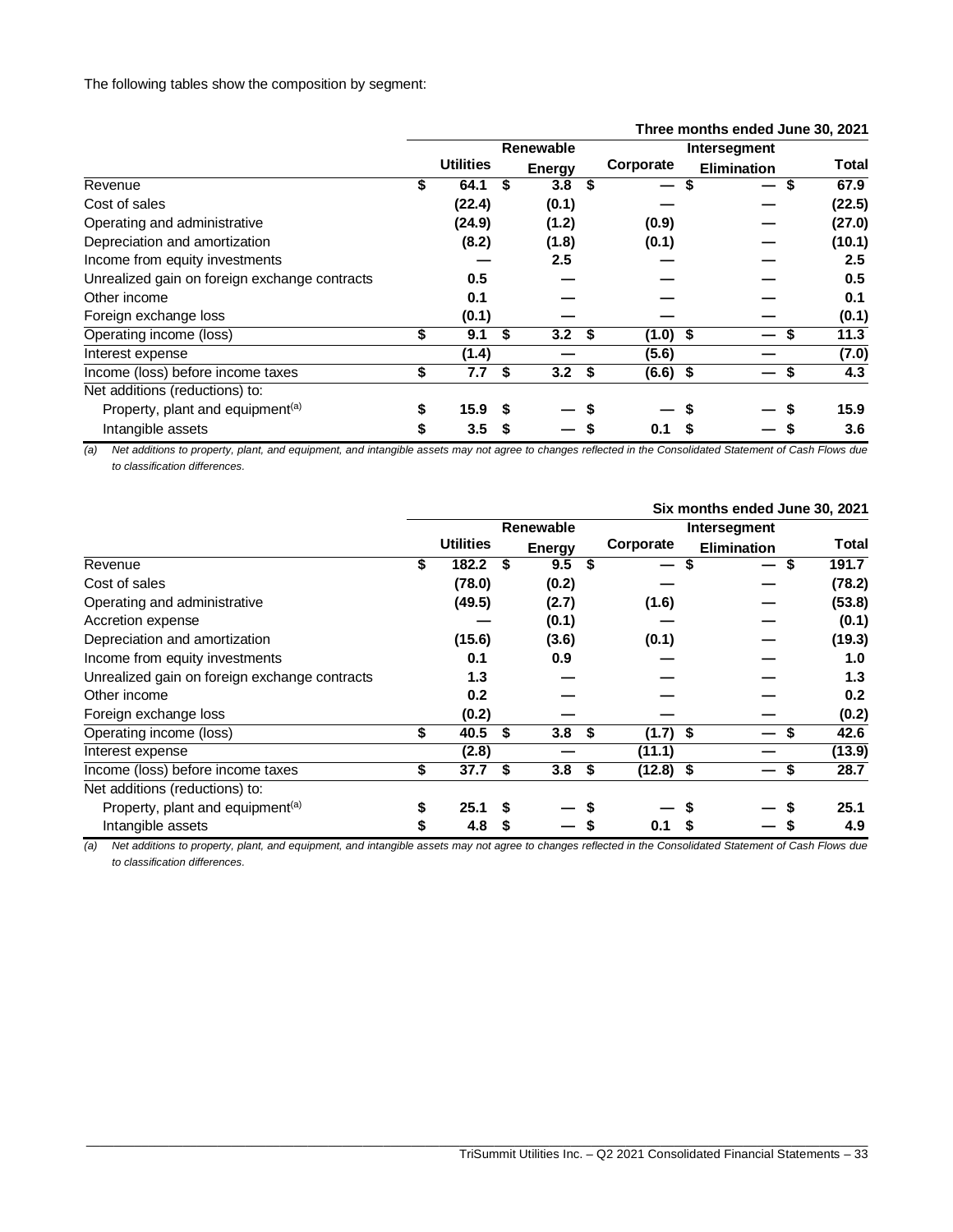Three months ended June 30, 2020

|                                               | Renewable        |    |        |    |            |             |    |        |
|-----------------------------------------------|------------------|----|--------|----|------------|-------------|----|--------|
|                                               | <b>Utilities</b> |    | Energy |    | Corporate  | Elimination |    | Total  |
| Revenue                                       | \$<br>57.7       | S  | 3.6    | S  |            |             | \$ | 61.3   |
| Cost of sales                                 | (17.4)           |    |        |    |            |             |    | (17.4) |
| Operating and administrative                  | (24.2)           |    | (1.1)  |    | (0.6)      |             |    | (25.9) |
| Accretion expenses                            |                  |    | (0.1)  |    |            |             |    | (0.1)  |
| Depreciation and amortization                 | (7.7)            |    | (1.8)  |    | (0.1)      |             |    | (9.6)  |
| Income from equity investment                 |                  |    | 0.8    |    |            |             |    | 0.8    |
| Unrealized loss on foreign exchange contracts | (1.1)            |    |        |    |            |             |    | (1.1)  |
| Other income                                  | 0.1              |    |        |    |            |             |    | 0.1    |
| Foreign exchange loss                         | (0.1)            |    |        |    |            |             |    | (0.1)  |
| Operating income                              | \$<br>7.3        | \$ | 1.4    | \$ | $(0.7)$ \$ |             | S  | 8.0    |
| Interest expense                              | (1.4)            |    |        |    | (5.8)      |             |    | (7.2)  |
| Income (loss) before income taxes             | \$<br>5.9        | \$ | 1.4    | \$ | $(6.5)$ \$ |             | \$ | 0.8    |
| Net additions (reductions) to:                |                  |    |        |    |            |             |    |        |
| Property, plant and equipment <sup>(a)</sup>  | \$<br>11.3       | S  |        | S  |            |             |    | 11.3   |
| Intangible assets                             | \$<br>2.0        | \$ |        |    |            |             |    | 2.0    |

*(a) Net additions to property, plant, and equipment, and intangible assets may not agree to changes reflected in the Consolidated Statement of Cash Flows due to classification differences.*

|                                               |           | Six months ended June 30, 2020 |      |                  |      |             |              |            |  |  |
|-----------------------------------------------|-----------|--------------------------------|------|------------------|------|-------------|--------------|------------|--|--|
|                                               | Renewable |                                |      |                  |      |             | Intersegment |            |  |  |
|                                               |           | <b>Utilities</b>               |      | Energy           |      | Corporate   | Elimination  | Total      |  |  |
| Revenue                                       | \$        | 165.5                          | S    | 8.8              | \$   | S           |              | 174.3<br>S |  |  |
| Cost of sales                                 |           | (64.6)                         |      | (0.1)            |      |             |              | (64.7)     |  |  |
| Operating and administrative                  |           | (47.1)                         |      | (2.5)            |      | (23.3)      |              | (72.9)     |  |  |
| Accretion expense                             |           |                                |      | (0.1)            |      |             |              | (0.1)      |  |  |
| Depreciation and amortization                 |           | (14.2)                         |      | (3.6)            |      | (0.1)       |              | (17.9)     |  |  |
| Loss from equity investments                  |           |                                |      | (0.7)            |      |             |              | (0.7)      |  |  |
| Unrealized gain on foreign exchange contracts |           | 0.5                            |      |                  |      |             |              | 0.5        |  |  |
| Other Income                                  |           | 0.4                            |      |                  |      |             |              | 0.4        |  |  |
| Operating income (loss)                       | \$        | 40.5                           | \$   | 1.8              | - \$ | $(23.4)$ \$ |              | 18.9<br>S  |  |  |
| Interest expense                              |           | (2.8)                          |      |                  |      | (11.2)      |              | (14.0)     |  |  |
| Income (loss) before income taxes             | \$        | 37.7                           | \$   | 1.8              | -\$  | $(34.6)$ \$ |              | \$<br>4.9  |  |  |
| Net additions (reductions) to:                |           |                                |      |                  |      |             |              |            |  |  |
| Property, plant and equipment <sup>(a)</sup>  | \$        | 17.6                           | - \$ | 0.1 <sup>5</sup> |      |             |              | 17.7       |  |  |
| Intangible assets                             | \$        | 4.7                            | S    |                  | S    |             |              | 4.7        |  |  |

*(a) Net additions to property, plant, and equipment, and intangible assets may not agree to changes reflected in the Consolidated Statement of Cash Flows due to classification differences*

The following table shows goodwill and total assets by segment:

|                         | Renewable |                  |      |        |      |                          |      |         |
|-------------------------|-----------|------------------|------|--------|------|--------------------------|------|---------|
|                         |           | <b>Utilities</b> |      | Energy |      | Corporate                |      | Total   |
| As at June 30, 2021     |           |                  |      |        |      |                          |      |         |
| Goodwill                | \$        | 119.1            |      | — s    |      | $\overline{\phantom{0}}$ | - \$ | 119.1   |
| Segmented assets        | S         | 1,377.6          | S    | 301.4  |      | (54.2)                   | £.   | 1,624.8 |
| As at December 31, 2020 |           |                  |      |        |      |                          |      |         |
| Goodwill                | \$        | 119.1            | - \$ | $-$ \$ |      | $-$ \$                   |      | 119.1   |
| Segmented assets        | \$        | 1,375.0          | S    | 297.4  | - \$ | (22.7)                   | \$   | 1,649.7 |